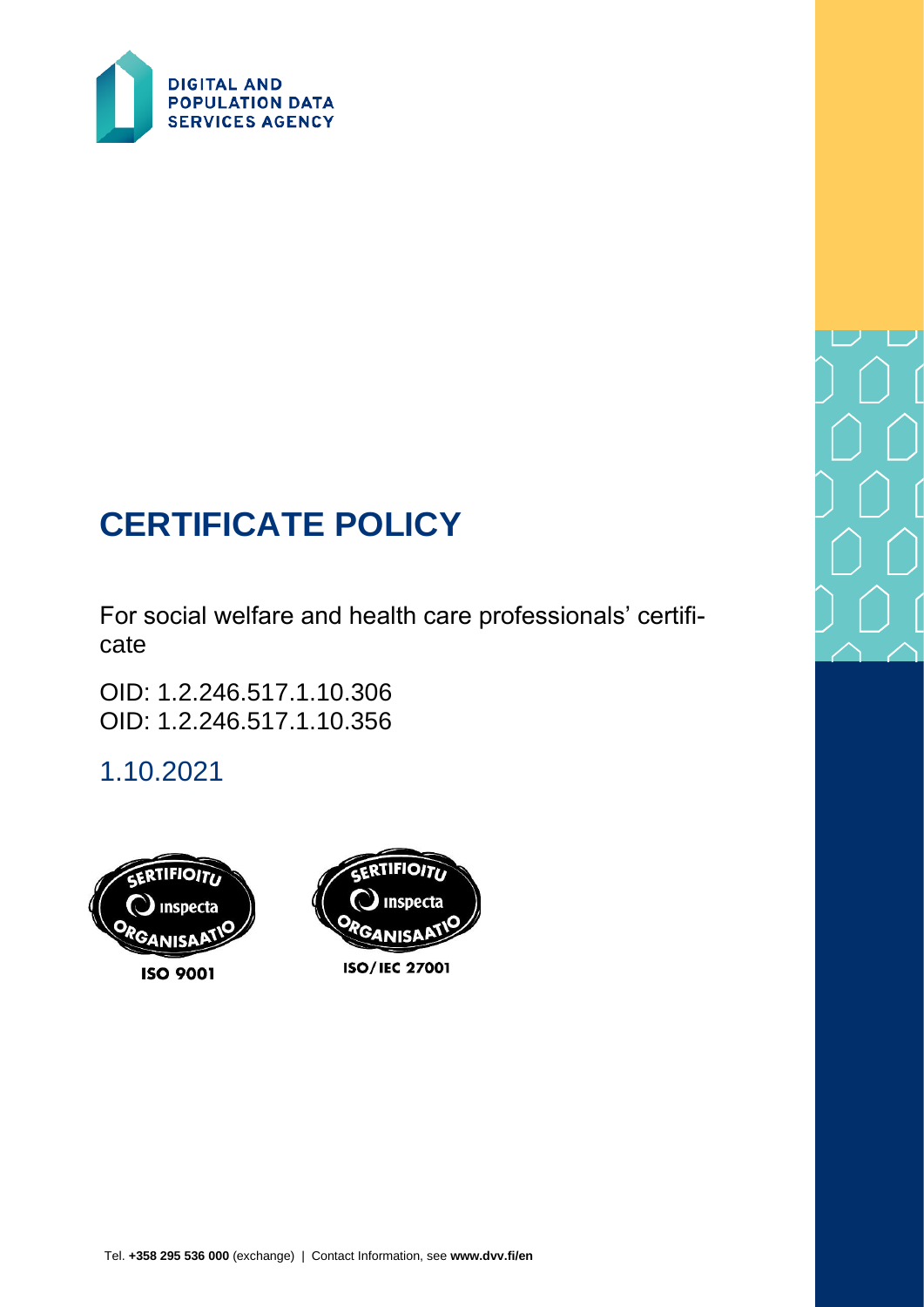

1 (58)

| <b>Document management</b> |                     |  |
|----------------------------|---------------------|--|
| Owner                      |                     |  |
| Prepared by                | <b>Ville Aarnio</b> |  |
| Inspected by               |                     |  |
| Approved by                | Mikko Pitkänen      |  |

| <b>Version control</b> |                                      |              |  |
|------------------------|--------------------------------------|--------------|--|
| version no. $ $        | what has been done                   | date/person  |  |
| v1.0                   | Version 1.0                          | 1.6.2021/VA  |  |
| V1.1                   | Added information regarding log data | 1.10.2021/VA |  |

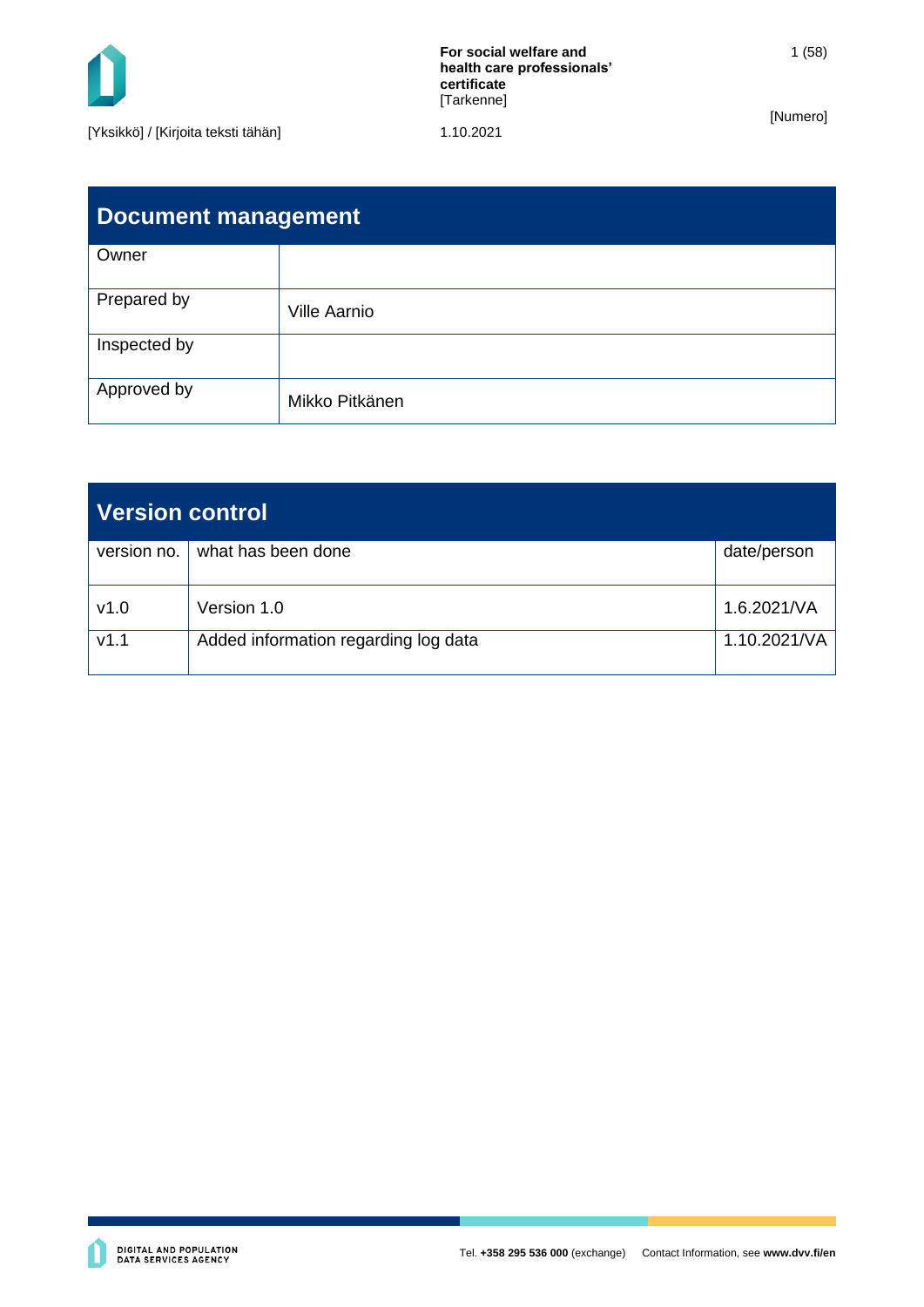

1.10.2021

[Numero]

## **Table of contents**

| 1                       |       |  |                                                                     |  |
|-------------------------|-------|--|---------------------------------------------------------------------|--|
| $\mathbf{2}$            |       |  |                                                                     |  |
| $\mathbf{3}$            |       |  |                                                                     |  |
|                         | 3.1   |  |                                                                     |  |
|                         | 3.2   |  |                                                                     |  |
| 4                       |       |  |                                                                     |  |
|                         | 4.1   |  |                                                                     |  |
|                         | 4.2   |  |                                                                     |  |
|                         | 4.3   |  |                                                                     |  |
|                         | 4.3.1 |  |                                                                     |  |
|                         | 4.3.2 |  |                                                                     |  |
|                         | 4.3.3 |  |                                                                     |  |
|                         | 4.3.4 |  |                                                                     |  |
|                         | 4.4   |  |                                                                     |  |
| $\overline{\mathbf{5}}$ |       |  |                                                                     |  |
|                         | 5.1   |  |                                                                     |  |
|                         | 5.2   |  |                                                                     |  |
|                         | 5.3   |  |                                                                     |  |
|                         | 5.3.1 |  |                                                                     |  |
|                         | 5.4   |  |                                                                     |  |
|                         | 5.4.1 |  |                                                                     |  |
|                         | 5.4.2 |  |                                                                     |  |
| 6                       |       |  |                                                                     |  |
|                         | 6.1   |  |                                                                     |  |
|                         | 6.2   |  |                                                                     |  |
|                         | 6.3   |  |                                                                     |  |
|                         | 6.4   |  |                                                                     |  |
| 7                       |       |  |                                                                     |  |
|                         | 7.1   |  |                                                                     |  |
|                         | 7.2   |  |                                                                     |  |
|                         | 7.2.1 |  |                                                                     |  |
|                         | 7.2.2 |  | Storage, backup and recovery of the certification authority's key34 |  |
|                         | 7.2.3 |  |                                                                     |  |
|                         | 7.2.4 |  |                                                                     |  |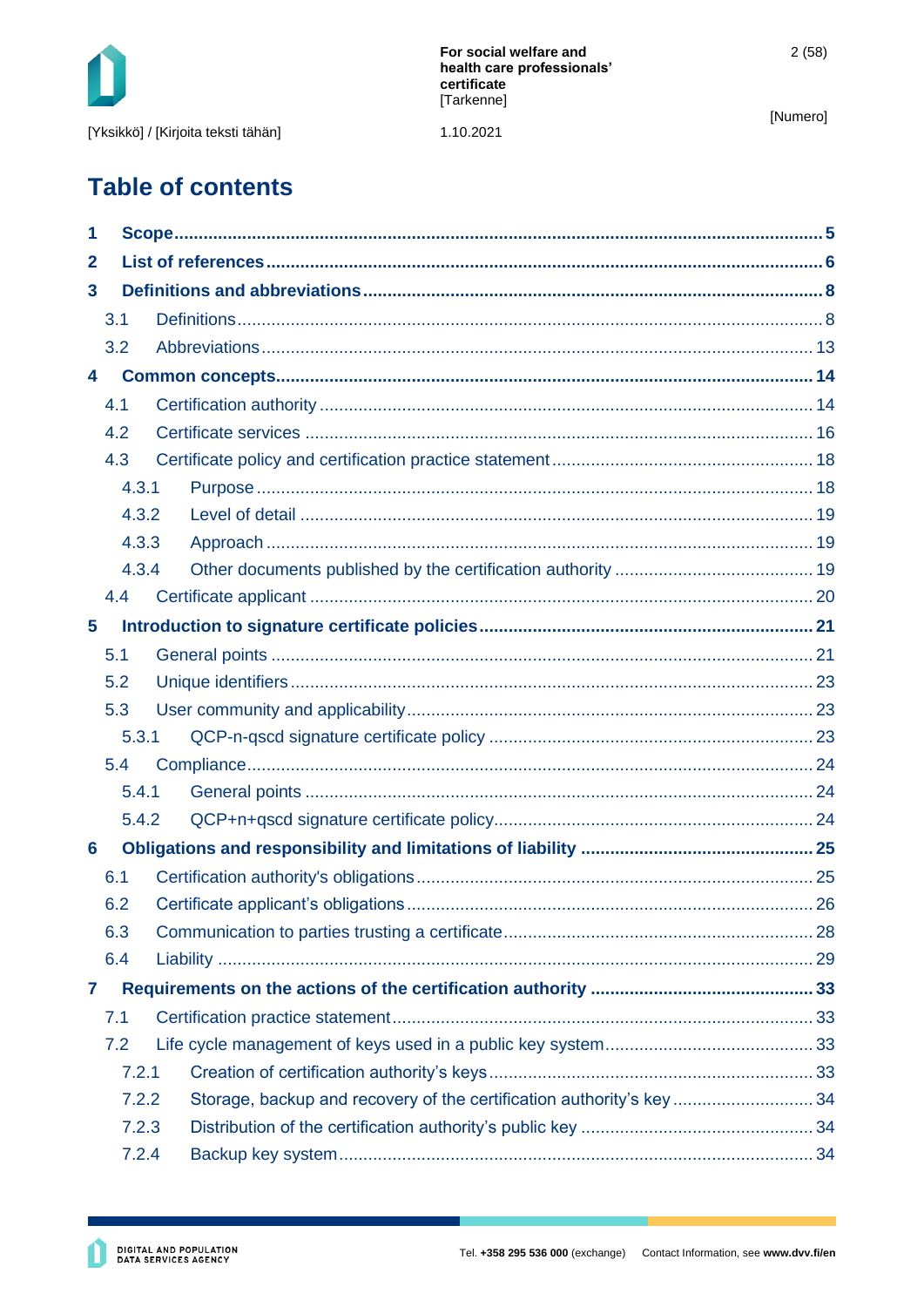

[Yksikkö] / [Kirjoita teksti tähän]

|                                                                                                     | 7.2.5  |                                                                                 |  |
|-----------------------------------------------------------------------------------------------------|--------|---------------------------------------------------------------------------------|--|
|                                                                                                     | 7.2.6  |                                                                                 |  |
|                                                                                                     | 7.2.7  | Life cycle management of the encryption hardware used in signing certificates35 |  |
|                                                                                                     | 7.2.8  | Signer key management services provided by the certification authority 35       |  |
|                                                                                                     | 7.3    |                                                                                 |  |
|                                                                                                     | 7.4    |                                                                                 |  |
|                                                                                                     | 7.4.1  |                                                                                 |  |
|                                                                                                     | 7.4.2  | Renewing a certificate, changing the key pair and updating a certificate 40     |  |
|                                                                                                     | 7.4.3  |                                                                                 |  |
|                                                                                                     | 7.4.4  |                                                                                 |  |
|                                                                                                     | 7.4.5  |                                                                                 |  |
|                                                                                                     | 7.4.6  |                                                                                 |  |
|                                                                                                     | 7.5    | The certification authority's management and operating procedures 47            |  |
|                                                                                                     | 7.5.1  |                                                                                 |  |
|                                                                                                     | 7.5.2  |                                                                                 |  |
|                                                                                                     | 7.5.3  |                                                                                 |  |
|                                                                                                     | 7.5.4  |                                                                                 |  |
|                                                                                                     | 7.5.5  |                                                                                 |  |
|                                                                                                     | 7.5.6  |                                                                                 |  |
|                                                                                                     | 7.5.7  |                                                                                 |  |
|                                                                                                     | 7.5.8  |                                                                                 |  |
|                                                                                                     | 7.5.9  |                                                                                 |  |
|                                                                                                     | 7.5.10 |                                                                                 |  |
|                                                                                                     | 7.6    |                                                                                 |  |
| 8                                                                                                   |        |                                                                                 |  |
|                                                                                                     | 8.1    |                                                                                 |  |
| 8.2<br>Exceptions to signature certificate policies that apply to signature certificates granted to |        |                                                                                 |  |
|                                                                                                     |        |                                                                                 |  |
|                                                                                                     | 8.3    |                                                                                 |  |
|                                                                                                     | 8.4    |                                                                                 |  |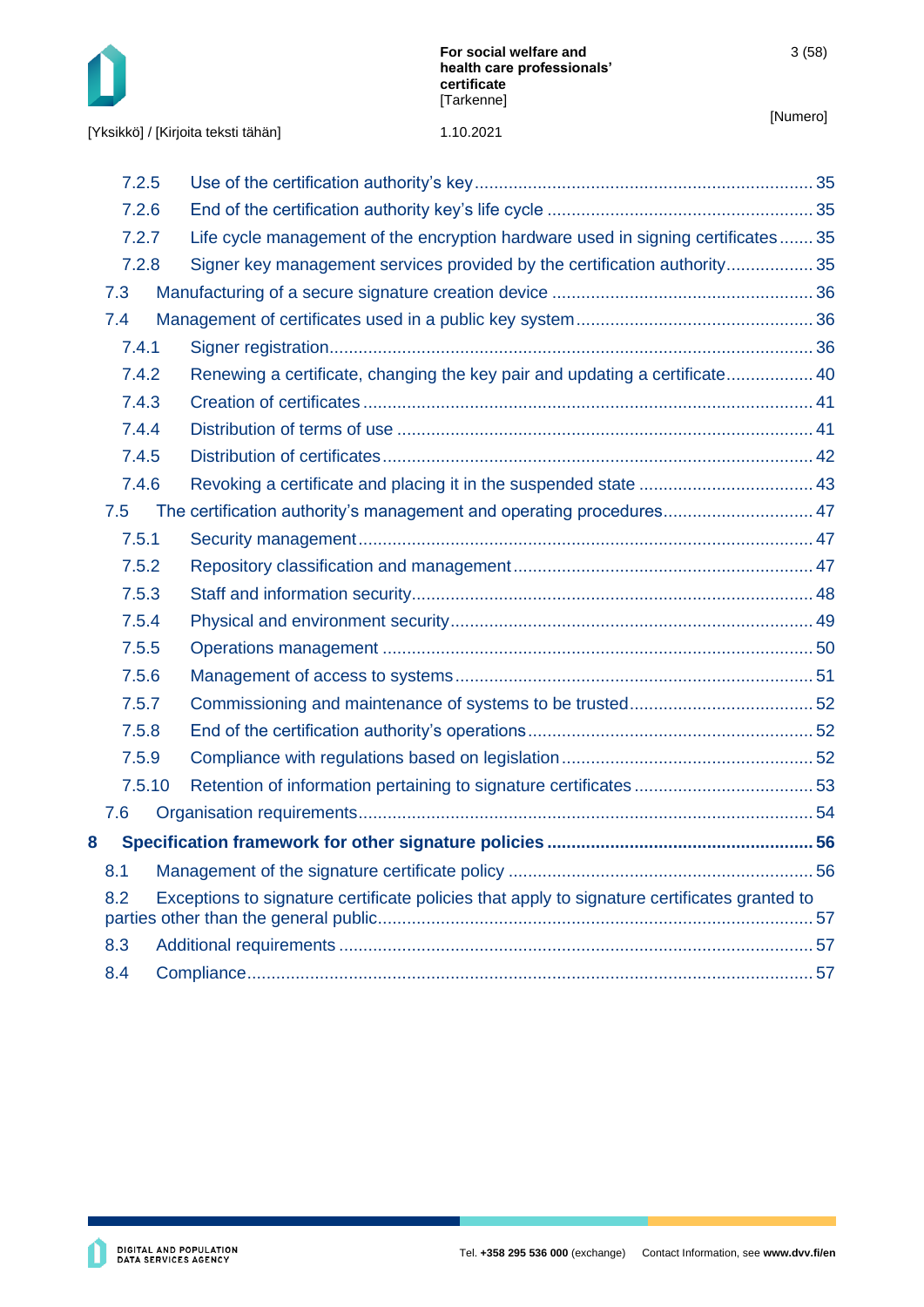

**For social welfare and health care professionals' certificate [Tarkenne]** 

4 (58)

[Numero]

## **Foreword**

This document is based on a technical specification prepared by the ETSI Technical Committee Electronic Signatures and Infrastructures (ESI).

## **Introduction**

Electronic services require that the source of data be identified in a manner comparable to a handwritten signature on documents. Usually, this can be implemented by using electronic signatures. Certificate service providers, who generally are called certification authorities, produce certificates needed for electronic signatures.

Users of electronic signatures can trust the genuineness of electronic signatures if the certification authority has appropriate procedures and protection measures in place to minimise the operational and economic risks pertaining to public key encryption systems.

The certificate policy is a document drawn up by the Certification Authority (CA) which describes the practices and principles used in certification. The certification practice statement is a more detailed description of the CA's activities than the certificate policy.

This certificate policy is applied to Digital and Population Data Services Agency's professional certificate, which is granted to Finnish citizens registered in the population information system and to foreign nationals permanently residing in Finland.

The professional certificate consists of a certificate pair with two different purposes: the authentication and encryption certificate and the signature certificate, which is a signature certificate conformant to the Act on Strong Electronic Identification and Trust Services.

The status and tasks of the Certification Authority have been established by the Act on the Digital and Population Data Services Agency (304/2019), previously knowns as Population Register Centre.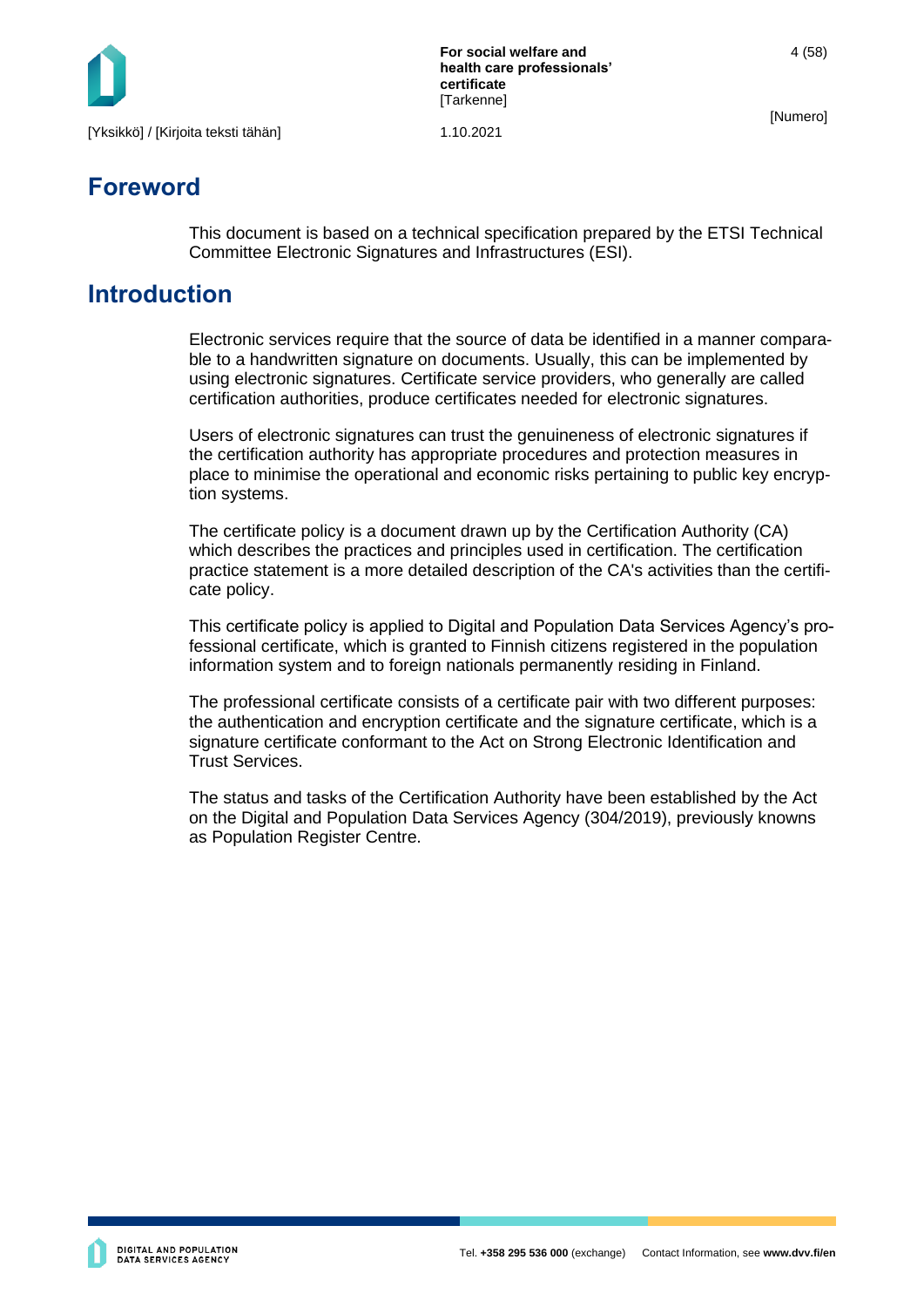

**For social welfare and health care professionals' certificate [Tarkenne]** 

[Numero]

5 (58)

## <span id="page-5-0"></span>**1 Scope**

This document specifies the procedure requirements that apply to certification authorities issuing signature certificates. Procedure requirements are set for the activities and administration practice of certification authorities that grant signature certificates so that the subscribers, signers certified by the certification authority and the parties trusting the certificate can trust that the certificate can be used to verify electronic signatures.

The provision of the strong electronic identification means offered by Digital and Population Data Services Agency takes place in the same production environment, with similar technical and functional solutions and subject to the same procedures as with the provision of the signature certificate granted by Digital and Population Data Services Agency.

The procedure requirements:

- a) specify two signature certificate policies pertaining to signature certificates issued to the public that are closely related to each other, one of which requires the use of a secure signature creation device
- b) present the definition framework for signature certificate policies that improve the above certificate procedures or that apply to signature certificates issued to user groups that are not deemed part of the general public.

The procedure requirements on the certification authority contain requirements on the provision of registration services, creation of certificates, distribution of certificates, management of certificate revocation, revocation status and, if necessary, the provision of a means of creating a signature. Other functions of the certificate service provider, such as time stamps, attribute certificates and confidentiality-supporting services, are excluded from the scope of this application. This document does not provide requirements on the certification authority's certificates or with respect to certificate hierarchies or cross-certification. These procedure requirements are limited to apply to the certification of keys used in connection with electronic signatures.

These procedure requirements are specifically targeted at certificates granted to the public, where such certificates are used to support electronic signatures.

Certificates granted according to these procedure requirements can be used for authenticating a person acting on behalf of himself/herself or a natural person, legal entity or organisation represented by the person.

These procedure requirements apply to the use of public key encryption in certifying electronic signatures.

Independent, competent bodies may rely on this document when assessing whether the certification authority meets the requirements on the granting of signature certificates.

Certificate holders and parties trusting a certificate are urged to read more detailed information in the certification authority's certification practice statement on how the certification authority in question implements its specific certificate policy.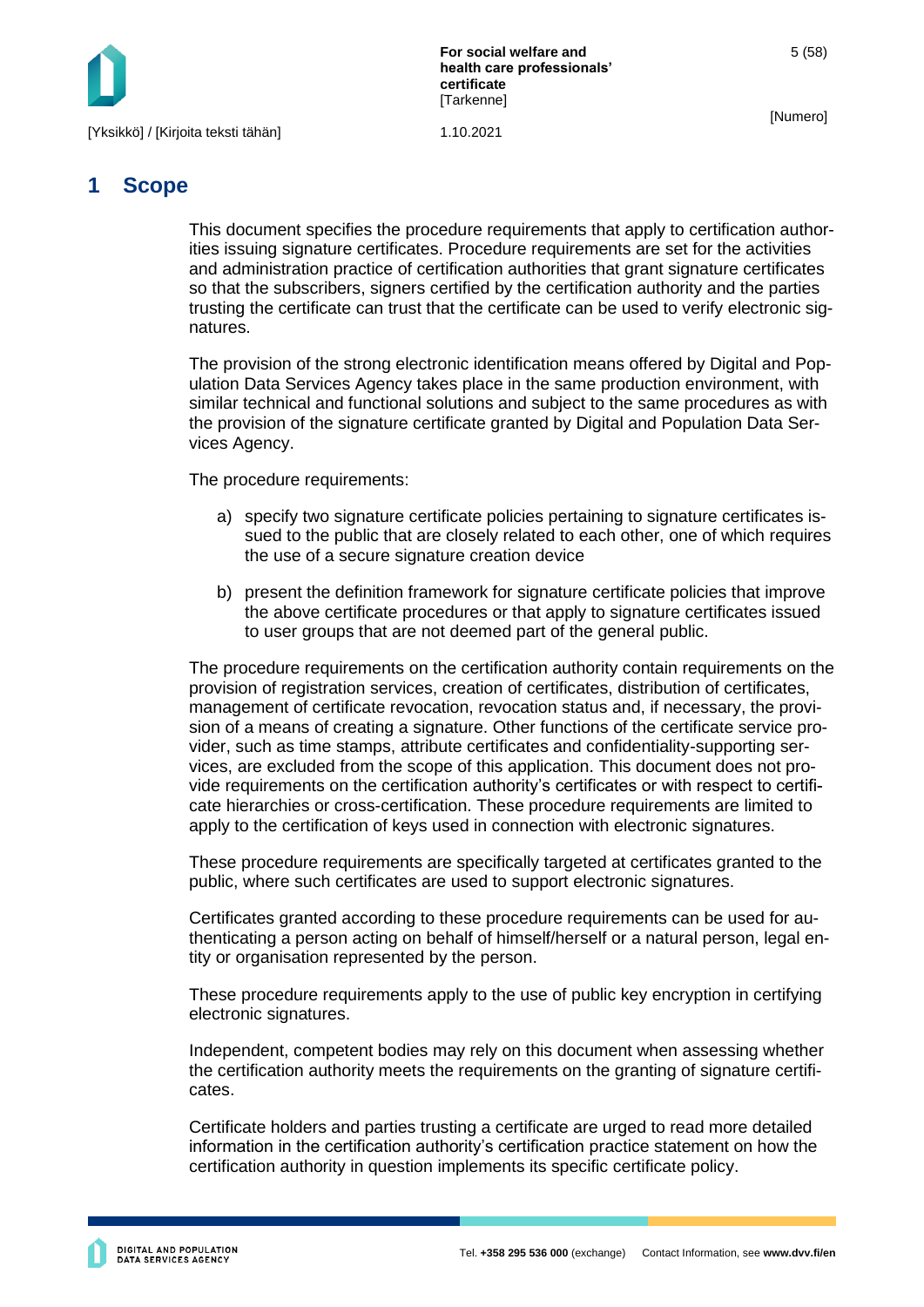

This document does not, however, specify how independent parties can assess the requirements set forth herein, for example there are no requirements regarding the information made available to independent assessors or the assessors themselves.

## <span id="page-6-0"></span>**2 List of references**

This document refers to regulations and specifications presented in the following documents. They are binding with respect to functions described in this document.

- The references used with respect to date of publishing or version numbers are either specific or non-specific.
- For specific references, only the cited version applies.
- For non-specific references, only the latest version of the referenced document applies.

Material related to this document is available at the following location, among others: <http://docbox.etsi.org/Reference.> ETSI does not guarantee the long-term functionality of the link.

#### **Compelling references:**

[1] ETSI EN 319 401: "Electronic Signatures and Infrastructures (ESI); General Policy Requirements

for Trust Service Providers".

[2] ETSI EN 319 411-1: "Electronic Signatures and Infrastructures (ESI); Policy and security

requirements for trust service providers issuing certificates; Part 1: General requirements".

[3] Guidelines for The Issuance and Management of Extended Validation Certificates v1.5.5,

CA/Browser Forum.

[4] ETSI EN 319 412-5: "Electronic Signatures and Infrastructures (ESI); Certificate Profiles; Part 5: QCStatements".

#### **Guideline references:**

Regulation (EU) N 910/2014 of the European Parliament and of the Council on electronic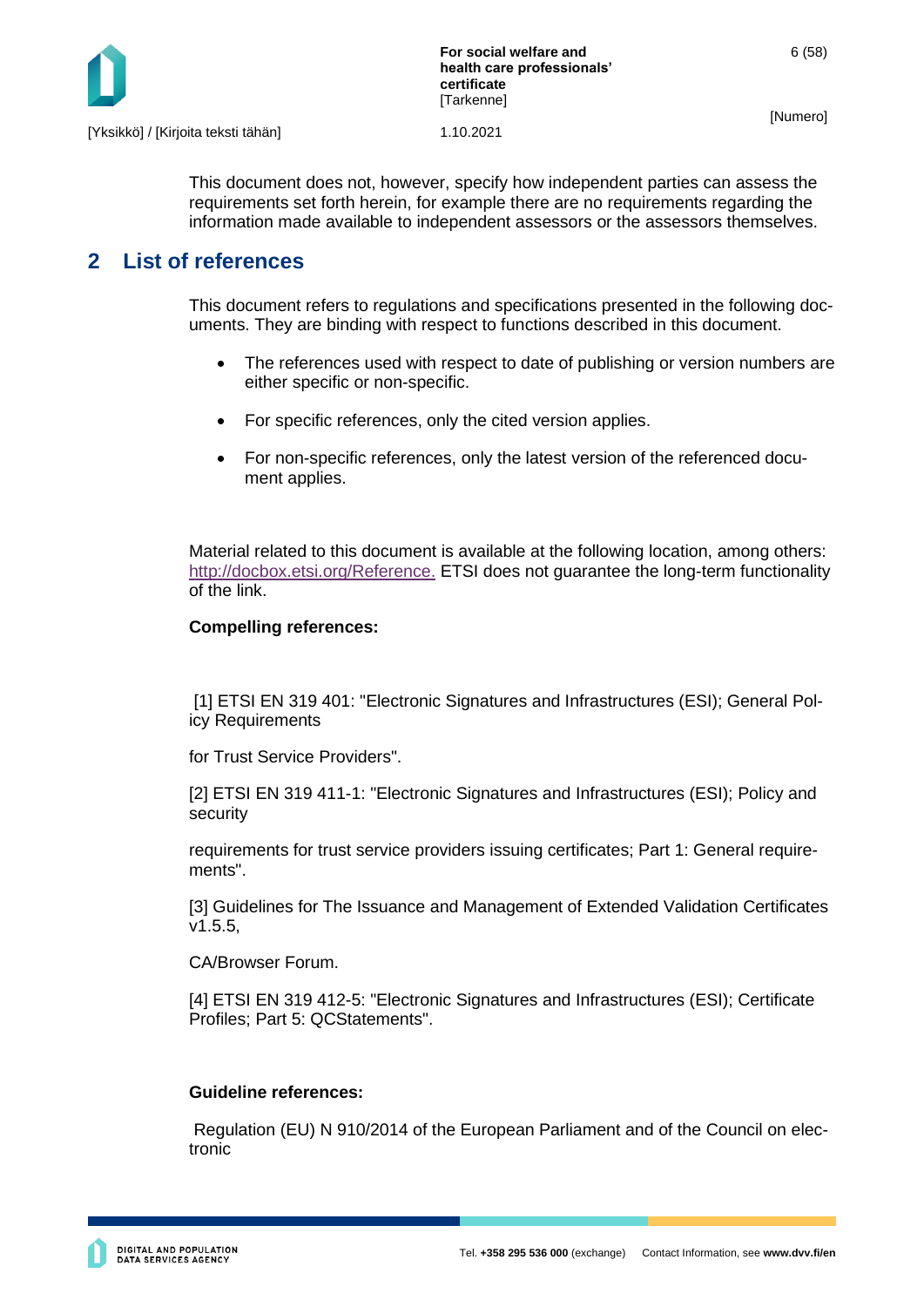

identification and trust services for electronic transactions in the internal market and repealing Directive 1999/93/EC.

[ETSI TS 101 456: "Electronic Signatures and Infrastructures (ESI); Policy requirements for certification authorities issuing qualified certificates".

Baseline Requirements for the Issuance and Management of Publicly-Trusted Certificates, CA/Browser Forum.

IETF RFC 3647: "Internet X.509 Public Key Infrastructure Certificate Policy and Certification Practices Framework".

Directive 95/46/EC of the European Parliament and of the Council of 24 October 1995 on the protection of individuals with regard to the processing of personal data and on the free movement of such data.

ETSI EN 319 403: "Electronic Signatures and Infrastructures (ESI); Trust Service Provider

Conformity Assessment - Requirements for conformity assessment bodies assessing Trust Service Providers".

#### **Terminology descriptions:**

ETSI EN 319 401 [1], ETSI

EN 319 411-1 [2], the Regulation (EU) N° 910/2014 [i.1] and the following apply:

**EU Qualified Certificate:** qualified certificate as specified in Regulation (EU) No. 910/2014 [i.1]

**Qualified Electronic Signature/Seal Creation Device:** As specified in Regulation (EU) No. 910/2014 [i.1].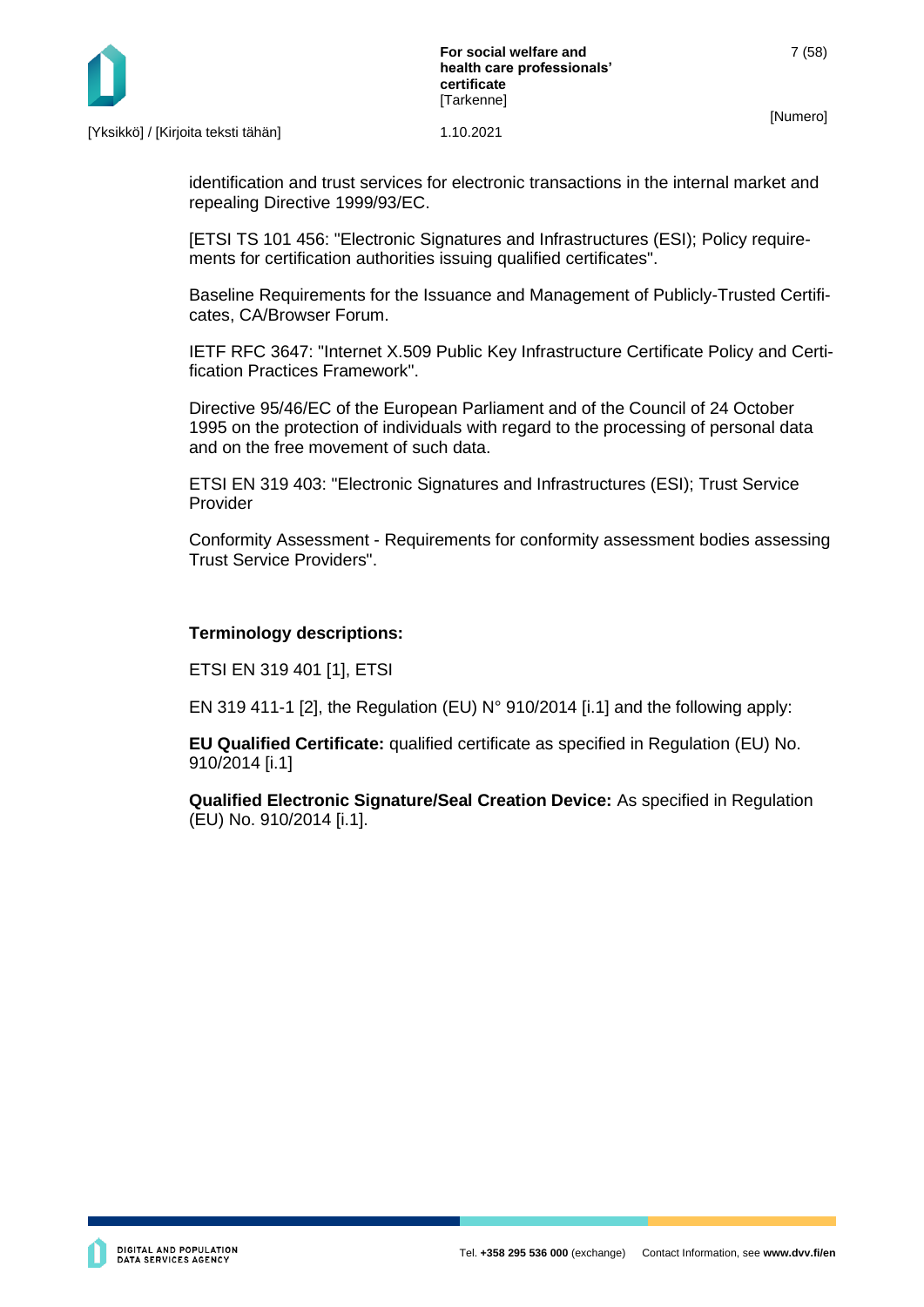

## <span id="page-8-0"></span>**3 Definitions and abbreviations**

### <span id="page-8-1"></span>**3.1 Definitions**

The following concepts and definitions are used in this document:

**Activation data:** A confidential data (PIN code) that is needed to activate private keys stored in a microchip and to use them in public key methods (e.g. electronic signatures).

**Signer:** A party marked in a certificate as the holder of the private key related to the public key issued in the certificate

**Data used for creating a signature:** A unique dataset, such as codes or private encryption keys, that the signer uses in order to create a digital signature.

In case of signature certificates based on public key encryption, such as in the scope of application of this document, the data used for the creation of the signature include the private keys. Thus, this document refers to the data used for creating a signature as private key.

**Signature creation device:** Appropriately configured software or hardware with which data used for creating a signature are processed.

**Data used for authenticating a signature:** A dataset, such as codes or public encryption keys, used for authenticating a digital signature.

In case of signature certificates based on public key encryption, such as in the scope of application of this document, the data used for the authentication of the signature include the public keys. Thus, this document refers to the data used for authenticating a signature as public key.

**Professional practice rights, right to practise:** In this certificate policy, professional practice rights and right to practise refer to the professional rights which, under section 2 of the Act on Health Care Professionals (559/1994), are available to licensed and authorised professionals or professionals with a protected occupational title or persons studying for the profession in question. The right to practise may be unlimited, limited or cancelled. Individuals' healthcare practice rights are registered in Terhikki, a database maintained by the National Supervisory Authority for Welfare and Health (Valvira). In this certificate policy, professional practice rights also covers social welfare professionals that meet the terms set forth in the Act on Qualification Requirements for Social Welfare Professionals (272/2005) for social welfare professionals.

**Professional certificate:** A certificate pair granted by Digital and Population Data Services Agency to a natural person, defined in more detail in this document.

**Attribute:** A data element associated with a party, specifying a property of the party, such as group membership or role, or other information pertaining to that party.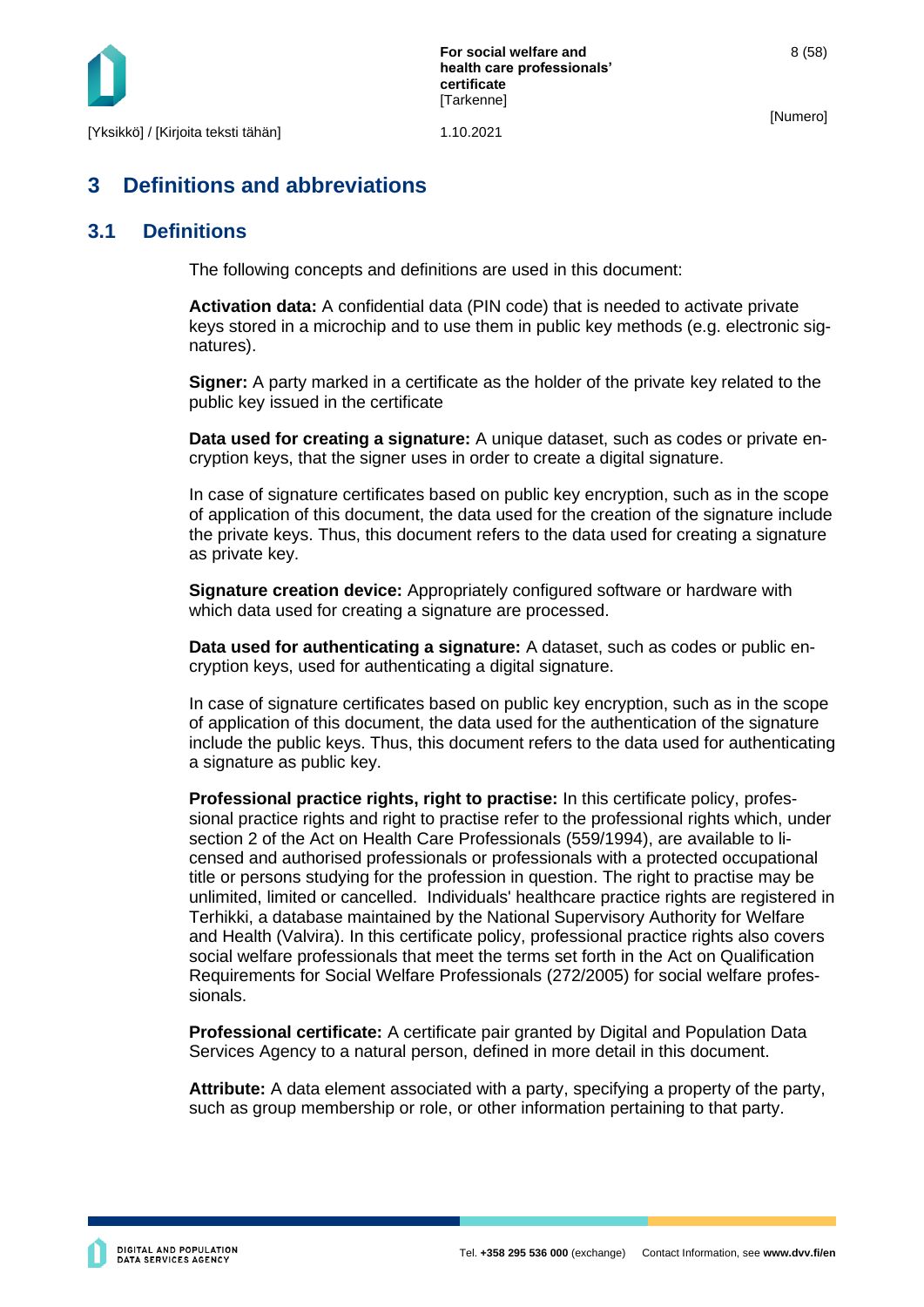

**Key pair:** A pair of interconnected keys, one public and one private, which are used in public key methods. The keys' purpose of use is defined in the certificate (see certificate holder's signature certificate and authentication and encryption certificate).

**Asymmetric encryption:** A pair of one public key and one private key is used in asymmetric encryption. A message that has been encrypted using a public key can only be opened by the private key of the key pair in question.

**Public key:** The public component of a key pair used in asymmetric encryption in public key methods. The certification authority certifies with its digital signature that the public key belongs to the certificate holder. The public key is part of the data content of the certificate.

**Public key infrastructure:** A data security infrastructure in which security services are provided by public key methods.

**Public key method:** A data security service, such as electronic identification, which is provided by using public and private keys, certificates and asymmetric encryption.

**Advanced digital signature:** A signature that meets the following requirements: it is uniquely associated with

- a) its signer
- b) it can be used for uniquely identifying the signer
- c) it has been created with means that the signer can maintain under its sole control
- d) it is associated with the target data in such a way that subsequent altering of the data can be detected

**Card reader software:** Card reader software is used in workstations as a so-called end-user application. It enables users to use their personal identity cards and certificates stored on it in various user and application environments such as public e-services, secure email and logging on to workstations.

**Signature certificate:** a certificate that meets the requirements of the Regulation. The data content of the certificate is determined by the Act on Strong Electronic Identification and Trust Services.

**Signature certificate policy:** a certificate policy that includes the requirements set forth in the Regulation.

**Trusting party:** A party that trusts the certificate data and uses the certificate for various data security services such as electronic identification of the certificate holder and authentication of digital signature.

**Payment card:** Generic term for debit, credit, combination, prepaid and delayed debit cards.

**Microchip:** A technical platform that is used to store the certificate and private keys, integrated into an identity card, payment card or mobile terminal card.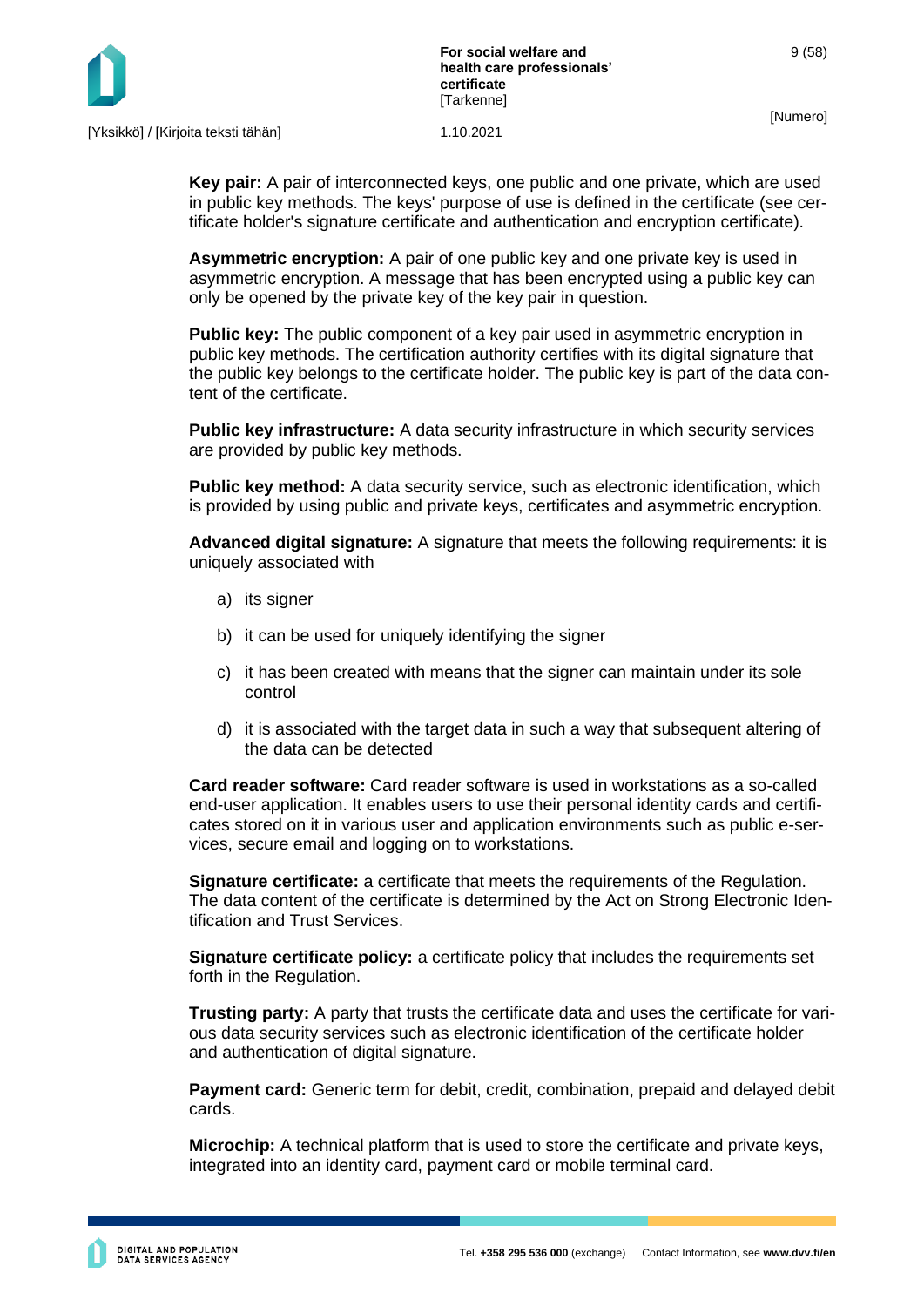

**Mobile terminal:** A mobile telephone or other mobile device that can use a certificate and private keys on a microchip.

**Service provider person:** A non-regulated person who provides services in the social welfare and healthcare sector and is not a regulated healthcare professional or a non-regulated healthcare worker. This group includes other individuals and specialist groups who have access to the national information systems, such as data protection officers, IT system suppliers, consultants, etc.

**PIN code:** Activation data that activates a private key held on a microchip. PIN 1: the basic code for authentication and encryption. PIN 2: a signature code for digital signing.

**PUK code: A code that is needed to unblock a locked PIN code.**

**Registration authority:** The registration authority identifies the certificate applicant in accordance with the certificate policy and certification practice statement on behalf of and at the responsibility of the Certification Authority.

**Registration number:** The registration number is a technical number sequence created for all health care professionals who are registered in the Terhikki central register of health care professionals. For example, the registration number can be used as the professional's ID in electronic prescriptions.

**Registration point:** A service desk which verifies the certificate applicant's identity and healthcare professional practice rights and distributes ID cards, certificates and PIN/PUK codes to users in accordance with the certificate policy and CPS.

**RSA algorithm and RSA key:** The RSA algorithm is a common public key algorithm. The private and public keys associated with a professional certificate are RSA keys.

**(Regulated) social welfare and health care professional:** A person who, on the basis of the Act on Health Care Professionals (559/1994), has been given the right to practise a profession (licensed professional) or the authorisation to practise a profession (authorised professional) and a person who, on the basis of the Act, is entitled to use the occupational title of a health care professional as laid down by Government decree (professional with a protected occupational title) and who is registered in the central register of health care professionals, and a person that meets the requirements on social welfare staff set forth in the Act on Qualification Requirements for Social Welfare Professionals (272/2005).

**National Supervisory Authority for Welfare and Health (Valvira):** Valvira is the national supervisory authority for social welfare and health care. Valvira's task is to improve the management of health risks in the environment as well as legal protection and the quality of services in social welfare and health care. It is responsible for overseeing the conformity of social welfare and medical equipment and supplies and promoting their safe use.

**Revocation list:** A list of certificates revoked before the end of their validity period and the revocation dates, electronically signed and published by the certification authority. The revocation list specifies the publication dates of the current and next revocation list. Revoked certificates are added to the list.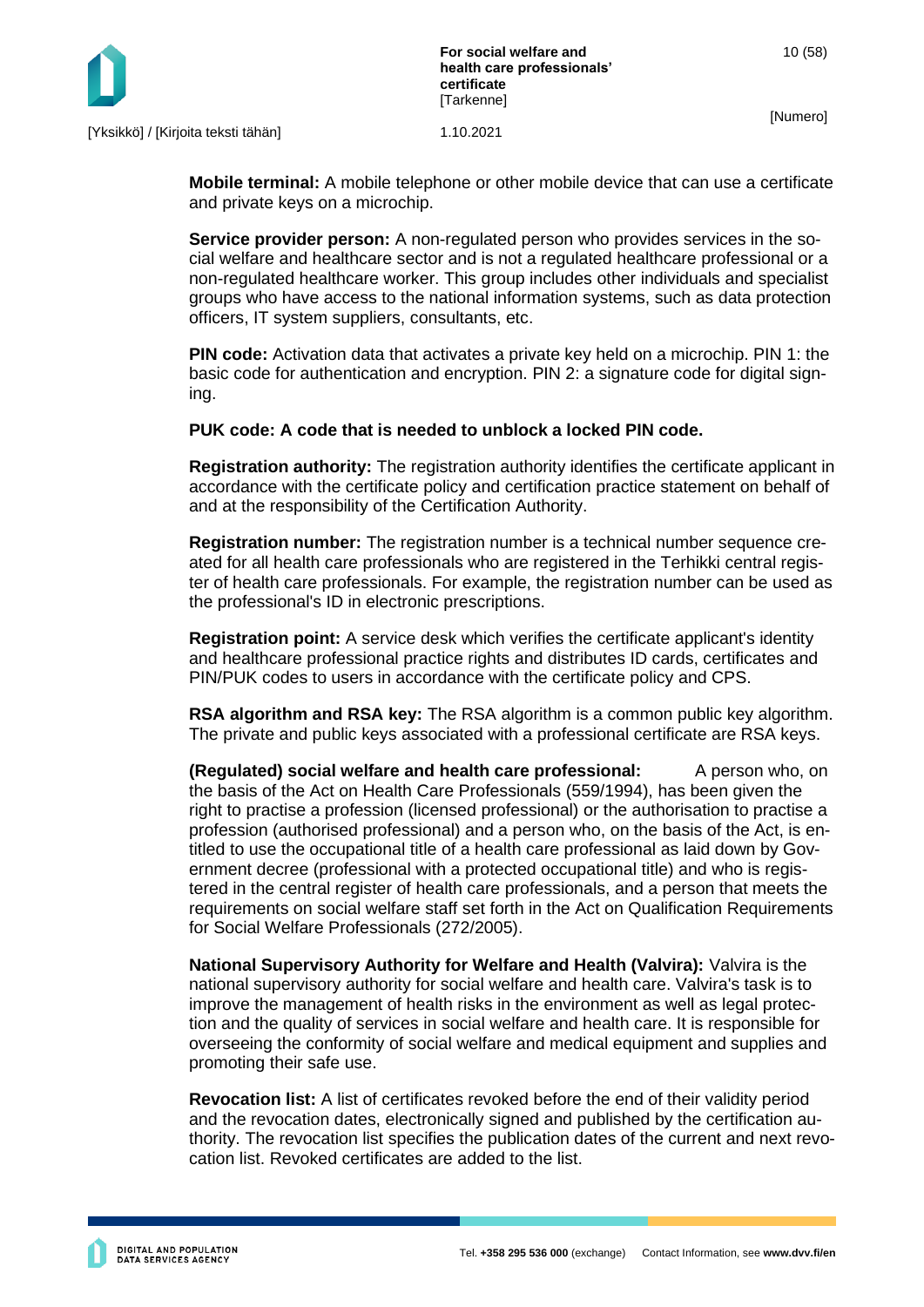

**Revocation service:** A technical service provider that receives certificate revocation requests and submits them to the certificate system on behalf of the certification authority.

**Digital signature:** Data in electronic format that are associated or logically associate with other electronic data and are used as a means of authentication for those other data.

**E-service ID:** An identifier consisting of a series of numbers and a check character that helps identify Finnish citizens and, in accordance with the Municipality of Residence Act, foreign citizens permanently residing in Finland who are entered in the Population Information System.

**Digital signature:** An advanced digital signature based on a signature certificate, created with a secure signature creation tool.

**ID card for regulated social and health care professional:** an ID card issued to a regulated social and health care professional which contains a professional certificate.

**Non-regulated social welfare and health care worker's ID card:** An ID card issued to a non-regulated social welfare and health care worker which contains a certificate.

**Non-regulated social welfare and health care worker:** Other, non-regulated personnel who work in a health and social care unit or perform its tasks.

**Health and social care service provider:** A health and social care unit or an independent health and social care professional.

**ID card for non-clinical healthcare sector staff:** An ID card issued to social welfare and healthcare staff which contains a certificate.

**Terhikki register:** A national register of regulated healthcare professionals and their practice rights, maintained by Valvira on the basis of the Act on Health Care Professionals (559/1994).

**Secure signature creation tool:** A signature creation tool that meets the requirements of the Regulation.

**Certificate:** Contains the user's public key and other data protected against forging by encrypting them with the private key of the certification authority that granted the certificate. A more detailed description is based on the ITU-T recommendation X.509.

**Certificate:** A digital certificate that associates the signature authentication data with the signer and authenticates the signer. A certificate contains an OID (object identifier) that identifies the certification practice statement in question.

**Certificate system:** A technical data system used to create certificates and sign revocation lists.

**PKI disclosure statement:** A document that contains the main points of the certificate policy and certification practice statement.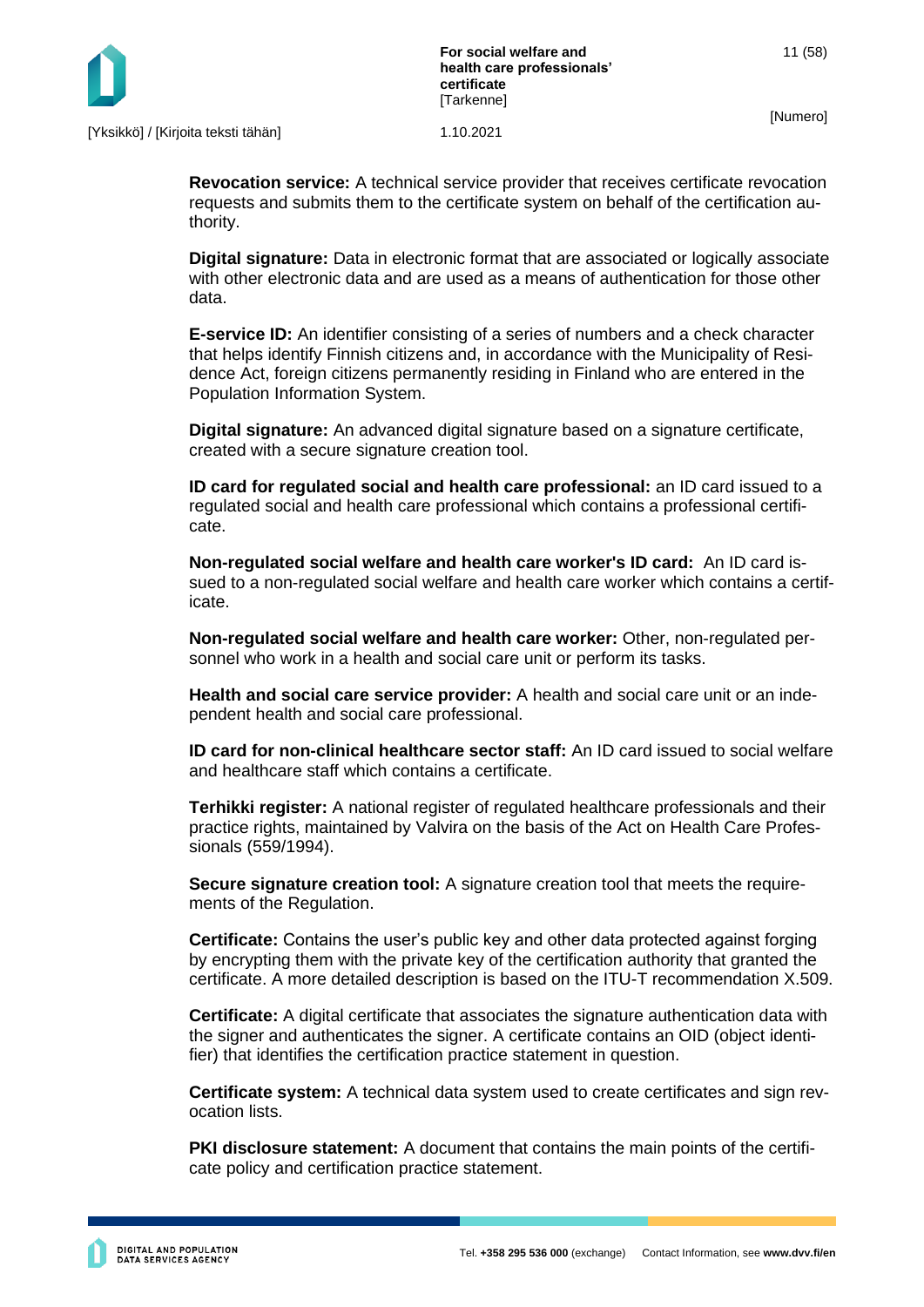

[Yksikkö] / [Kirjoita teksti tähän] 1.10.2021

**Certificate service provider:** An organisation, legal entity or natural person that grants certificates or offers other services pertaining to digital signatures.

This document discusses providers of certificate services that issue signature certificates. This document does not cover other types of functions by the provider of certificate services, such as time stamping or backup key systems.

**Certificate policy:** A named rule set that indicates the suitability of a specific certificate for a specific organisation and/or suitability class, which is covered by common security requirements. A more detailed description is based on the ITU-T recommendation X.509.

More details on the mutual relationship between certificate policies and the certification practice statement are provided in section 4.3.

**Certificate policy:** A document that describes the principles of certification and the responsibilities of the trusting parties. The certificate policies published by DPDSA are publicly available. Each certificate policy is identified by an OID.

**Certificate register:** A register conformant to the Act on Strong Electronic Identification and Trust Services that a certification authority providing signature certificates to the public must maintain. Data must be held for at least 5 years after the expiry of the certificate.

**Certificate management system**: A data system consisting of certificate systems, data communications, a certificate directory, revocation list service, advice and revocation service, certificate management and card management.

**CPS OID** is part of the data content of the certificate.

**Certification practice statement:** A statement of the practices that the certification authority adheres to in granting, administering, revoking and renewing certificates and in exchanging certificate key pairs. Each certification practice statement is identified by an OID.

**Certification authority:** An organisation that issues certificates, is responsible for their provision and draws up the certificate policy that describes its operation and the associated certification practice statement. One or more parties trust the activities of a certification authority. The certification authority is a certificate service provider that grants certificates. A more detailed description is based on the ITU-T recommendation X.509. The certification authority concept is described in more detail in section 4.2.

**CA certificate:** Contains the name, country and public key of the certification authority.

**CA's private key:** The private key used by the certification authority to sign its issued certificates and published revocation lists.

**Certificate applicant:** A person who requests a professional certificate and is reliably identified in conjunction with the request.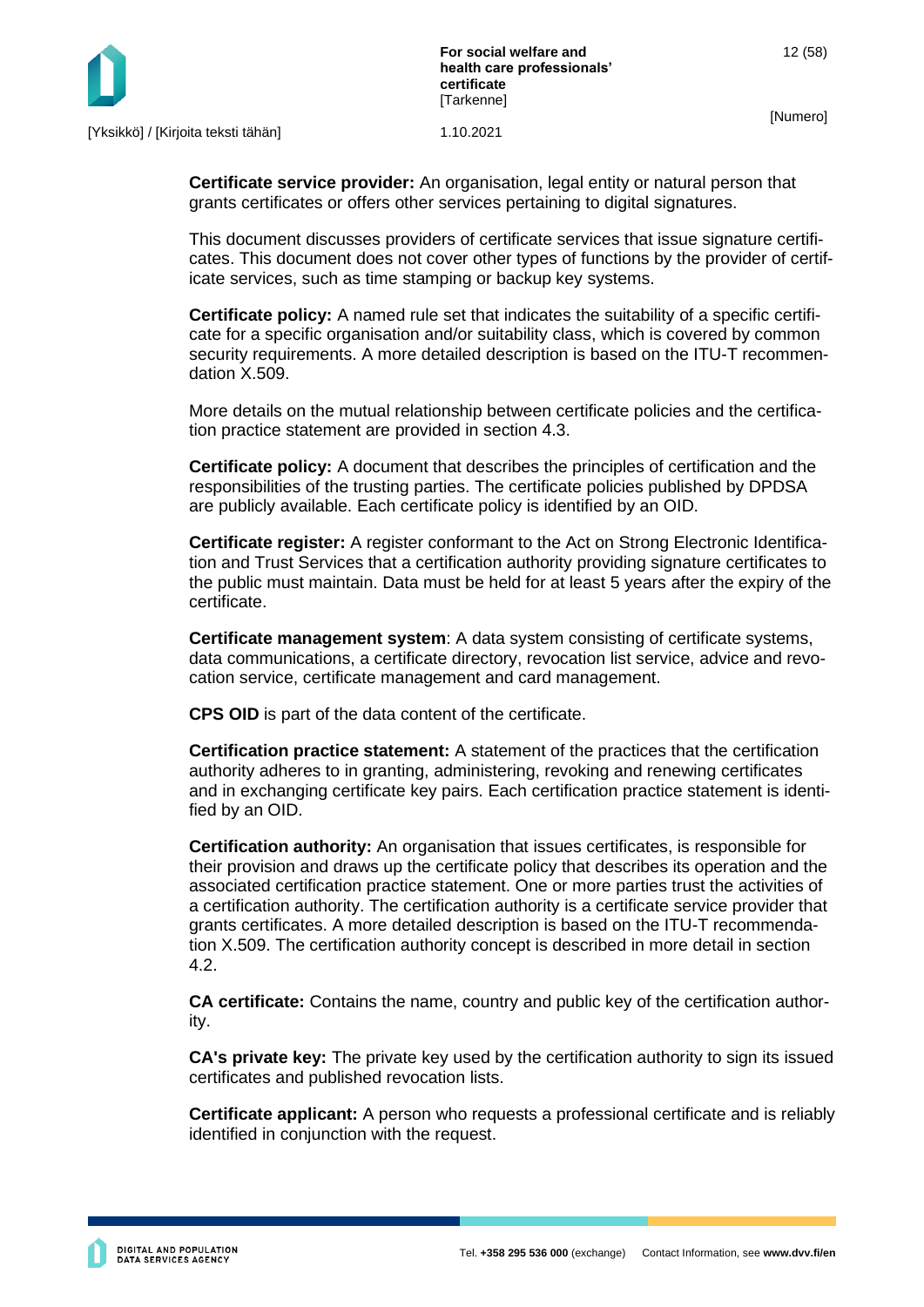



**Certificate holder:** A person whose identity and public key are verified by the CA's digital signature and who holds the private keys linked with the certificate in question.

**Certificate applicant/holder:** A party that orders a service from a certification authority on behalf of one or more signers. The signer can be an orderer working on its own behalf.

**Certificate holder's signature certificate:** The public key in the certificate verifies the digital signature made by the certificate holder with the corresponding private key. The signature code (PIN 2) is required for the signing.

**Certificate holder's authentication and encryption certificate**: A certificate used for electronic personal identification and data encryption. The certificate holder uses the private authentication and encryption key for electronic identification and decryption of encrypted data or messages. The use of the key requires a basic PIN code (PIN 1).

**Certificate usage and purpose:** In this document, certificate usage refers to the use of the certificate and the associated keys. For example, using a certificate in digital signature refers to the use of a private key in signing and to the use of the public key and certificate in verifying the signature.

**Trusting party:** The recipient of a certificate that acts with trust for the certificate in question and/or digital signatures that have been verified with that signature. A more detailed description is based on the RFC 3647 specification.

**Certificate revocation list:** A signed list of certificates containing certificates their issuers no longer deem valid. A more detailed description is based on the ITU-T recommendation X.509.

**Private key:** The private component of a key pair used in asymmetric encryption in public key methods. The private keys of the certificate holder are stored on a microchip to protect them from unauthorised usage.

#### <span id="page-13-0"></span>**3.2 Abbreviations**

| <b>ISO 27001</b> | <b>ISO IEC 27001</b>                     |
|------------------|------------------------------------------|
| <b>CA</b>        | <b>Certification Authority</b>           |
| <b>CSP</b>       | <b>Certification Service Provider</b>    |
| <b>CP</b>        | <b>Certificate Policy</b>                |
| <b>CPS</b>       | <b>Certification Practice Statement</b>  |
| <b>CRL</b>       | Certificate Revocation List              |
| <b>ECC</b>       | <b>Elliptic Curve Cryptography</b>       |
| <b>FINEID</b>    | <b>Finnish Electronic Identification</b> |
| <b>HSM</b>       | <b>Hardware Security Module</b>          |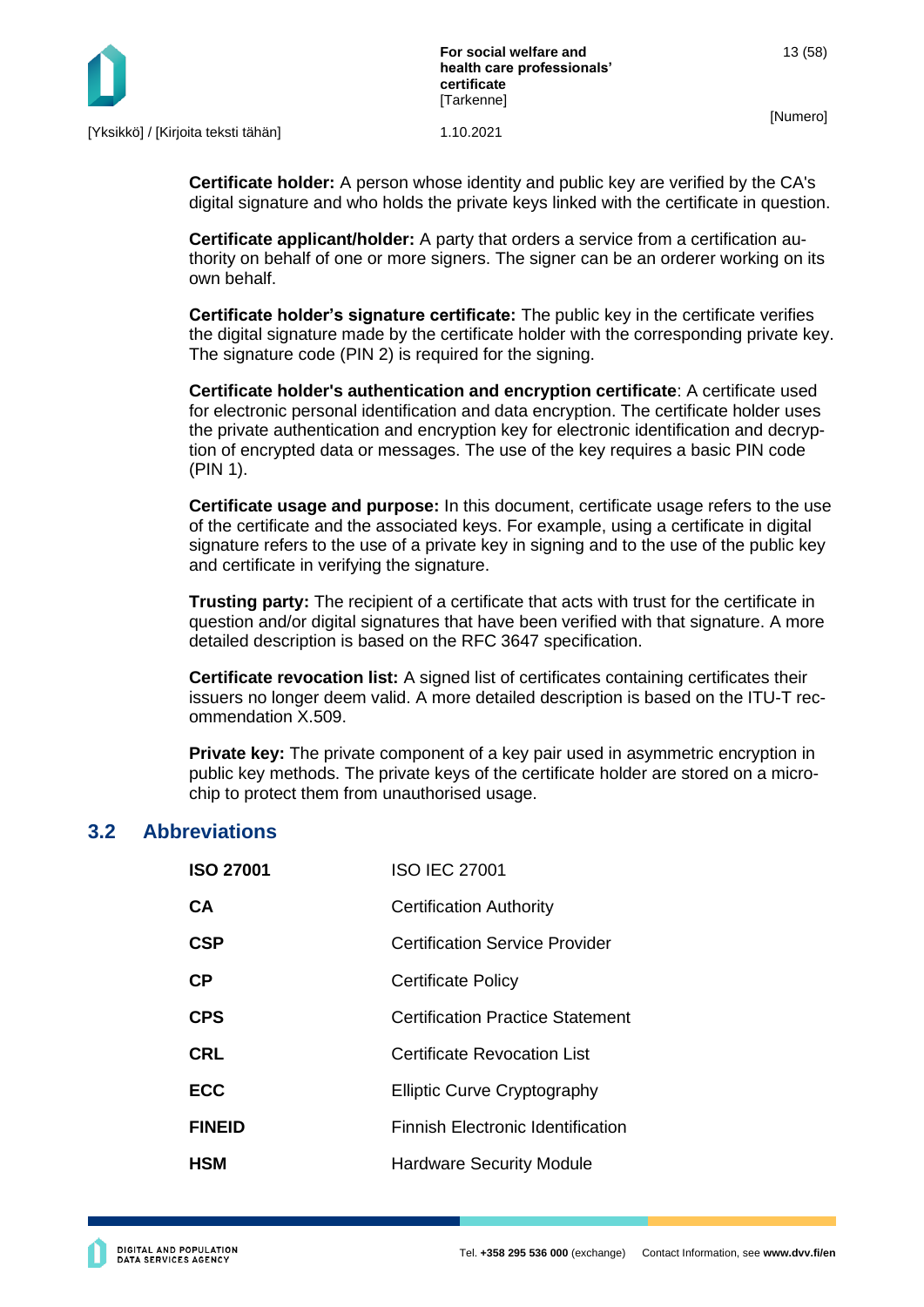[Yksikkö] / [Kirjoita teksti tähän] 1.10.2021

**For social welfare and health care professionals' certificate [Tarkenne]** 

[Numero]

| EPI                                | <b>Electronic Personal Identification</b>                             |
|------------------------------------|-----------------------------------------------------------------------|
| HTTP                               | <b>Hypertext Transport Protocol</b>                                   |
| <b>LDAP</b>                        | <b>Lightweight Directory Access Protocol</b>                          |
| OCSP                               | <b>Online Certificate Status Protocol</b>                             |
| OID                                | Object Identifier                                                     |
| <b>PDS</b>                         | <b>PKI Disclosure Statement</b>                                       |
| <b>PIN</b>                         | Personal Identification Number, PIN                                   |
| PKI                                | Public Key Infrastructure                                             |
| <b>PUK</b>                         | PIN Unblocking Key, PUK code                                          |
| QCP                                | <b>Qualified Certificate Policy</b>                                   |
| <b>RSA</b><br>asymmetric algorithm | Rivest, Shamir, Adleman, RSA ID, a public key algorithm,              |
| <b>SATU</b>                        | Electronic Service Identifier                                         |
| SIM                                | <b>Subscriber Identity Module</b>                                     |
| SSCD                               | Secure Signature Creation Device:<br>A secure signature creation tool |
| DPDSA                              | Digital and Population Data Services Agency                           |
|                                    |                                                                       |

## <span id="page-14-0"></span>**4 Common concepts**

## <span id="page-14-1"></span>**4.1 Certification authority**

The certification authority creates and issues certificates that the users of certificate services, i.e., certificate applicants and parties trusting the certificates, trust. The certification authority has overall responsibility for the provision of the certificate services defined in section 4.2. The certification authority is uniquely identified in the certificate as the issuer of the certificate. Signature certificates are signed with its private key.

The certification authority may use third parties in its provision of certificate services to provide parts of the service. However, the certification authority is always responsible for the entire service it produces, and ensures that the procedure requirements set forth in this document are met. The certification authority may, for example, subcontract all sub-parts of the service, including the certificate creation service. However, the key used for signing the certificates will be defined as belonging to the certification authority, and the certification authority retains overall responsibility for meeting the requirements specified in this document and the responsibility for granting certificates to be granted to the public.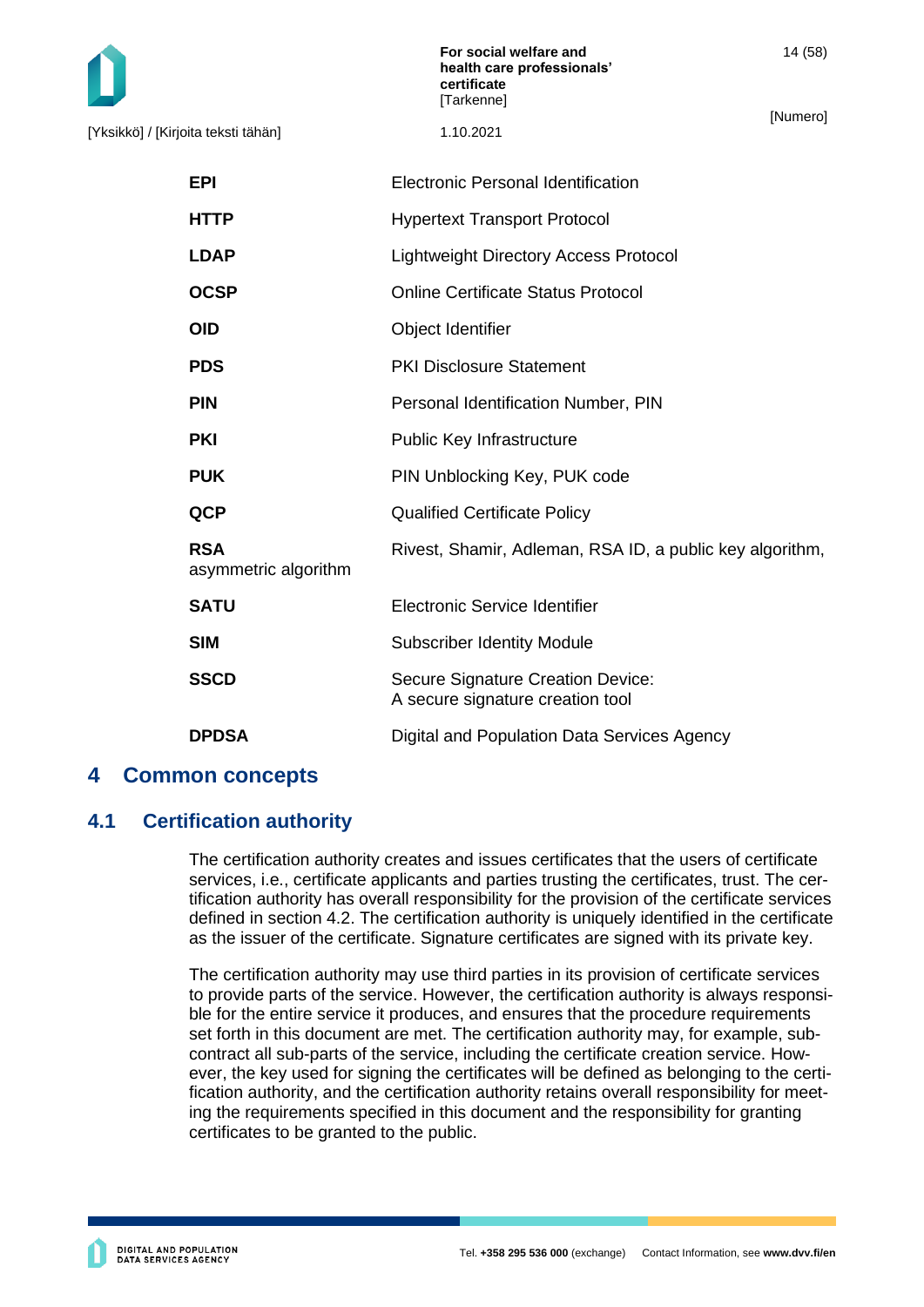

**For social welfare and health care professionals' certificate [Tarkenne]** 

The certification authority is a certification service provider issuing certificates to the public.

Regulation (EU) No. 910/2014 of the European Parliament and of the Council of 23 July 2014 on electronic identification and trust services for electronic transactions in the internal market and repealing Directive 1999/93/EC shall apply with regard to signature certificates in trust services as of 1 July 2016. This document describes the procedural requirements concerning the activities and administrative practices of certification authorities that issue identification and signature certificates under the Regulation. The use of a secure signature creation device is described in the procedural requirements specified in this document.

Digital and Population Data Services Agency (DPDSA) works in the branch of government of the Ministry of Finance. DPDSA is a public authority which administers a personal information register and, under the Act on the Population Information System and the Certificate Services of the Population Registration Centre, is responsible for providing certified electronic services. Digital and Population Data Services Agency has also acted as the statutory certification authority for the healthcare sector as of 1 December 2010 and also works as the statutory certification authority for social welfare as of 1 April 2015 because of changes made to the act on the electronic processing of client data in social and health care. (Act on the electronic processing of client data in social and health care, act on electronic prescriptions, Act on Health Care Professionals). DPDSA's Certificate Services are responsible for the agency's certification activities. DPDSA has provided certificate-based signing and identification means since 1999 and worked as a signature certification authority as of 31 March 2003.

This document specifies the procedure requirements that apply to certification authorities that grant signature certificates and to Digital and Population Data Services Agency, which is the provider of a strong electronic identification means. Procedure requirements are set for the activities and administration practice of certification authorities that grant certificates so that the subscribers, signers certified by the certification authority and the parties trusting the certificate can trust that the certificate can be used to verify electronic signatures.

The provision of the strong electronic identification means offered by Digital and Population Data Services Agency takes place in the same production environment, with similar technical and functional solutions and subject to the same procedures as with the provision of the signature certificate granted by Digital and Population Data Services Agency.

DPDSA's certificate information system and certificate services are based on the public key infrastructure (PKI). DPDSA's certificate infrastructure consists of a certificate system, supplier of certificate data contained in the cards, a revocation list, advisory service and directory service. DPDSA's activities as a certification authority include the provision of certification, directory and revocation services, registration, and the creation and identification of a card that contains the certificate. DPDSA is responsible for the functioning of the certificate system as a whole, including on behalf of any registration authorities and technical suppliers it may use. DPDSA's Certificate Services maintain certificate policy, certification practice statement and certificate description documents, which are electronically available at www.fineid.fi.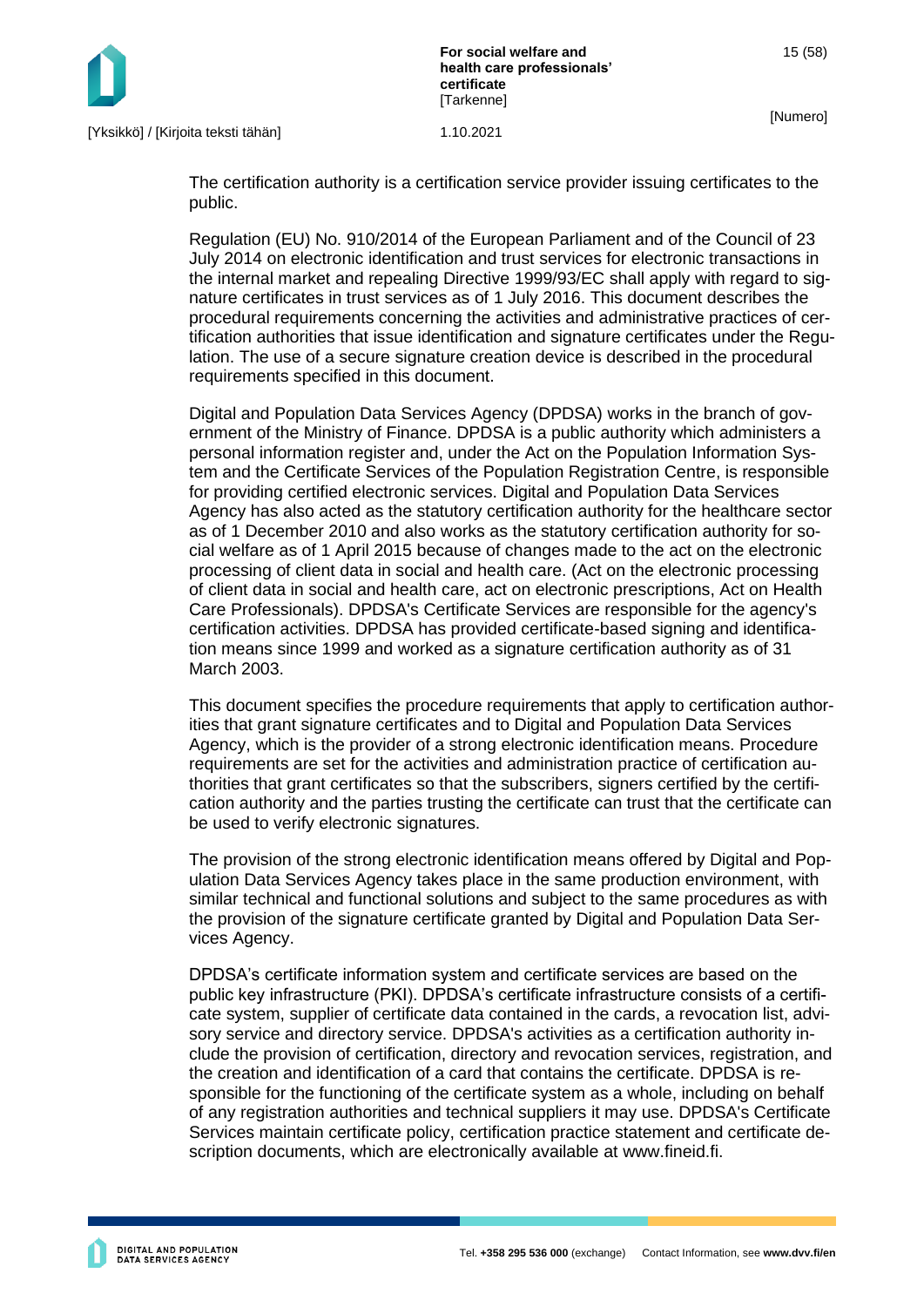The personal identity card is provided for in the identity card act (663/2016), and certificates issued by Digital and Population Data Services Agency are provided for in the Act on the Population Information System and the Certificate Services of the Digital and Population Data Services Agency.

DPDSA offers highly secure digital signature and authentication certificates and associated services. Certificates are used to verify the certificate holder's identity and the accuracy, integrity and authenticity of data contained in the certificate. Digital signing based on signature certificates and identification by strong electronic identification devices enable citizens to access public services online securely and flexibly anytime, anywhere. Signature certificate and strong electronic identification service providers are supervised by the Finnish Transport and Communications Agency (Traficom).

This certificate policy describing the issuing of a professional certificate has been registered by Digital and Population Data Services Agency.

This certificate policy describes the issuing and production of a signature certificate for digital signatures conformant to the Act on Strong Electronic Identification and Trust Services and detailed requirements pertaining to the division of responsibility.

This document also describes solutions and procedures pertaining to the granting, production and data storage of an identification certificate offered as a means referred to in the Act on Strong Electronic Identification and Trust Services, included in the professional certificate, conforming to the requirements of the production environment of the signature certificate.

The professional certificate consists of a certificate pair that has two different purposes. The authentication and encryption certificate meets the requirements for a strong electronic identification means. A signature certificate intended solely for implementing a signature meets the requirements of a signature certificate. The correctness of the certificate applicant's identity is guaranteed by Digital and Population Data Services Agency.

Log data relating to certificate issuing and revocation will be retained for at least seven (7) years after certificate validity.

## <span id="page-16-0"></span>**4.2 Certificate services**

A certificate is an electronic certificate that links the signature authentication data to the signatory and identifies the signatory. The certificate data are signed electronically by the CA's private key. Certificates under this certificate policy are based on a public key infrastructure and public key methods. The data content of certificates conformant to this certificate policy is defined in the Act on the Population Information System and the Certificate Services of the Digital and Population Data Services Agency.

A professional certificate conformant to this certificate policy can be granted to a Finnish citizen or a foreign national habitually residing in Finland pursuant to the home municipality act (201/1994) whose personal details have been saved in the population information system.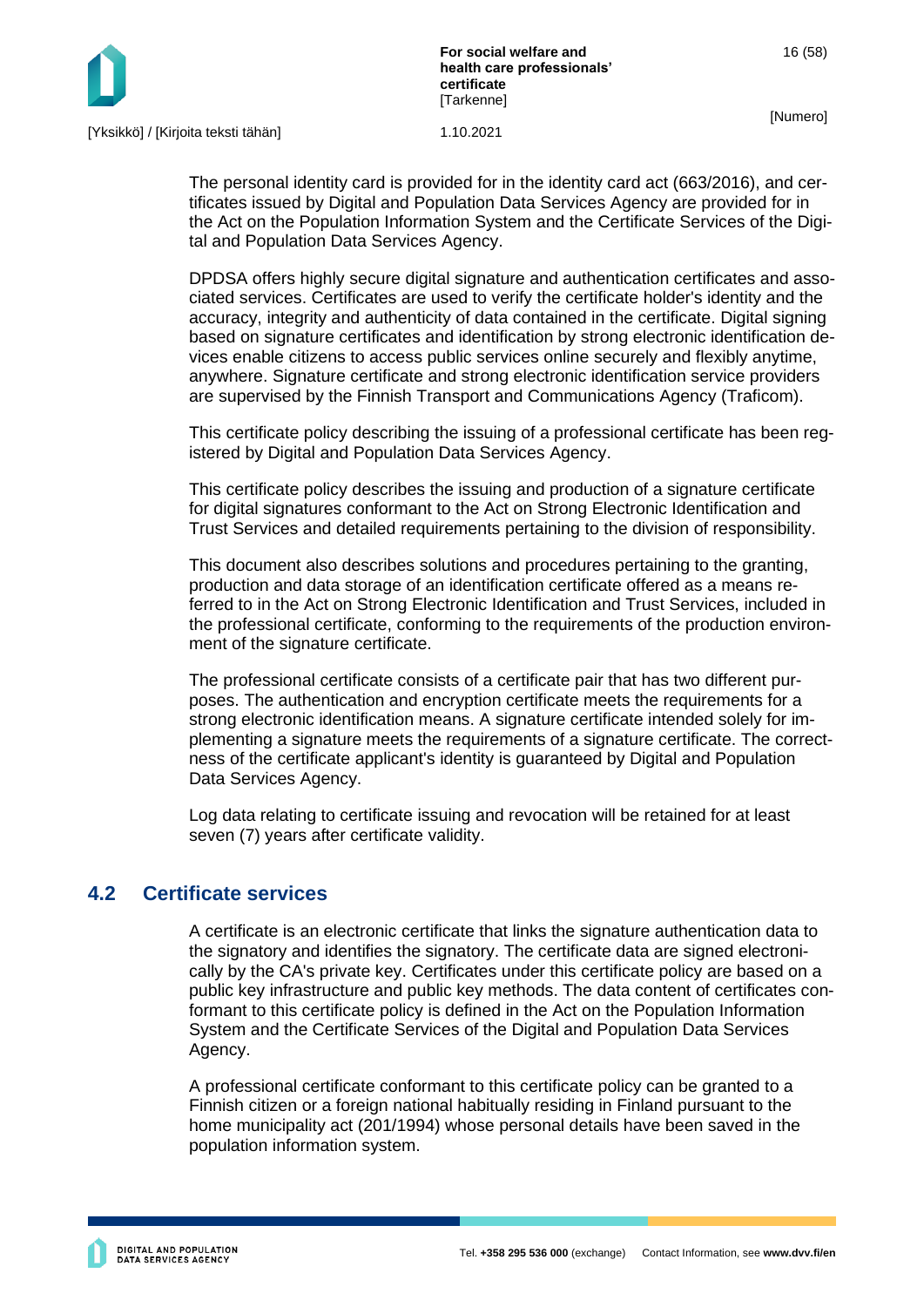

The Digital and Population Data Services Agency, which acts as the certifier, uses an electronic client identifier to identify the certificate holder. This identifier is also a part of the data content of the certificate. The electronic client identifier is a technical means of identification, defined in the Act on the Population Information System and the Certificate Services of the Digital and Population Data Services Agency, created specifically for electronic services and does not contain personally identifying data.

A professional certificate can be granted and saved in various technical platforms, such as microchips, for example on personal identity cards. This certificate policy is a common description for the professional certificates on these different platforms.

Both the certificate policy and the certification practice statement of DPDSA have a unique object identifier (OID).

In this document, Digital and Population Data Services Agency's granting of signature certificates is divided into the following sub-services for requirement classification reasons:

- **Registration service:** The registration service authenticates the identity of the signer and any special attributes that may be related to the signer, and these are relayed to the certificate creation service. The registration service as an action also includes the delivery of a key generated by the client or a party other than the certification authority. Digital and Population Data Services Agency's registration service only processes key pairs it has produced itself. The registration of a professional certificate is done in conformance with the procedure set forth in the Act on the Population Information System and the Certificate Services of the Digital and Population Data Services Agency. A more detailed procedure is described in the certificate practice statement that describes the technical platform in question.
- **Certificate creation service:** The certificate creation service creates and signs certificates based on the identity authenticated in the registration service and on other attributes.
- **Distribution service:** With the distribution service, all certificates are distributed to the signers and made available to parties trusting the certificate, if permission is obtained for that from the signer. In addition, the service makes the certification authority's terms of use and all published data pertaining to certificate policies and certification practice statements available to the parties trusting the certificate. Digital and Population Data Services Agency delivers the data to a public directory. The directory service is a public Internet-based service which can be used to retrieve all professional identification certificates granted by the certification authority and the certification authority's certificates and revocation list. The directory service is available at [ldap://ldap.fin](ldap://ldap.fineid.fi/)[eid.fi.](ldap://ldap.fineid.fi/)
- **Revocation management service:** Revocation management service revokes a certificate when the certificate holder wishes to revoke it before its stipulated expiry date. Revocation management service processes revocation requests and notices and specifies the necessary measures based on the processing.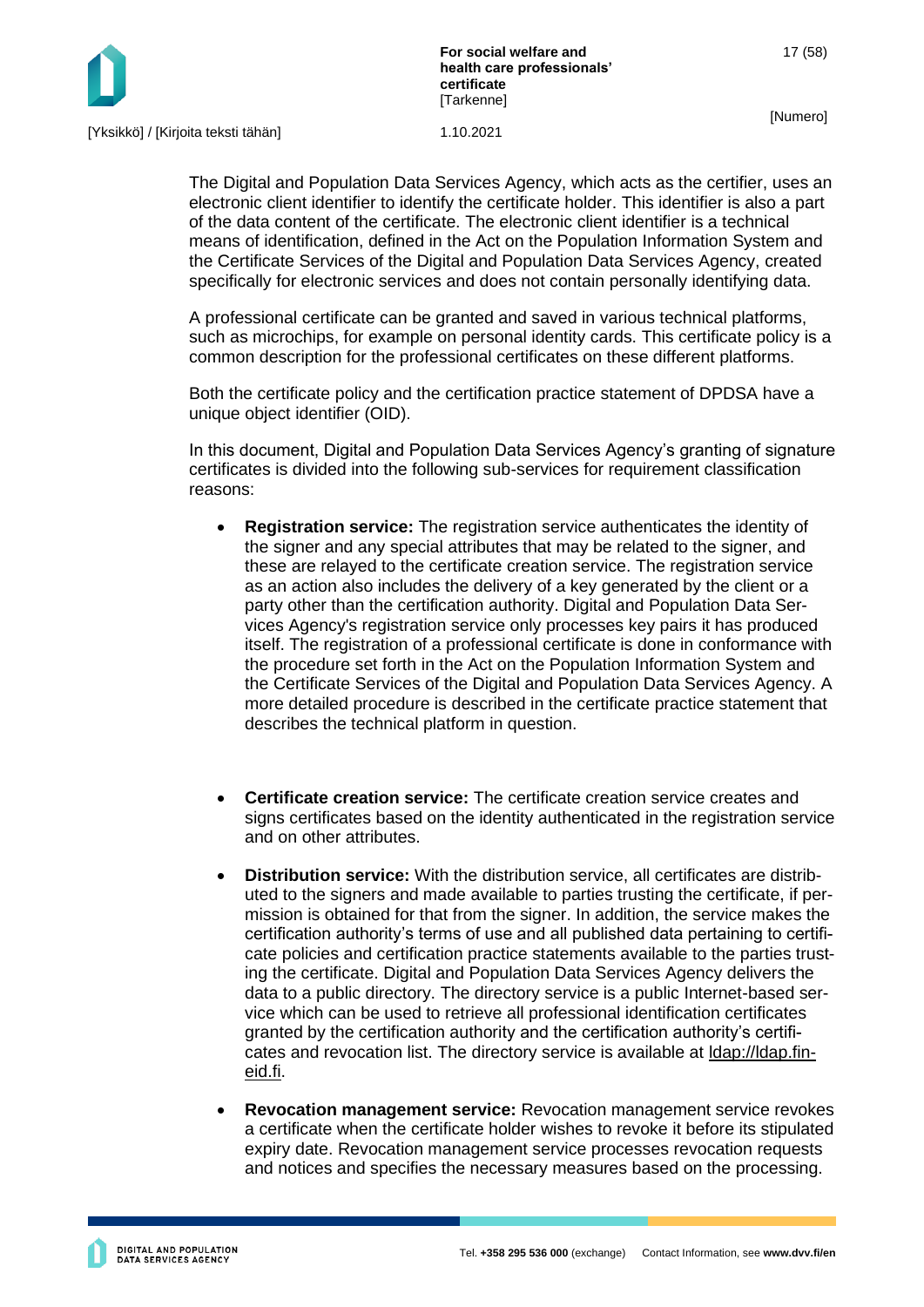

The results of the service are distributed via the revocation list. The certificate status is also available through the OCSP service.

- **Revocation status communication service:** The service that communicates the status of revocation is used for providing certificate revocation status data to parties trusting the certificate. The service can utilise certificate revocation lists or real-time relaying of individual status data. Digital and Population Data Services Agency communicates the data to the revocation service for use by parties trusting the certificate. The status data are updated at certain intervals, which is described in detail in the certification practice statement document.
- **Providing a signature creation tool to signers:** The signature creation tool is manufactured and delivered to signers. With regard to certificates, the associated key pairs and activation data, the manufacturer of the smart card or microchip acts on behalf of the certification authority, at its responsibility and in accordance with the agreement. Smart cards and microchips are uniquely identified in accordance with data provided by the registration authority.

The sole purpose of the service division used is to clarify the procedure requirements. This description does not restrict the division of the certification authority's service implementation.

Trusting party: The trusting party is a natural person or an organisation that trusts the certificate information and uses the certificate for authentication, encryption and electronic signing. The trusting party must verify that the certificate is valid. This can be done by checking the certificate status in the OCSP service or checking the certificate against a revocation list.

## <span id="page-18-0"></span>**4.3 Certificate policy and certification practice statement**

This section describes the relationship between the certificate policy and the certification practice statement. This section does not apply restrictions on the form of the certificate policy or the itemisations of the certification practice statement.

#### <span id="page-18-1"></span>**4.3.1 Purpose**

The certificate policy whose identifier is stated in the certificates contains a generallevel description of the main principles of certificate activities. The certification practice statement describes the detailed procedures and methods pertaining to certificate activities, particularly with respect to creation and maintenance, regarding how the requirements set in the certificate policy are met.

This document specifies the certificate policy that meets the requirements conformant to the Regulation and national legislation. Digital and Population Data Services Agency, which serves as the certification authority, defines in its certification practice statement how these requirements are met.

DPDSA adheres to this certificate policy when issuing a professional certificate. Certificate holders and trusting parties must comply with this certificate policy.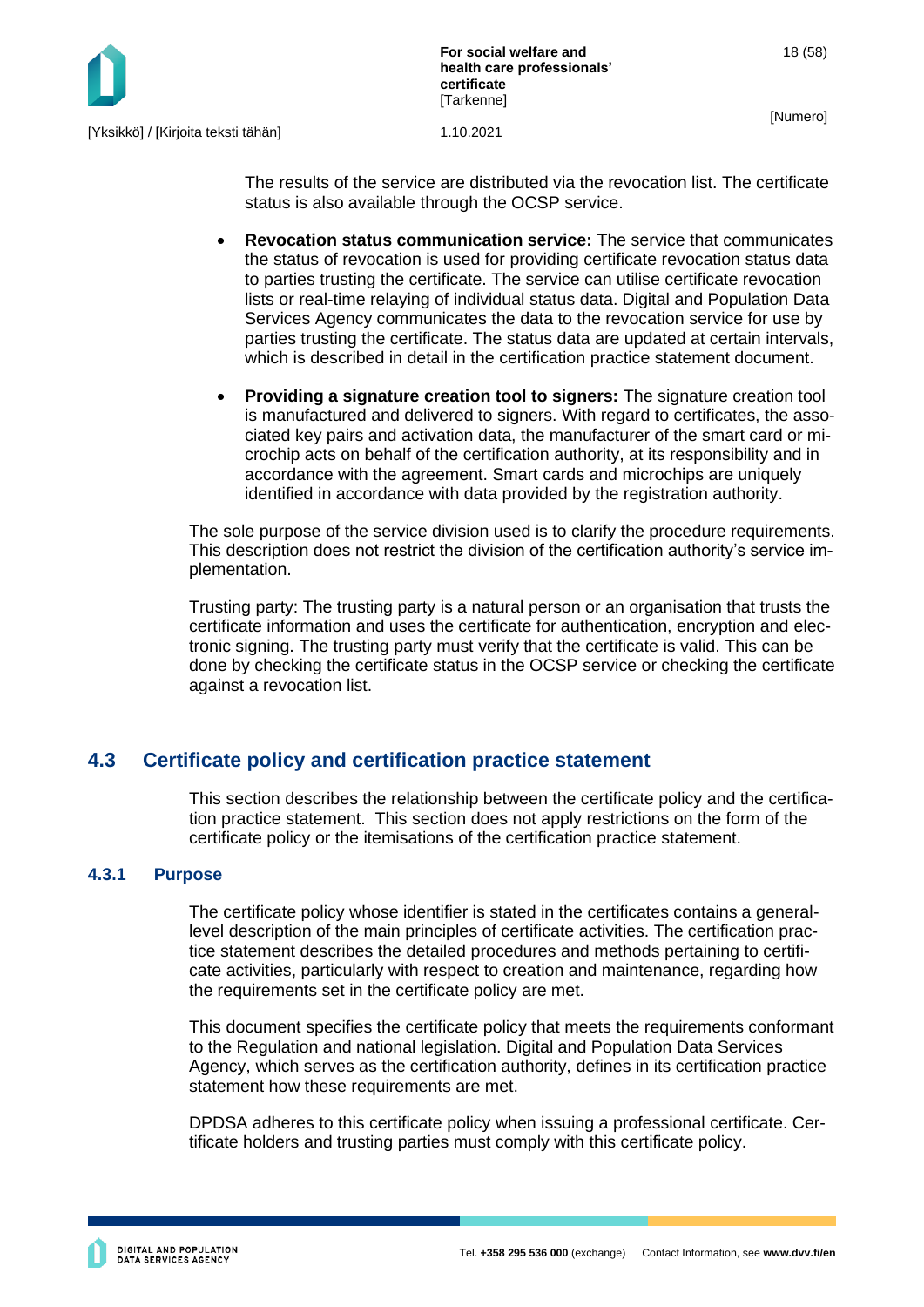

Professional certificates issued under this certificate policy can be used for strong electronic identification, encryption and electronic signing. The professional certificate can be used without limitation according to its purpose in applications and services from both the public government and private organisations.

The certificate policy and certification practice statement contain requirements concerning the obligations of the certification authority, registration authority, certificate holder and trusting party as well as matters related to legislation and dispute resolution.

Digital and Population Data Services Agency, which is the certification authority, will replace the unique identifier of the certificate policy if it changes its certificate policy with respect to applicability.

#### <span id="page-19-0"></span>**4.3.2 Level of detail**

The certificate policy describes the general requirements for the certification authority's activities. The certification practice statement describes in more detail the procedures the certification authority implements in granting certificates and other administration. The certification practice statement specifies how the certification authority meets the technical and organisation and procedure requirements specified in the certificate policy.

Digital and Population Data Services Agency, which works as a certification authority, has prepared non-public documents for controlling its internal and outsourced functions.

This certificate policy has been registered by the Digital and Population Data Services Agency, Digital and Population Data Services Agency is a public authority that has public trust and administers a personal information register and, under the Act on the Population Information System and the Certificate Services of the Population Registration Centre, is responsible for providing certified electronic services.

#### <span id="page-19-1"></span>**4.3.3 Approach**

The certificate policy and certification practice statement have been prepared for different uses. The certificate policy is a general description of the certification authority's activities. The certification practice statement describes the details of the certification authority's activities in conformance with the organisation structure, procedures, facilities and information technology environment.

#### <span id="page-19-2"></span>**4.3.4 Other documents published by the certification authority**

In addition to the certificate policy and certification practice statement, the certification authority may publish other documents that guide its certificate activities. Such documents include operating instructions and general presentations regarding the certificate activities for the needs of consumers, client organisations and service builders.

The rights and obligations of an applicant of a professional certificate are specified in contract documents and general instructions for use given before the signing of the professional certificate application, the document and instructions comprising an agreement concluded with the professional certificate applicant. An organisation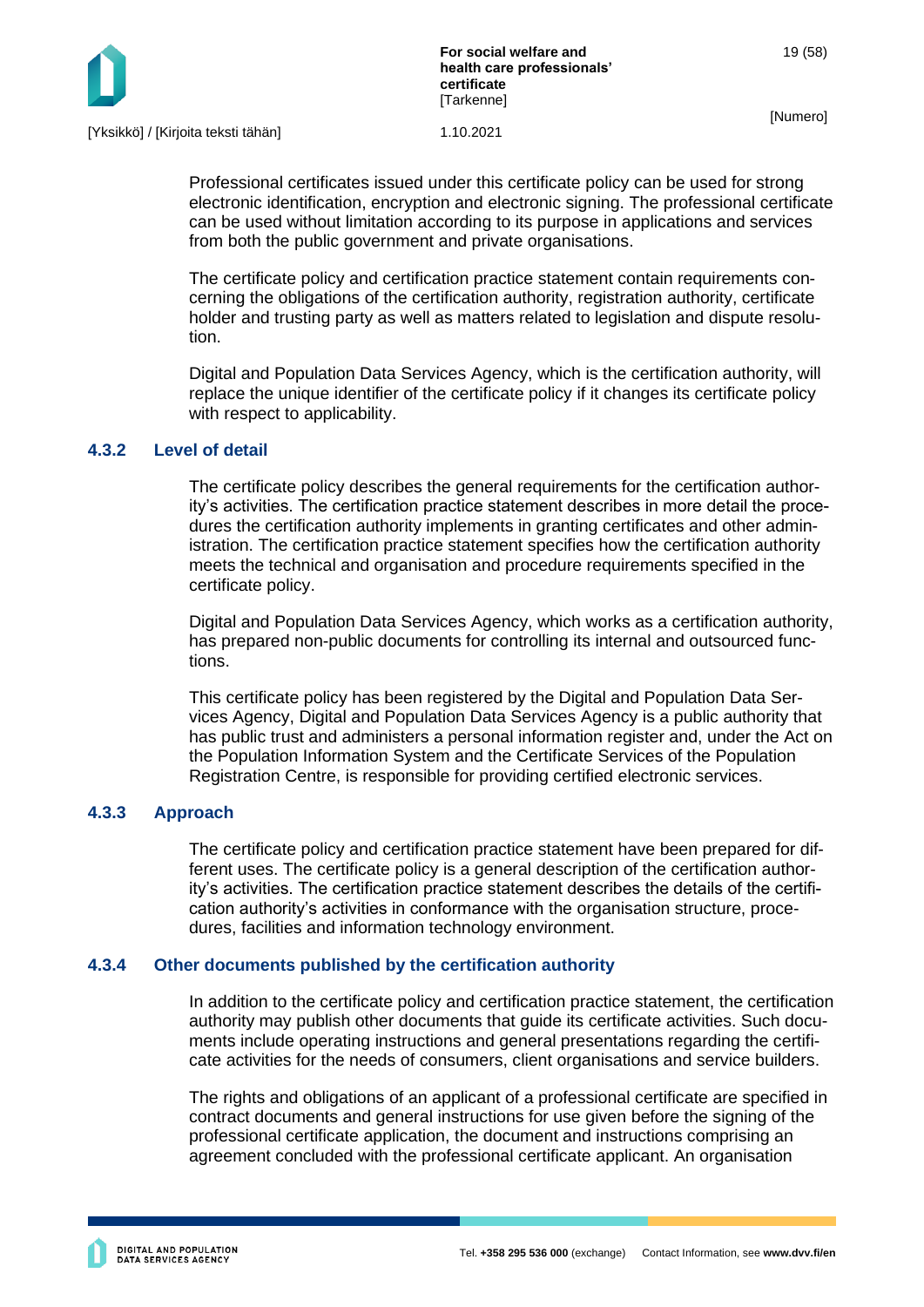

applying for a professional certificate applies for the professional certificate for its own members that are identified in a personal way when applying for the certificate. The application document contains the details of the rights and obligations of both parties. When an applicant applies for a professional certificate, he/she also accepts the general terms of use.

The application document and instructions for use clearly state that the applicant for professional certificate, with his/her signature, confirms the correctness of the information provided and approves the creation and publishing of the certificate according to agreement. At the same time, the applicant accepts the rules and terms pertaining to the use of professional certificate and sees to the storage of professional certificates and PIN codes and the reporting of any misuse or lost certificates/microchip.

The PKI disclosure statement is part of the certification authority's terms of use related to the functionality of the public key system. Digital and Population Data Services Agency, which acts as the certification authority, publishes the PKI disclosure statement and makes it available to certificate applicants and parties trusting the certificate.

## <span id="page-20-0"></span>**4.4 Certificate applicant**

The certificate applicant can apply for a certificate for use in their name or possibly as a member of an organisation when signing documents for the organisation. This difference is described in this document when differentiation is necessary. However, a private person is always identified in a personal way when applying for a certificate.

The applicant organisation will apply for a professional certificate for its members that are natural persons identified in a personal way.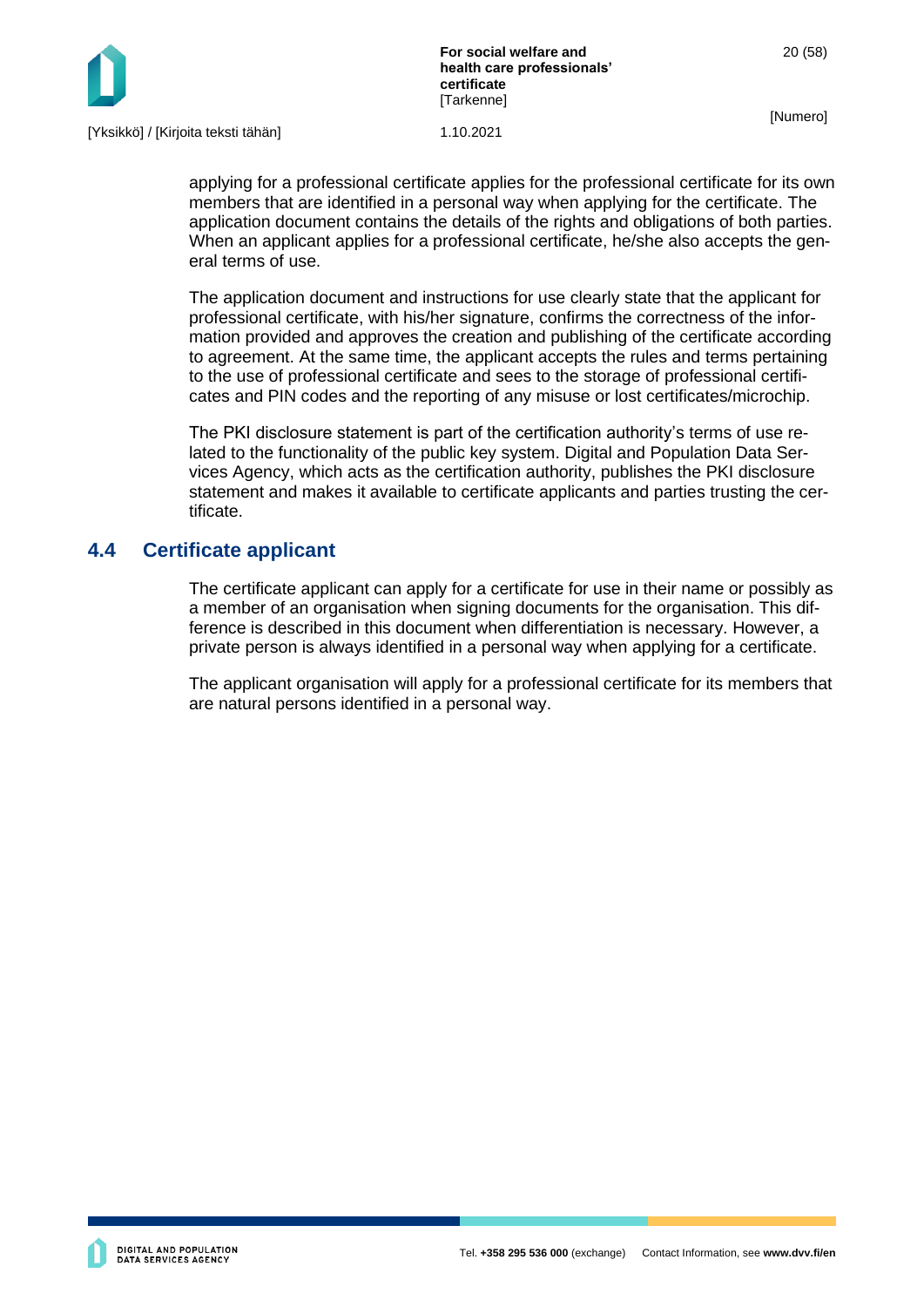

## <span id="page-21-0"></span>**5 Introduction to signature certificate policies**

## <span id="page-21-1"></span>**5.1 General points**

The certificate policy refers to the principles that prove the suitability of a specific certificate for a specific organisation. The certificate policy also describes the commonly applied security requirements.

In this document, the procedure requirements are defined according to the certificate policies. These certificate policies apply to signature certificates conformant to the Regulation, which is why these documents are called signature certificate policies.

Certificates issued in conformance with this document contain the OID of the certificate policy, with which parties trusting the certificate can determine the usability and reliability of the certificate for a specific use. This document specifies two signature certificate policies:

1. The signature certificate policy applicable to signature certificates issued to the public, requiring the use of secure signature creation devices.

In this document, the interpretation of the concept of the public is determined according to the national legislation applicable to the case. A certification authority can be deemed as one granting certificates to the public if the use of the certificates in question is not restricted by voluntary private-law agreements between the parties.

2. a signature certificate policy that applies to signature certificates issued to the public.

Section 8 contains specification requirements for other signature certificate policies

- a) that improve of restrict the above policies and/or
- b) that apply to signature certificates granted to parties other than the general public

The principles applied in this document are specified in the publications RFC 3647 and ANSI X9.79. This document aims at maximum consistency with the principles and requirements of the above documents.

DPDSA draws up a separate certificate policy for each type of certificate issued by it, and a separate certification practice statement for each technical platform. The certificate policy contains a general description of the practices, terms and conditions, responsibility allocation and other matters related to certificate usage for each type of certificate. The certification practice statement contains a detailed description of the applicable practices.

The name of this certificate policy is Certificate Policy

For Social and Healthcare Professional Certificates, OID 1.2.246.517.1.10.306 and 1.2.246.517.1.10.356.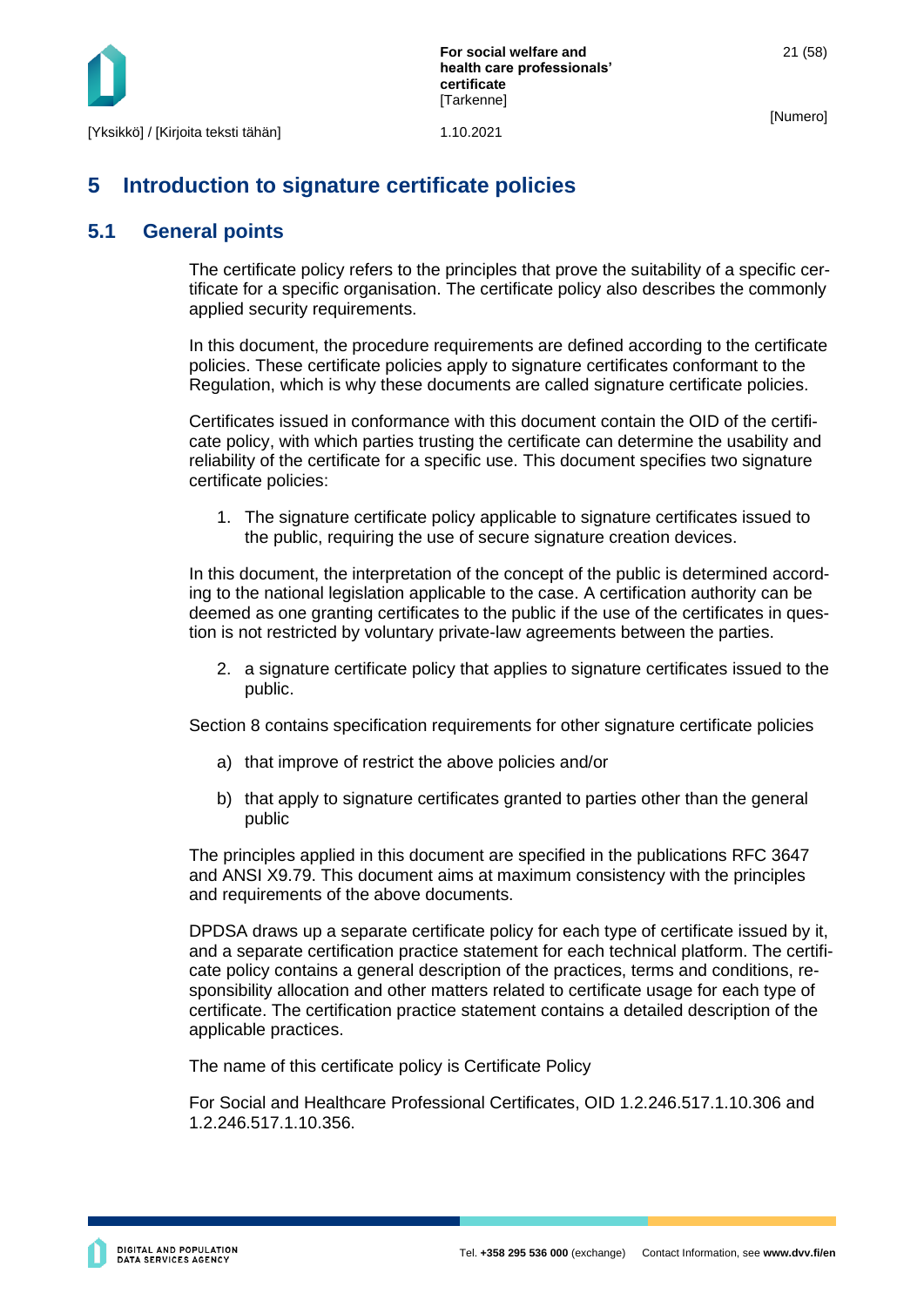

[Yksikkö] / [Kirjoita teksti tähän] 1.10.2021

This certificate policy refers to the certificate authority's certificate practice statement, OID 1.2.246.517.1.10.301 and 1.2.246.517.1.10.351.

Digital and Population Data Services Agency adheres to a certificate policy concerning signature certificates issued to the public as per trust services under Regulation No. (EU) 910/2014. The document reference as per ETSI EN 319 411-1 [2], QSCD is: OID: 0.4.0.194112.1.2. Signature certificates issued in accordance with this certificate policy can be used to authenticate digital signatures that correspond to approved certificates and creation devices for digital signatures as referred to in the Regulation and provided for in Articles 28 and 29 of the Regulation. The level of the identification certificate meets the requirements of High level of assurance in accordance with the Regulation and the regulation on levels of assurance.

The certificate policy and the certification practice statement are available at [www.fin](http://www.fineid.fi/)[eid.fi.](http://www.fineid.fi/)

This certificate policy has been registered by the Digital and Population Data Services Agency, a public authority which administers a personal information register and, under the Act on the Population Information System and the Certificate Services of the Population Registration Centre, is responsible for providing certified electronic services in addition to its other tasks. DPDSA is responsible for the administration and updating of this certificate policy.

Questions regarding this certificate policy should be addressed to:

#### **Digital and Population Data Services Agency**

| P.O. Box 123 (Lintulahdenkuja 2) | Tel. +358 295 535 001 |
|----------------------------------|-----------------------|
| 00531 Helsinki                   | Fax. +358 9 876 4369  |
| Business ID: 0245437-2           | kirjaamo@dvv.fi       |

Questions pertaining to the certificate policy and these documents are the responsibility of Digital and Population Data Services Agency's Certificate Administration branch.

#### **Digital and Population Data Services Agency (DPDSA) Certificate Services**

P.O. Box 123

FI-00531 Helsinki

www.fineid.fi

Digital and Population Data Services Agency owns all data pertaining to the professional certificates and documentation in accordance with the technical terms of delivery. Digital and Population Data Services Agency has full ownership and utilisation rights to this certificate policy.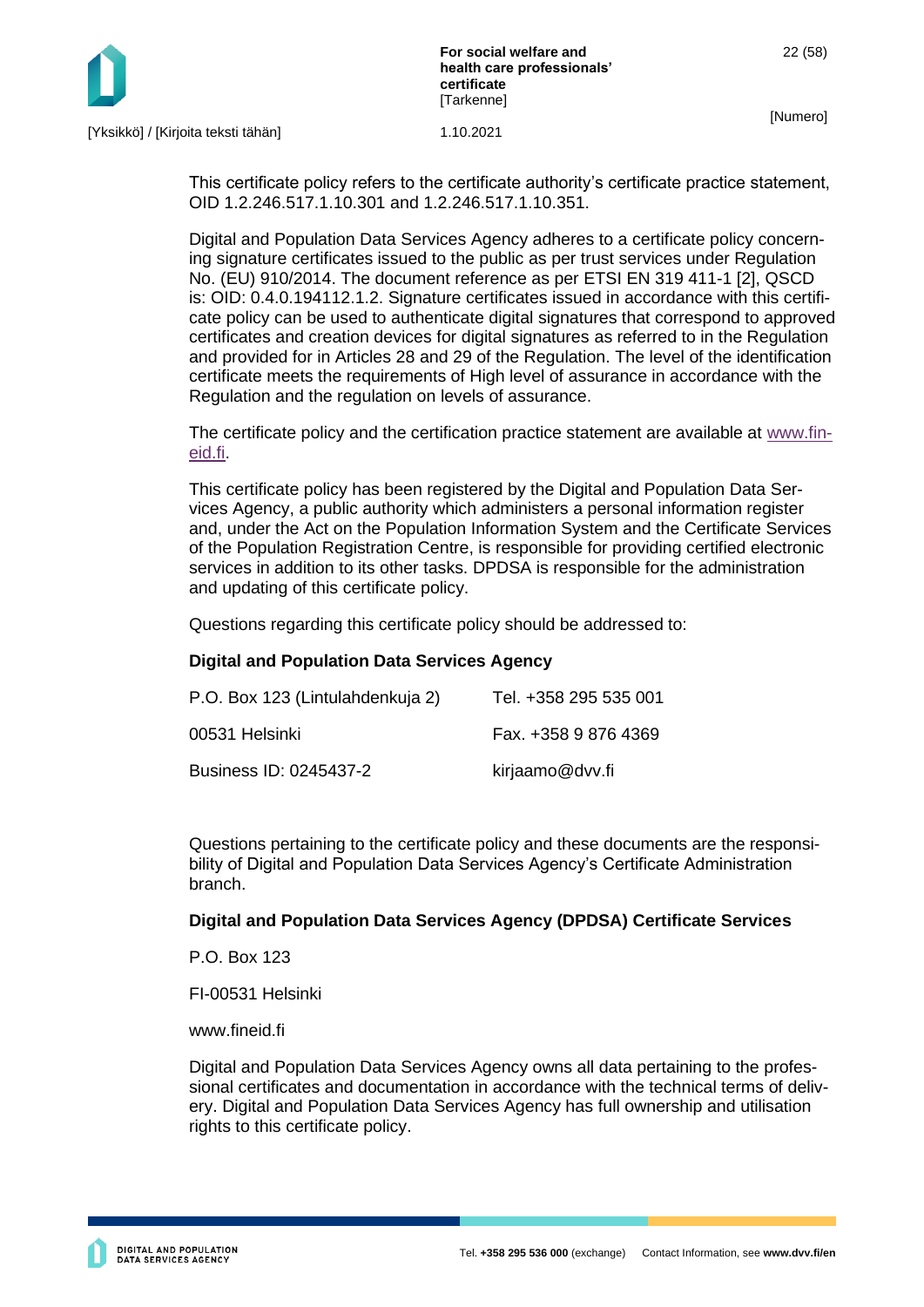

23 (58)

## <span id="page-23-0"></span>**5.2 Unique identifiers**

The OIDs of the signature certificate policies defined in this document are:

Digital and Population Data Services Agency adheres to a certificate policy concerning signature certificates issued to the public as per trust services under Regulation No. (EU) 910/2014. The document reference as per ETSI EN 319 411-1 [2], QSCD is: OID: 0.4.0.194112.1.2. Signature certificates issued in accordance with this certificate policy can be used to authenticate digital signatures that correspond to approved certificates and creation devices for digital signatures as referred to in the Regulation and provided for in Articles 28 and 29 of the Regulation.

A signature certificate granted in accordance with this certificate policy meets the requirements for an approved signature certificate laid down in the Regulation. The level of the identification certificate meets the requirements of High level of assurance in accordance with the Regulation and the regulation on levels of assurance.

Provisions on digital signatures made with a signature certificate are set out in the Act on Strong Electronic Identification and Trust services. The electronic personal identity card is provided for in the identity card act, and certificates issued by Digital and Population Data Services Agency are provided for in the Act on the Population Information System and the Certificate Services of the Digital and Population Data Services Agency.

This certificate policy is effective as of 1 October 2021.

The certification authority also includes the OID codes of the signature certificate policies it adheres to in the terms of use available to certificate applicants and parties trusting the certificate and, thus, indicates it adheres to the signature certificate policy in question.

#### <span id="page-23-1"></span>**5.3 User community and applicability**

#### <span id="page-23-2"></span>**5.3.1 QCP-n-qscd signature certificate policy**

This certificate policy applies to certificates

- a) that meet the requirements set forth in the Regulation
- b) the certification authority issuing which meets the requirements set forth in the **Regulation**
- c) that are issued to the general public.

Digital and Population Data Services Agency adheres to a certificate policy concerning signature certificates issued to the public as per trust services under Regulation No. (EU) 910/2014. The document reference as per ETSI EN 319 411-1 [2], QSCD is: OID: 0.4.0.194112.1.2. Authentication and signature certificates issued in accordance with this certificate policy can be used to authenticate digital signatures that correspond to approved certificates and creation devices for digital signatures as referred to in the Regulation and provided for in Articles 28 and 29 of the Regulation.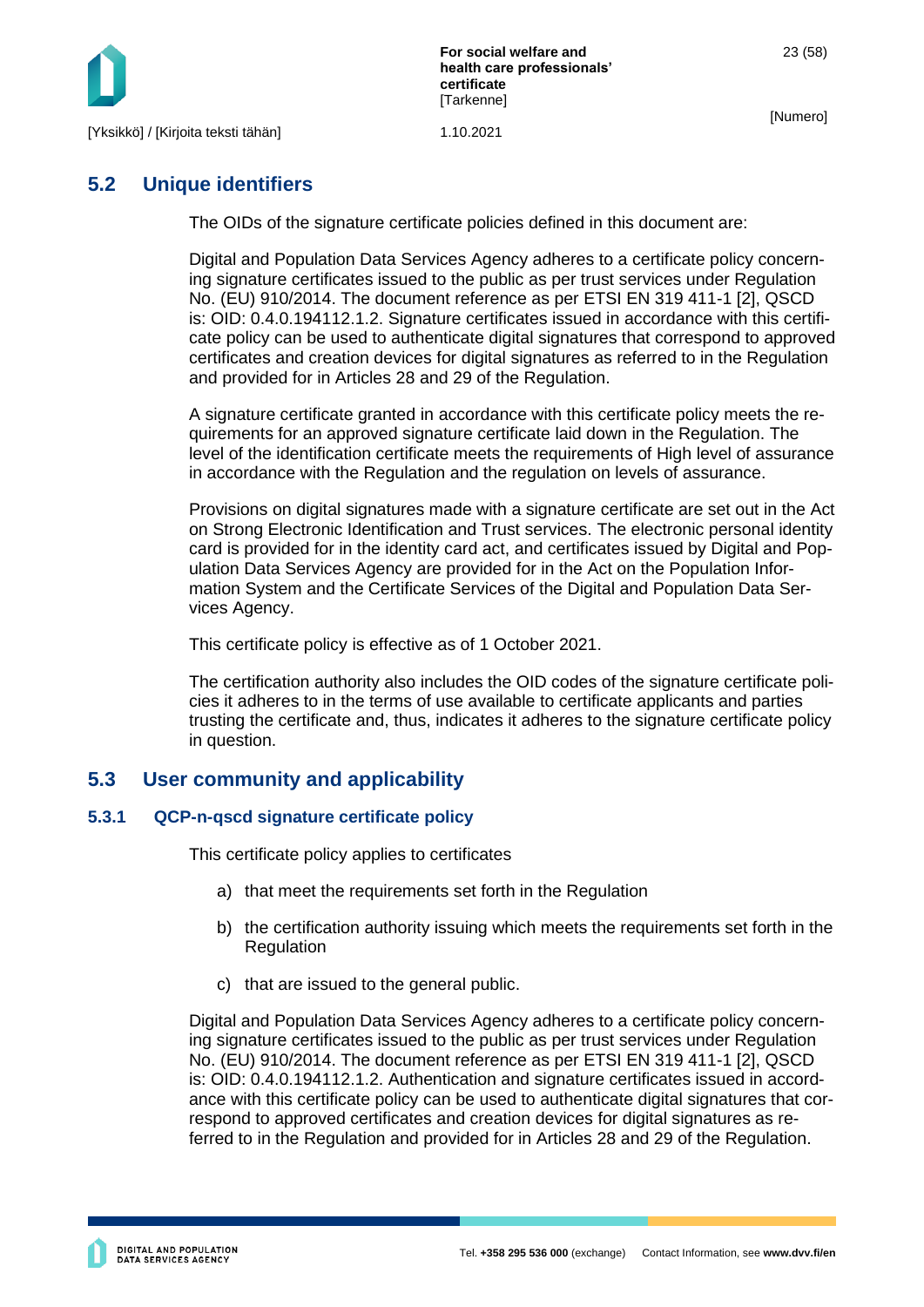

The level of the identification certificate meets the requirements of High level of assurance in accordance with the Regulation and the regulation on levels of assurance.

## <span id="page-24-0"></span>**5.4 Compliance**

#### <span id="page-24-1"></span>**5.4.1 General points**

The certification authority has the right to use the certificate policy OID only

- a) if the certification authority indicates it adheres to the itemised signature certificate policy and, upon request, makes an account of compliance available to the subscriber and parties trusting the certificate.
- b) if a qualified and independent party has recently assessed the present state of adherence to the requirements of a uniquely identified signature certificate policy by the certification authority.

The means for proving compliance may vary depending on the legislation of the certification authority's country of establishment. The certification authority's compliance is regularly reviewed and always when the certification authority's operations are significantly changed.

#### <span id="page-24-2"></span>**5.4.2 QCP+n+qscd signature certificate policy**

A compliant certification authority must prove that

- a) it meets the requirements set for it
- b) it has implemented management means that meet the requirements.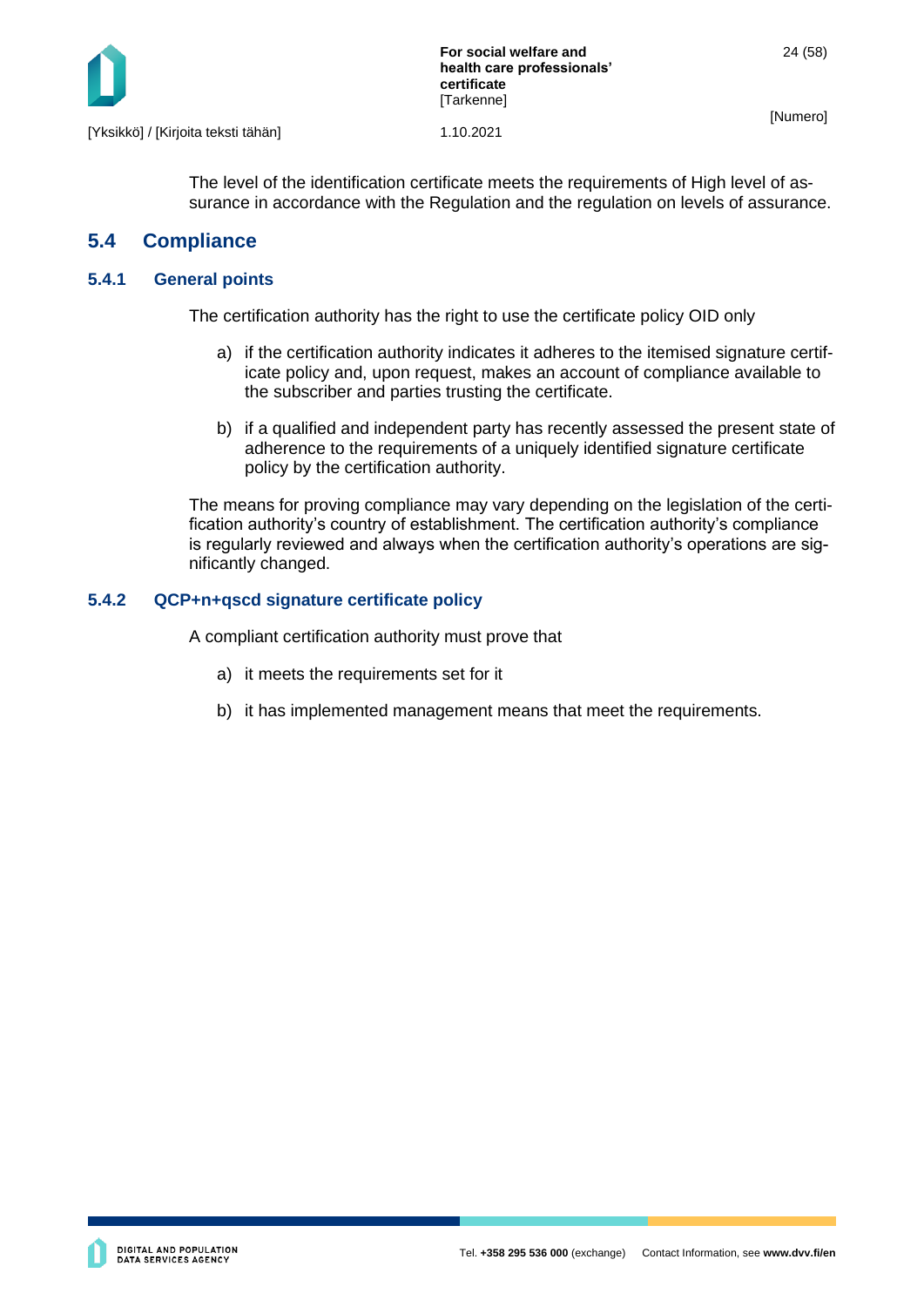

## <span id="page-25-0"></span>**6 Obligations and responsibility and limitations of liability**

The requirements of this section are applied to the certification authority, i.e., QCP-nqscd, unless otherwise specified.

## <span id="page-25-1"></span>**6.1 Certification authority's obligations**

The certification authority ensures that all requirements applicable to the signature certificate policy selected for the certification authority are implemented.

The certification authority is responsible for adhering to the procedures specified in the signature certificate policy even if the certification authority's operations were to be implemented by commission.

The certification authority offers all areas of the certificate service as described in its certification practice statement.

It is possible that Digital and Population Data Services Agency issues a certificate for its own purposes. In that case it follows the same requirements than issuing certificates for other organisations.

#### **Certification authority's obligations**

Digital and Population Data Services Agency has a statutory task of working as a certification authority.

The certification authority shall act in accordance with current legislation.

The certification authority shall perform its duties duly and reliably.

The certification authority has the necessary technical ability and financial resources for appropriately arranging the certificate activities and for covering potential liability for damages.

The certification authority is responsible for all areas of the certification activity, including the reliability and functioning of services and products produced by any technical suppliers or persons who assist the certification authority, such as registration authorities and card manufacturers.

The certification authority draws up and maintains a certificate policy which describes at a general level the procedures for the issuance, maintenance and management of professional certificates, the terms and conditions, the allocation of responsibilities, and other matters related to the use of professional certificates.

The certification authority draws up and maintains certification practice statements which describe how the certification authority applies its certificate policy.

The certification authority complies with its certificate policy and certification practice statement.

The certification authority makes the certificate policy and the certification practice statement publicly available.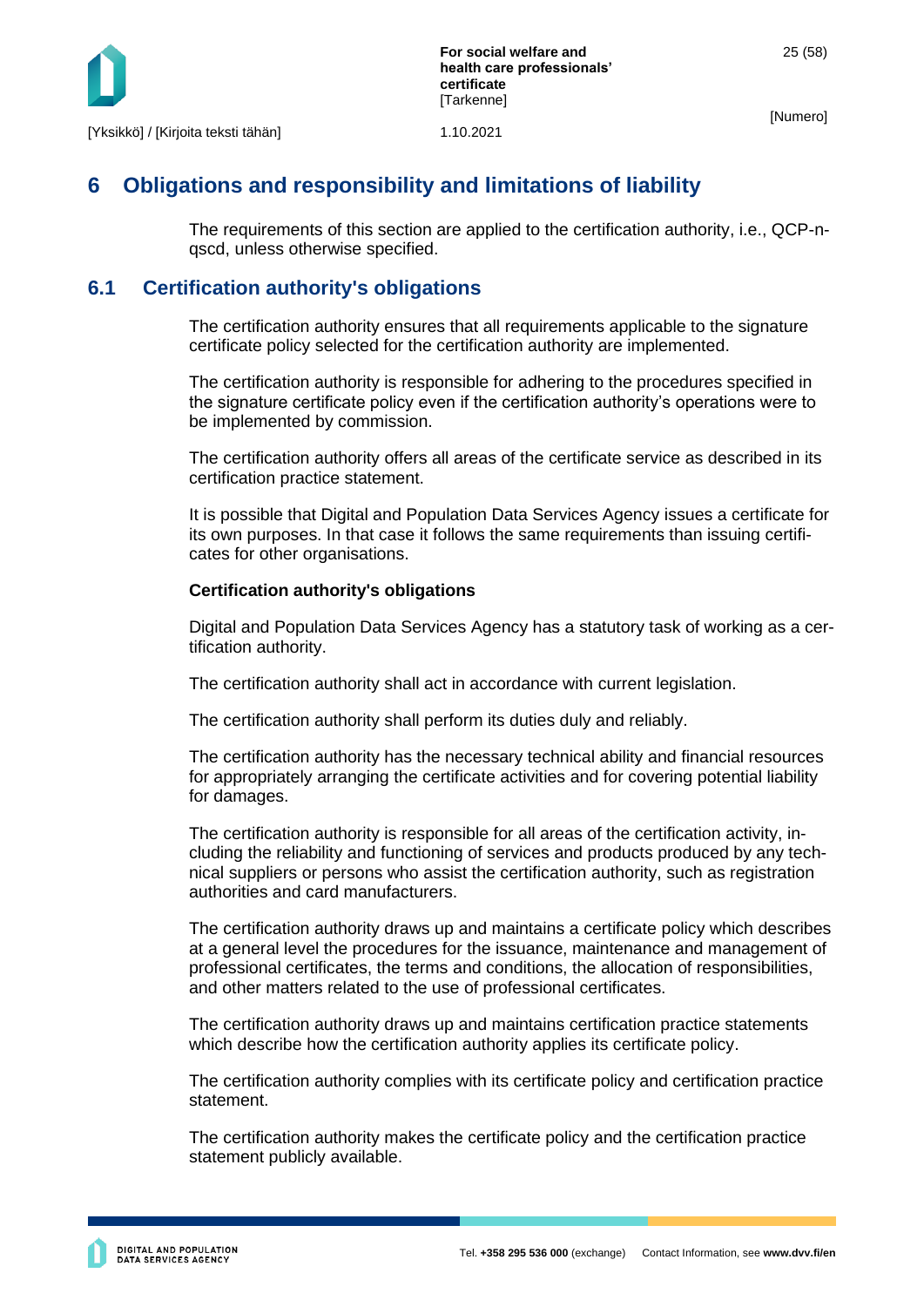

The certification authority shall employ sufficient staff with the expertise, experience and competence required for producing certificate services.

The certification authority shall use reliable systems and products protected against unauthorised use.

The certification authority shall keep information regarding the professional certificate and certificate activities publicly available, based on which the operations and reliability of the certification authority can be assessed.

The certification authority ensures the confidentiality of signature creation data.

The certification authority will not store or copy any signature creation data provided to a signatory.

#### **The registration authority's obligations**

The registration authority works at the responsibility and on behalf of the certification authority and adheres to the procedures related to registration agreed with the certification authority.

The registration authority shall comply with the certificate policy and the certification practice statement in its registration activities.

The registration authority identifies the certificate applicant personally and reliably in a way described in the certification practice statement and so that the applicant's identity and other information pertaining to the applicant's person needed in the granting of the certificate will carefully be inspected.

The registration authority shall see to the careful handling and confidentiality of personal data.

The registration authority shall provide the certificate applicant with data of the terms of use of the certificate.

## <span id="page-26-0"></span>**6.2 Certificate applicant's obligations**

The certification authority must oblige the certificate applicant with a contract (see item i in section 7.3.1) to abide by all obligations listed below. If the signer and the subscriber are not the same party, the certificate applicant must make all obligations listed below applicable to the signer known to the signer.

- a) Correct and full information must be given to the certification authority pursuant to the requirements of the signature certificate policy, particularly in connection with a registration.
- b) A key pair may be used only for digital signatures and in accordance with any other restrictions that may have been communicated to the subscriber (see section 7.3.4).
- c) The certificate holder must take particular care in its activities so that the signer's private key is not used in an unauthorised manner.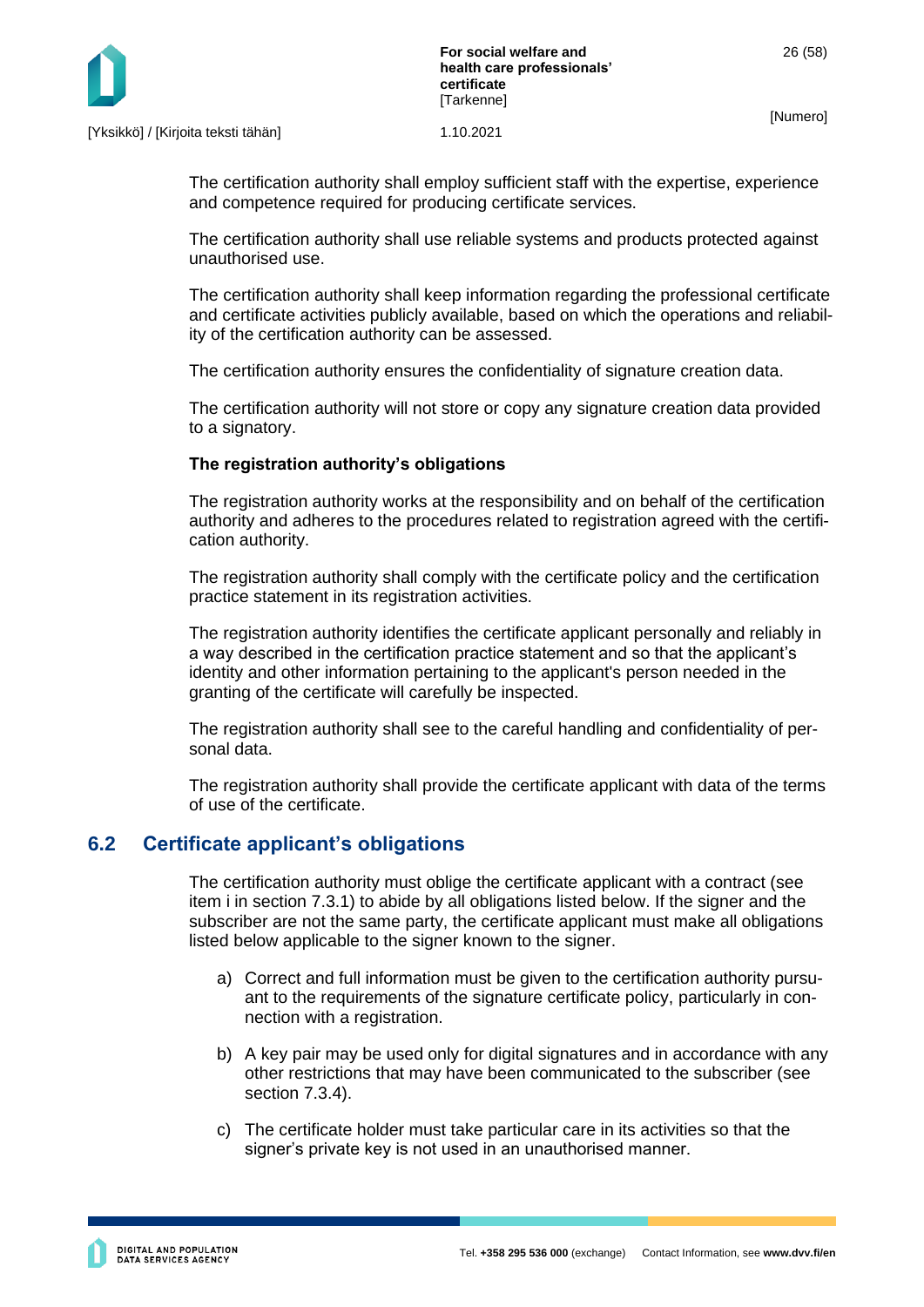- d) If the certificate holder creates the signer's keys:
	- a. the signer's keys must be created with an algorithm that has been deemed suitable for digital signatures
	- b. the key length and algorithm must be a combination deemed suitable for digital signatures throughout the validity of the certificate

The specifications and instructions regarding the algorithms and their parameters have been published in document TS 102 176-1.

- c. The signer's private key can be kept solely under the supervision of the signer.
- e) If the certificate policy requires the use of a secure signature creation device (i.e., it is QCP public + SSCD), the certificate may be used only with signatures created with such a device.

The above requirement does not apply to the QCP public signature policy.

f) If the certification authority has issued a certificate according to the QCP public + SSCD signature certificate policy and the signer's keys are created under the supervision of the subscriber or the signer, the signer's keys must be created with a secure signature creation device used for signing.

The above requirement does not apply to the QCP public signature policy.

- g) The certification authority must be notified without undue delay if any of the following occur prior to the end of validity stated in the certificate:
	- a. the signer's private key has become misplaced or cannot be used (for example, because the PIN code needed for using it cannot be remembered), the private key has been stolen or disclosed to unauthorised parties, or
	- b. the use of the signer's private key can no longer be managed because the activation data (e.g., the PIN code) has become disclosed to an unauthorised party or for other reasons, and/or
	- c. the content of the certificate is erroneous with respect to what is stated to the subscriber or signer or the content has been altered.
- h) If the signer's private key has become compromised, it will be revoked immediately and permanently.

If the activity of the certification authority that issued the signer's certificate has become compromised, it must be ensured that the signer does not use the certificate.

The purpose of the professional certificate granted by Digital and Population Data Services Agency is specified in the certificate policy and certification practice statement of each certificate type and in the certificate holder's instructions. The certificate may only be used in accordance with its intended use for digital signing, authentication or encryption.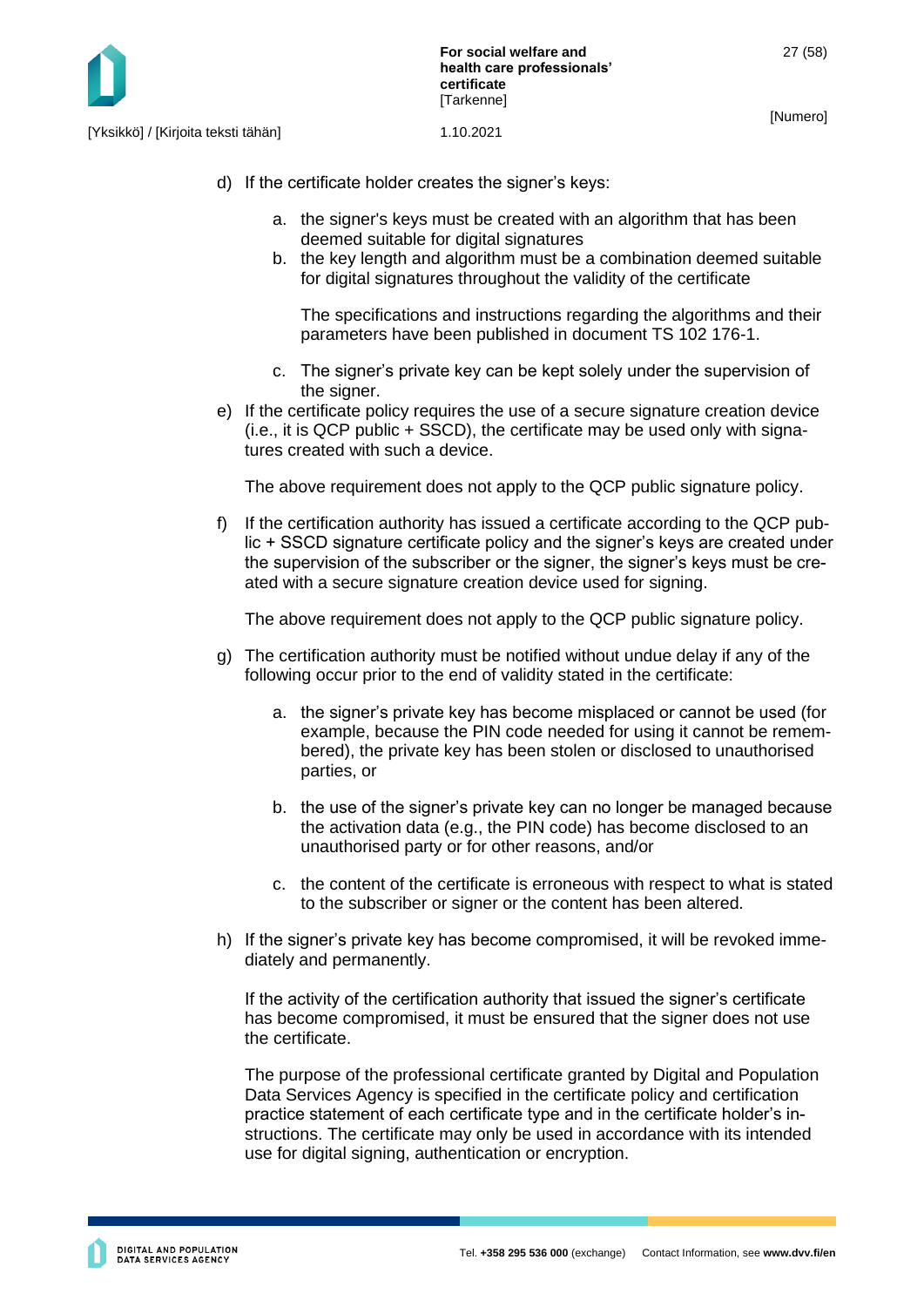The holder of a professional certificate sees to it that the data provided when applying for professional certificates are correct.

The holder of a professional certificate is liable for its use, legal actions taken with it and their financial consequences. With respect to a signature certificate, the provisions of the Regulation and the Act on Strong Electronic Identification and Trust Services.

The holder of a professional certificate shall store its private keys contained on a microchip and the PIN code required for using them separately from each other and aim to prevent the loss, access by third parties, alteration or unauthorised use of the private keys. Transferring the microchip or disclosing the identifier to a third party, for example by lending, releases the certificate authority and the party trusting the professional certificate from any liability arising from the use of the professional certificate.

The professional certificate must be handled and protected with the same care as other corresponding microchips, cards or documents, such as credit cards, driving licence or passport. Personal PIN codes must be stored physically in a different location than the microchip containing the professional certificate and private keys.

The loss or suspected misuse of the microchip and card must be reported without delay to the certification authority by calling the free-of-charge revoking service at +358 800 162 622.

## <span id="page-28-0"></span>**6.3 Communication to parties trusting a certificate**

Instructions (see section 7.3.4) made available to parties trusting the certificate must state that trusting the certificate justifiably requires that the party

- a) uses up-to-date revocation status information given to a party trusting the certificate (see section 7.3.4) to verify whether the certificate is valid or has been put on hold or revoked. Depending on the certification authority's policies and revocation status distribution method, there may be delays of at most one (1) day in the distribution of the revocation status data.
- b) takes into account any restrictions on the use of the certificate, communicated to a party trusting the certificate in the certificate or in terms delivered pursuant to section 7.3.4.
- c) adheres to the terms specified in agreements or elsewhere

The liability based on the Regulation of a certification authority issuing signature certificates to the public is applied to parties that justifiably rely on the certificate.

Professional identification certificates are published in a generally available public directory, and revoked professional certificates on a revocation list where a party trusting the certificate must check its validity.

It is the obligation of the party trusting a certificate to ensure that the certificate is used according to its intended use. The intended use of a signature certificate is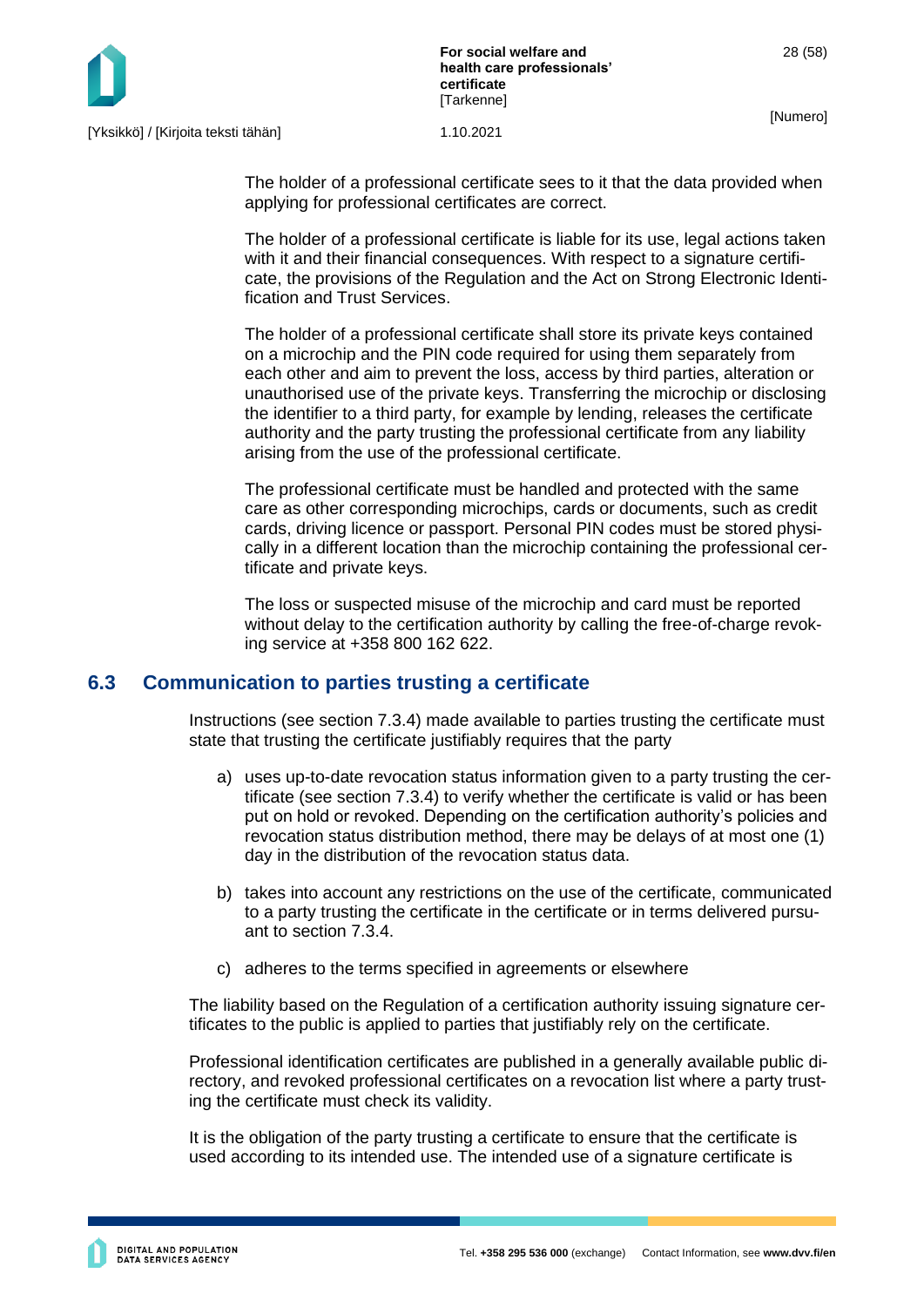

electronic signing. The intended use of an authentication and encryption certificate is the authentication of a person and encryption of data.

A party trusting the certificate must adhere to the certificate policy and certification practice statement.

A party trusting a professional certificate may bona fide trust the certificate after verifying that **the professional certificate is valid and is not contained on a revocation list.** The party trusting the professional certificate must check the certificates on the revocation list or the OCSP service. To ensure the reliability of the validity of a professional certificate, a party trusting a professional certificate must adhere to the certificate status data checks.

If a party trusting a professional certificate copies the revocation list from a directory, it must verify the genuineness of the revocation list by checking the digital signature of the revocation list's certification authority. In addition, the validity period of the revocation list must be checked.

If the most recent revocation list cannot be retrieved from the directory because of hardware or directory service malfunction, the professional certificate must not be accepted if the validity period of the last retrieved revocation list has expired. All professional certificate approvals after the validity period are at the risk of the party trusting the certificate.

#### <span id="page-29-0"></span>**6.4 Liability**

Certification authorities that issue signature certificates to the public are bound by liability set forth in the Regulation and in the Act on Strong Electronic Identification and Trust Services. Service providers providing a strong electronic identification tool or service are bound by liability set forth in the Act on Strong Electronic Identification and Trust Services.

#### **Certification authority's liabilities**

Digital and Population Data Services Agency as a certification authority is liable for the safety of the entire certificate system. The certification authority is liable for services it has commissioned as if for its own.

Digital and Population Data Services Agency is responsible for the professional certificate having been created with adherence to the procedures prescribed in the Act on the Population Information System and the Certificate Services of the Digital and Population Data Services Agency, the Act on Strong Electronic Identification and Trust Services, the Act on Electronic Services and Communication in the Public Sector, the certificate policy and the certification practice statement and according to the data provided by the applicant of the certificate. Digital and Population Data Services Agency is liable only for the data it has stored in the professional certificate.

Digital and Population Data Services Agency is liable for the usability of the professional certificate, when used appropriately, throughout its validity period, unless it has been placed on a revocation list. The professional certificate has been given to a person identified in a manner required for professional certificates. The certificate holder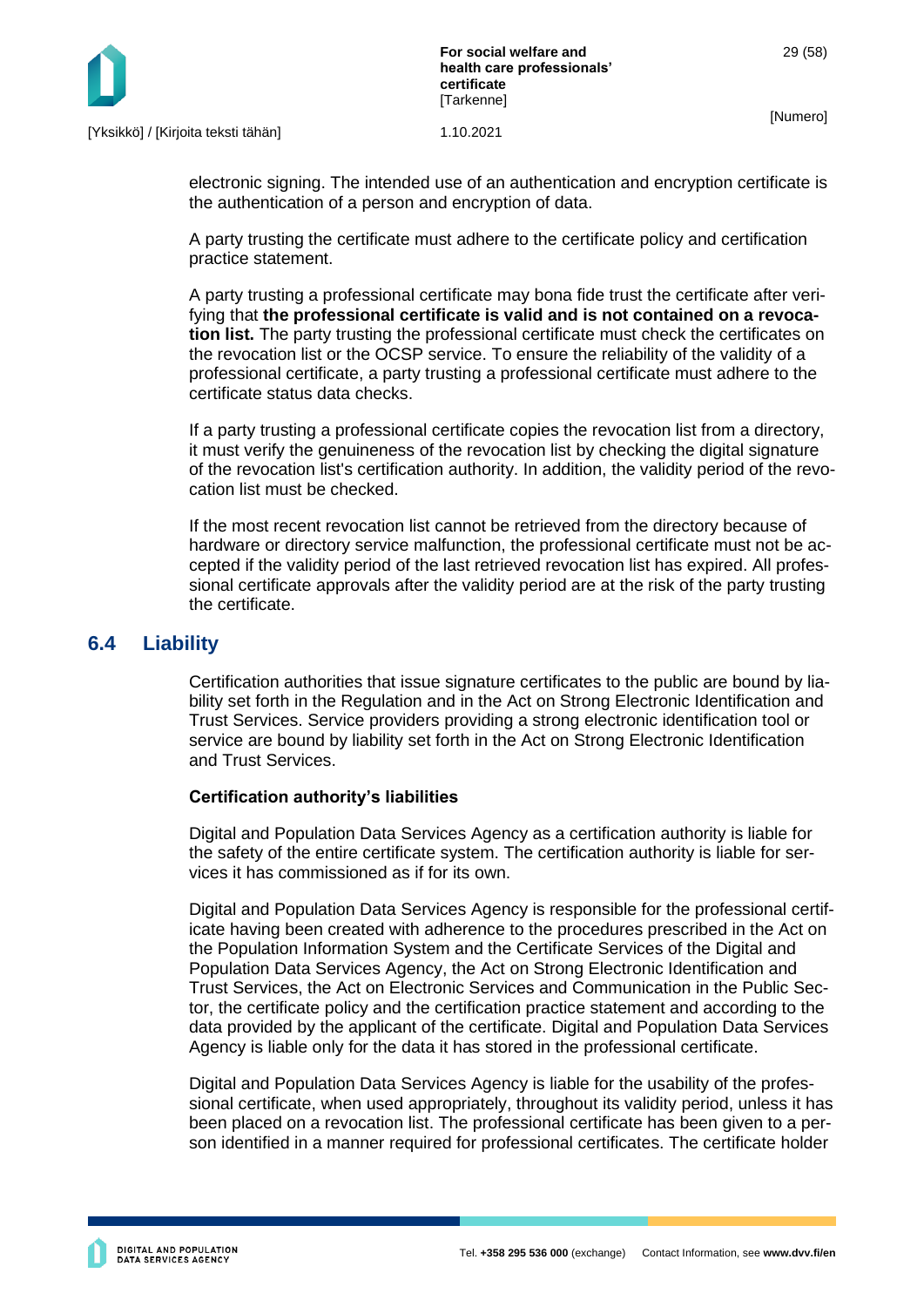

has been given instructions pertaining to the use of the professional certificate prior to the signing of the agreement.

When signing a professional certificate with its private key, the certification authority assures it has checked the personal data in the professional certificate according to the policies described in the certificate policy and the certification practice statement.

The certification authority is responsible for including the right person's professional certificate on the revocation list and that it appears on the revocation list in the time specified in this certificate policy.

## **Registration authority's liabilities**

The registration authority of a professional certificate is a point of registration that registers the certificate on behalf of and at the risk of Digital and Population Data Services Agency, which acts as the applicant's certification authority. With respect to registration, the requirements of the Act on the Population Information System and the Certificate Services of the Digital and Population Data Services Agency, the Act on Strong Electronic Identification and Trust Services and the identity card act are applied when the professional certificate is on an identity card.

## **Responsibilities of the holder of a professional certificate**

A professional certificate is the electronic identity of its holder and may not be given to another person to use.

The holder of a professional certificate is liable for its use, legal actions taken with it and their financial consequences.

Leaving a card containing a microchip in a reader device may enable the abuse of the professional certificate. When terminating a terminal session or leaving a terminal device unsupervised, it is the responsibility of the professional certificate holder to remove the microchip containing the professional certificate from the reader device and close the applications used appropriately or otherwise closing the technical connection needed for the use of the professional certificate.

The responsibility of a professional certificate holder ends when they have reported the necessary data to the revocation service for revoking the certificate and when they have received a revocation notice from the official receiving the call. In order to terminate liability, the revocation request must be made immediately upon noticing the reason for the request.

## **Liabilities of a party trusting a professional certificate**

A party trusting a professional certificate cannot bona fide trust it and the correctness of the digital signature if the validity of the professional certificate has not been checked. Accepting a professional certificate in the above cases releases Digital and Population Data Services Agency of liability. A party trusting a professional certificate shall verify that the certificate granted corresponds to its intended use in the legal action in which it is used.

## **Limitations of liability**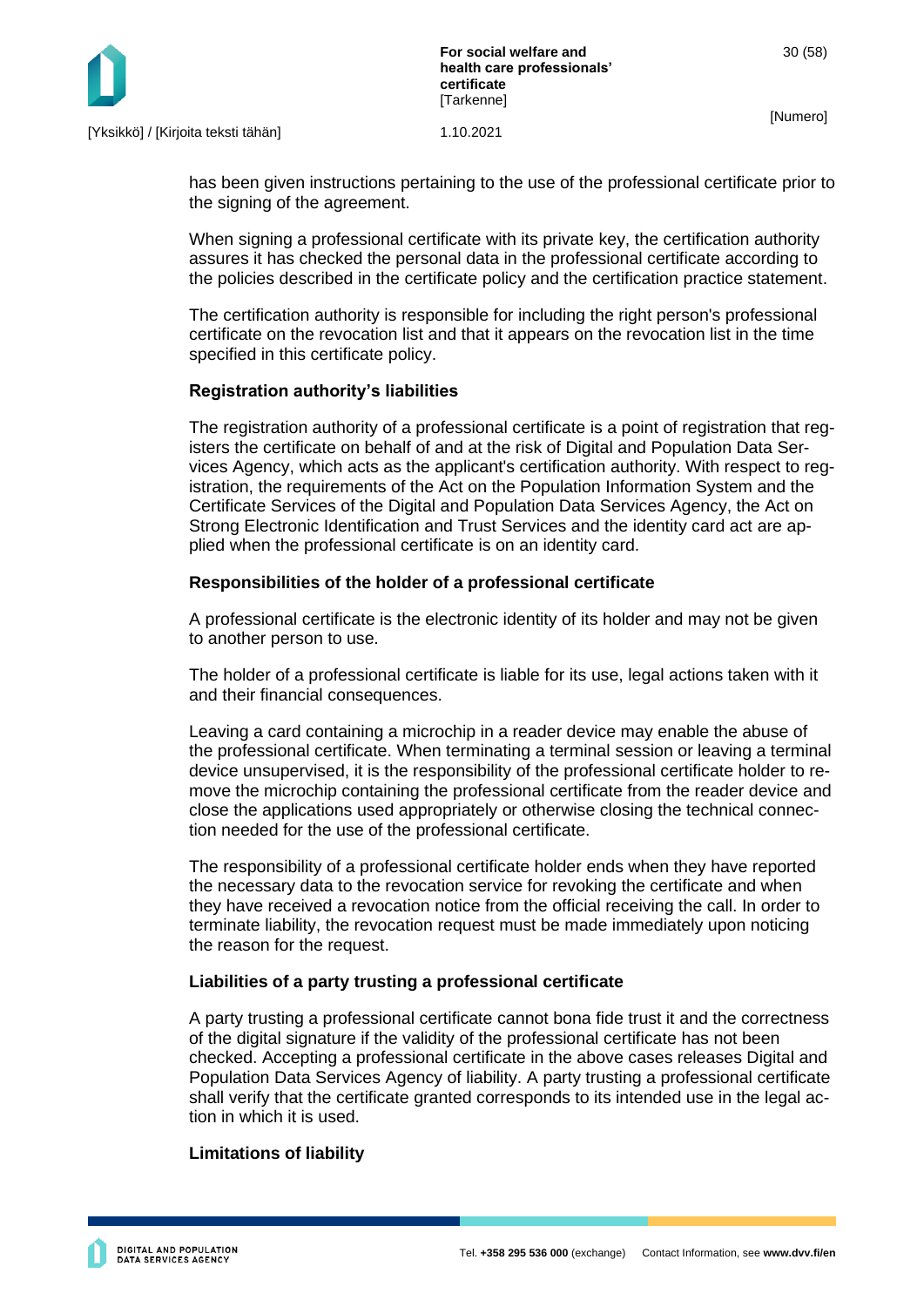

Digital and Population Data Services Agency is not liable for damage caused by the disclosure of PIN codes, a PUK code and a professional certificate holder's private keys unless said disclosure is the direct result of Digital and Population Data Services Agency's direct actions.

The maximum extent of Digital and Population Data Services Agency's liability to the certificate holder and a party trusting the certificate is for direct damage incurred, if the damage is the result of Digital and Population Data Services Agency's direct actions.

The Digital and Population Data Services Agency is not liable for indirect or consequential damage caused to the professional certificate holder. Neither is the Digital and Population Data Services Agency liable for the indirect or consequential damage incurred by the party trusting the professional certificate or the professional certificate holder.

Digital and Population Data Services Agency is not responsible for the operation of public telecommunication connections, such as the Internet, or for the inability to execute a legal transaction because of the non-functionality of a device or software used by the professional certificate holder or for the use of a certificate in contradiction to its intended use.

The certification authority has the right to interrupt the service for changes or maintenance. Changes to or maintenance of the revocation list will be announced in advance.

The certification authority has the right to further develop the certificate service. A professional certificate holder or a party trusting a certificate must bear their own expenses thus incurred, and the certification authority is not liable to compensate the certificate holder or a party trusting the certificate for any expenses caused by the certification authority's development work.

The certification authority is not liable for errors in the online service or applications intended for citizens and organisations and based on a certificate or any resulting expenses.

#### **Other parties**

A party trusting a professional certificate may trust the correctness of the digital signature of a professional certificate if they have verified that the certificate has not been included in a revocation list, the validity of the certificate has not expired and the party has no other justifiable reason to doubt the correctness of the use of the certificate.

The certification authority is responsible for the professional certificate in accordance with the certification authority's commitments in this certificate policy and the certification practice statement on professional certificates.

Digital and Population Data Services Agency's liability for damages related to the production of certificate services is determined according to the service agreement concluded with the certificate applicant. Digital and Population Data Services Agency is bound by the certification authority's liability for damages conformant to the Act on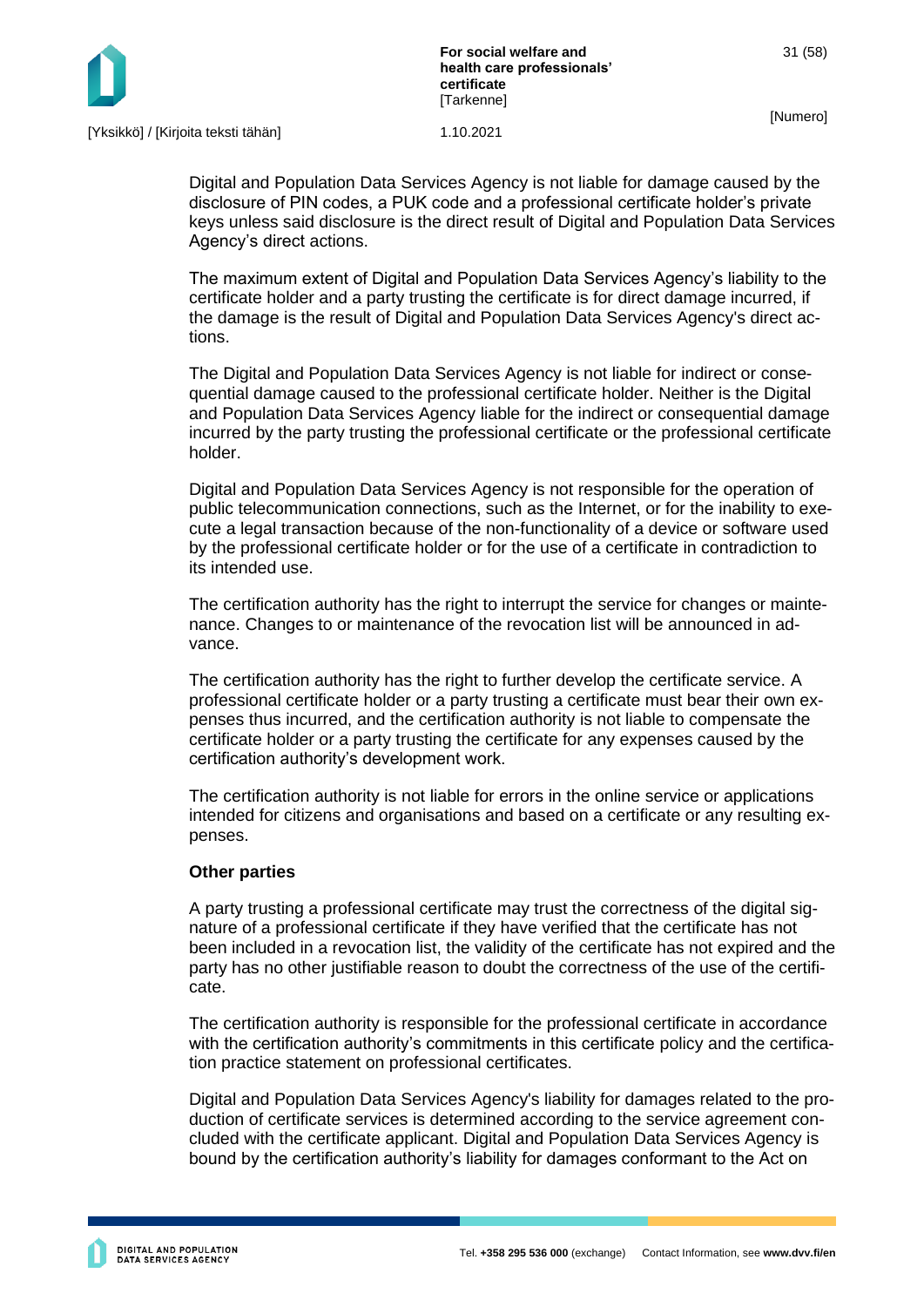

**For social welfare and health care professionals' certificate** [Tarkenne]

[Numero]

32 (58)

[Yksikkö] / [Kirjoita teksti tähän] 1.10.2021

Strong Electronic Identification and Trust Services and the Act on Electronic Services and Communication in the Public Sector. Where applicable, the Tort Liability Act (412/1974) also applies.

The maximum extent of Digital and Population Data Services Agency's liability to the party trusting the professional certificate is for direct damage incurred, if the damage is the result of Digital and Population Data Services Agency's actions.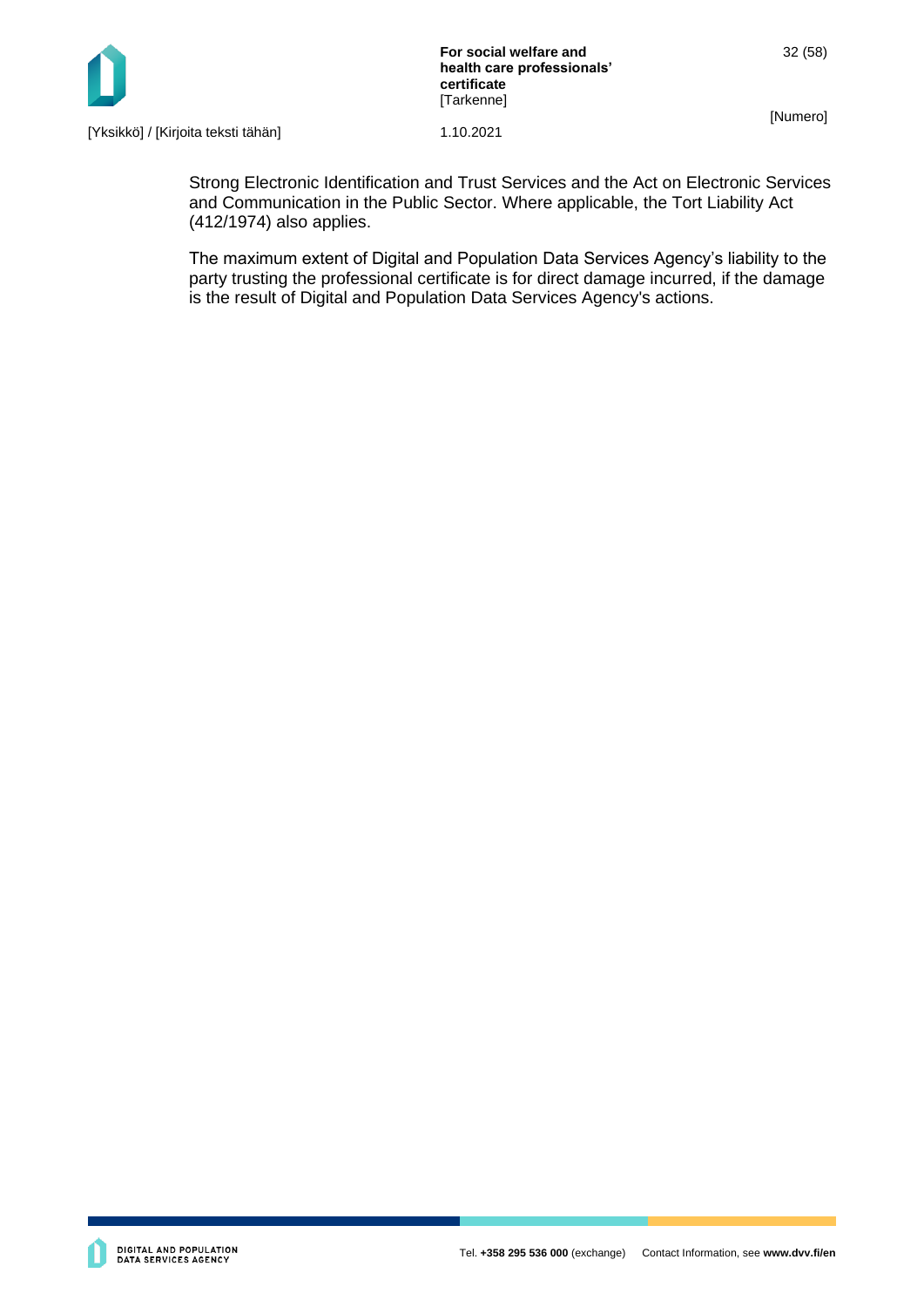

## <span id="page-33-0"></span>**7 Requirements on the actions of the certification authority**

This item is applied to both signature certificate policies itemised in section 5, i.e., QCP public and QCP public + SSCD, unless otherwise specified.

The certification authority implements the management means, meeting the following requirements.

This document applies to Digital and Population Data Services Agency, which serves as a certification authority that issues signature certificates. The implementation of the service described in this document includes the provision of registration services, creation of certificates, distribution of certificates, certificate revocation management and communication on the revocation list (section 4.2). If the requirement is related to a specific area of service of the certification authority, it is described under the corresponding headings. If the area of service is not itemised below or if "certification authority in general" is mentioned, the requirement applies to the certification authority's general operations.

The purpose of these procedure requirements is not to restrict the certification authority's charging for the services.

The requirements presented apply to the security objectives and the administrative means available for attaining them, for which detailed requirements are presented, if deemed necessary for meeting the objectives.

#### <span id="page-33-1"></span>**7.1 Certification practice statement**

The certification authority ensures that it proves the reliability required by the provision of certificate services.

A detailed description pertaining to the measures described in this document is contained in the certification practice statement for each certificate type and storage platform.

## <span id="page-33-2"></span>**7.2 Life cycle management of keys used in a public key system**

#### <span id="page-33-3"></span>**7.2.1 Creation of certification authority's keys**

At an appropriate time prior to the expiration of the certification authority's signature key, the certification authority creates a new key pair for signing the certificate and carries out all necessary measures so that the activities of organisations that may trust the key of the certification authority in question would not be disturbed. A new certification authority's key is created and its distribution is carried out according to these procedures.

These measures are taken sufficiently early so that all parties with a relationship to the certification authority (signers, certificate applicants, parties trusting the certificate, higher-level certification authorities) will receive information of the changed key pair sufficiently early so that they could implement measures necessary for undisturbed operations. This does not apply to a certification authority that discontinues its operations before the last date of validity of the certificate of its own certification authority.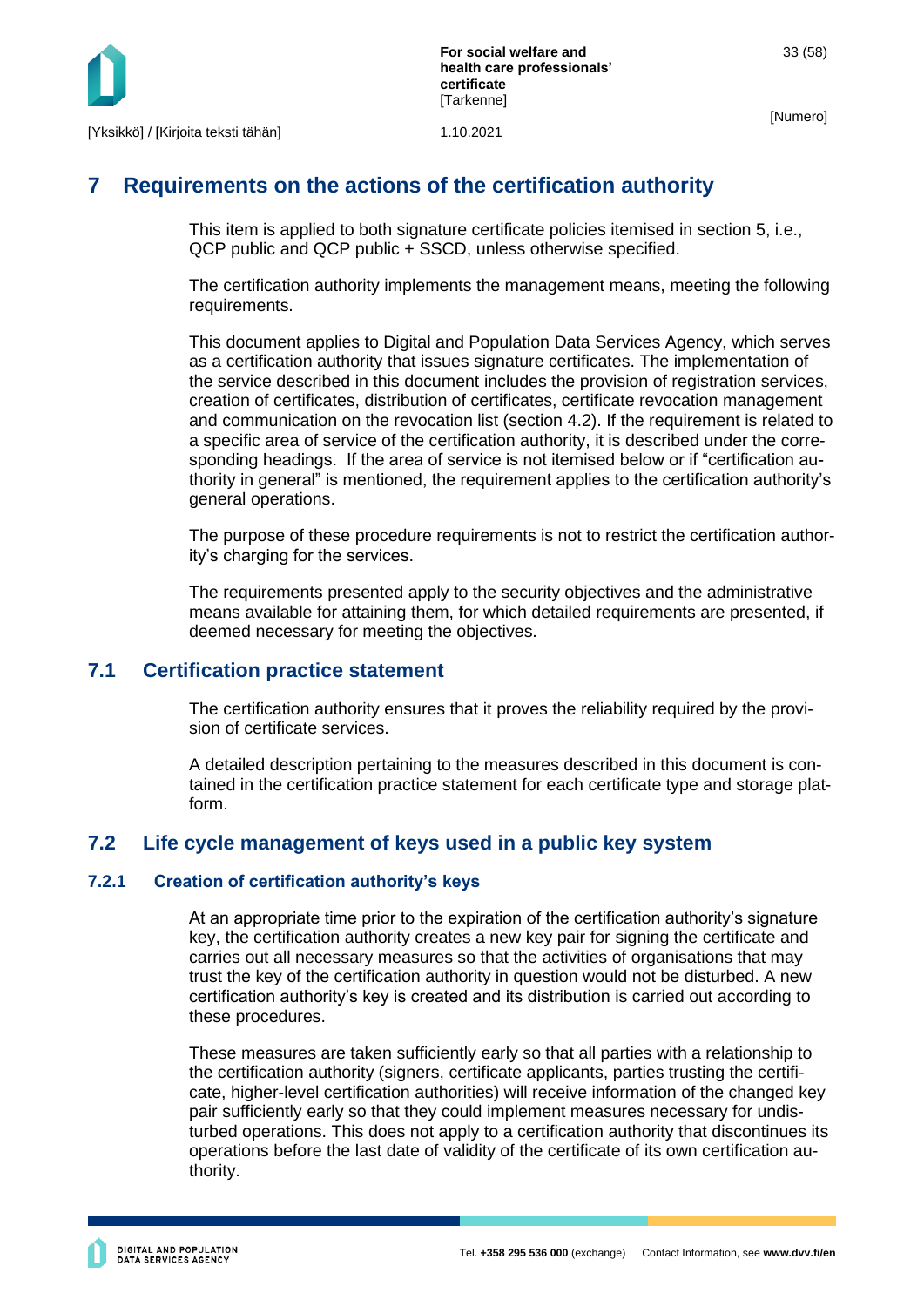#### <span id="page-34-0"></span>**7.2.2 Storage, backup and recovery of the certification authority's key**

#### **Storing the keys**

The certification authority ensures that the confidentiality and integrity of the certification authority's private keys are retained in accordance with the Regulation.

Digital and Population Data Services Agency generates its private signature keys and the public keys corresponding to the private signature keys.

The certification authority's private keys are stored in hardware security modules administered by the certification authority, meeting the requirements of the security standard.

The certification authority sees to it that the certification authority's private keys are protected against disclosure and unauthorised use.

The environment required for the generation and use of the private key requires the simultaneous presence of or activation of operation by at least two persons.

No copies are made of the private keys in Digital and Population Data Services Agency's professional certificate.

#### <span id="page-34-1"></span>**7.2.3 Distribution of the certification authority's public key**

#### **Distribution of certificates**

The certification authority ensures that the integrity and authenticity of the certification authority's (public) key and the related parameters used for authenticating the signature are retained in accordance with the Regulation while distributing to the parties trusting the certificate.

The certification authority's certificate contains the certification authority's public key. The certification authority's certificate is stored in a public directory. The certification authority's certificate is available in the certification authority's public directory and the certification authority's website.

The certification authority archives all public keys it has certified.

#### <span id="page-34-2"></span>**7.2.4 Backup key system**

The signer's private signature keys are not stored in a way that enables decryption and backup copying, in which case authorised parties could, in certain situations, undo the encryption by utilising information from one or more parties.

No copies are made of the private keys in Digital and Population Data Services Agency's professional certificate.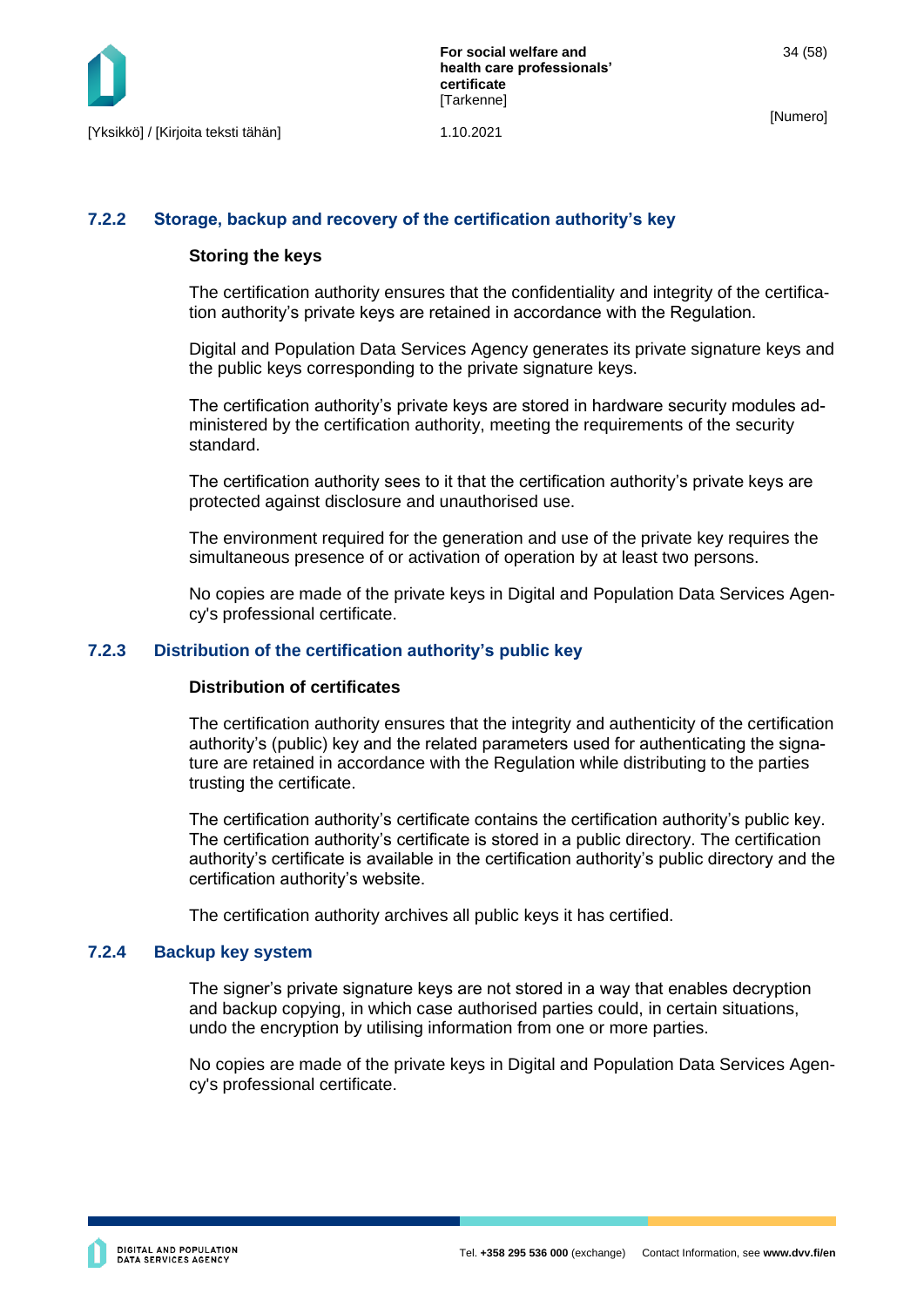

[Yksikkö] / [Kirjoita teksti tähän] 1.10.2021

#### <span id="page-35-0"></span>**7.2.5 Use of the certification authority's key**

The certification authority is responsible for its private signature keys being used only according to their intended use.

CA certificate:

Purpose: Signing of certificates and revocation lists. The technical description is in the FINEID S2 specifications.

#### <span id="page-35-1"></span>**7.2.6 End of the certification authority key's life cycle**

The certification authority ensures that the certification authority's private signature keys are not used after the end of their life cycle.

Digital and Population Data Services Agency does not create copies of private signature keys.

#### <span id="page-35-2"></span>**7.2.7 Life cycle management of the encryption hardware used in signing certificates**

The certification authority ensures the security of the encryption hardware throughout its life cycle.

#### <span id="page-35-3"></span>**7.2.8 Signer key management services provided by the certification authority**

The certification authority ensures that all signature keys it creates are created securely and that the confidentiality of the signer's private key is secured.

#### **Creation of certificates**

The certification authority's private key, which is used to sign professional certificates, and the corresponding public key are 4096-bit RSA keys.

The professional certificate holder's private and public keys are at least 2048-bit RSA keys at minimum.

The field that determines the intended use in the certificate's content specifies the intended use of the key pertaining to the certificates. The use of the key is limited only to its stated intended use.

CA certificate:

Purpose: Signing of certificates and revocation lists. The technical description is in the FINEID S2 specifications.

Certificate holder's authentication and encryption certificate:

Purpose: Electronic identification or data encryption.

Certificate holder's signature certificate:

Purpose: Digital signature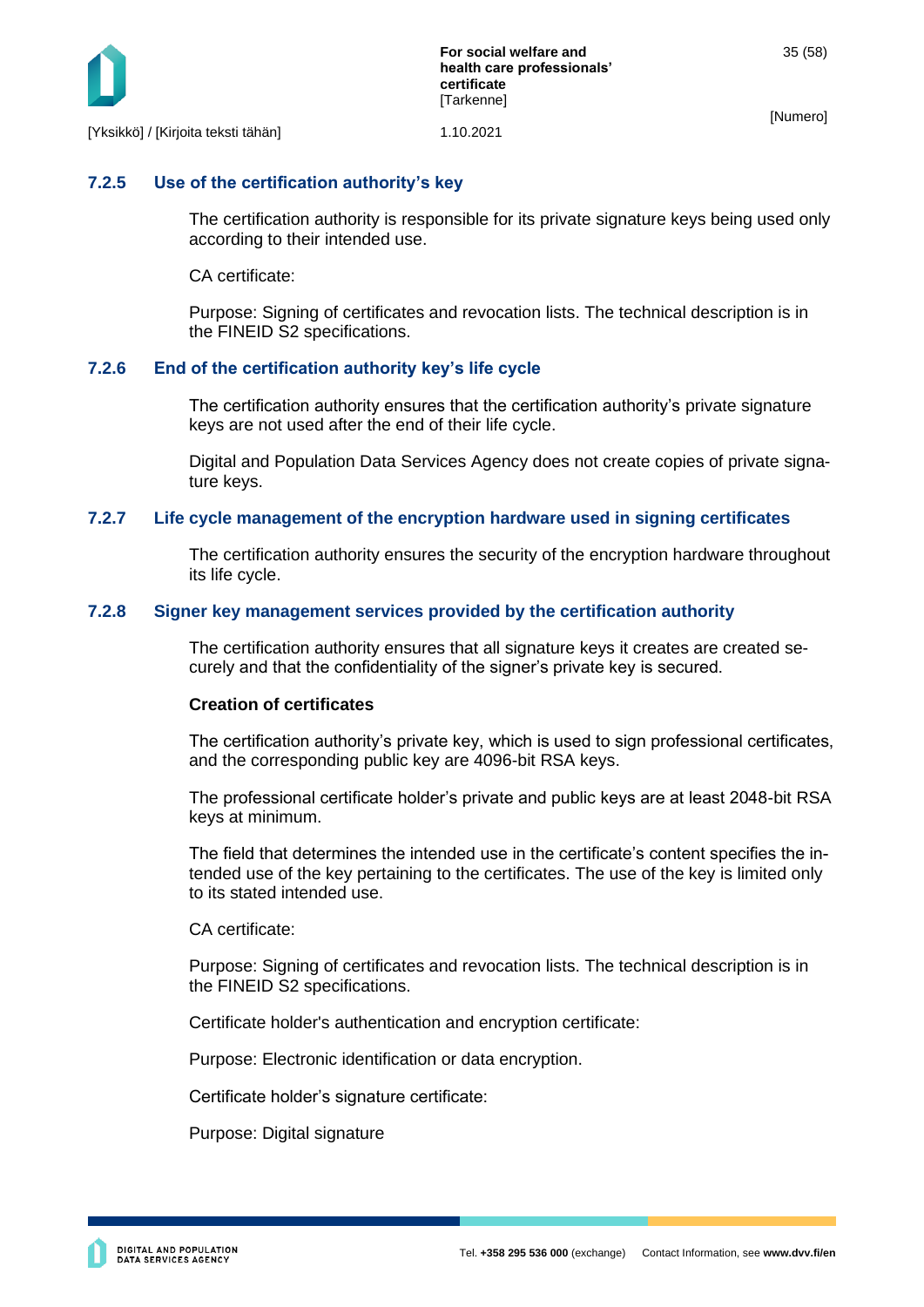



## <span id="page-36-0"></span>**7.3 Manufacturing of a secure signature creation device**

Separateness can be attained by ensuring that the distribution of the activation data and the delivery of the qualified signature creation device take place at different times or through different routes.

The above requirements concerning the manufacture of a qualified signature creation device can be met by implementing an applicable protection profile, which is defined according to the standard ISO/IEC 15408 or in a corresponding way.

## <span id="page-36-1"></span>**7.4 Management of certificates used in a public key system**

#### <span id="page-36-2"></span>**7.4.1 Signer registration**

The certification authority ensures that the signers are identified and authenticated appropriately and that the signer's certificate requests are faultless, correct and based on the appropriate authorisation.

When a certification authority grants a professional certificate, it also approves the application for certificate. When issuing a professional certificate, the certification authority is responsible for its data content being correct at the time of delivery of the certificate.

The data in a professional certificate unambiguously determine the professional certificate holder. The certification authority will determine the official identity of the certificate applicant, if necessary.

Private keys pertaining to a professional certificate, created on a microchip or other secure environment, are delivered to the professional certificate applicant in connection with delivery.

When the certificate is given to the applicant, he or she is reminded of the fact that there are no copies of the private keys and no copies can be made later.

A professional certificate can be collected from the registration point in person.

It is the responsibility of the professional certificate holder to prevent the use of private keys and the related PIN codes belonging to him/her in a way contradictory to the terms of use and to take care of them as set forth in the terms of use.

They key pair for a professional certificate is created in a secure facility. The public key is used for creating the certificate, and the private key is stored on a microchip protected against reading and writing.

The card manufacturer creates activation data, i.e., PIN codes, that enables the use of the keys.

PIN codes are protected so that they cannot be read or copied from the card. It is the certificate holder's responsibility to protect the use of his/her keys by taking care of his/her microchip or card and PIN codes as described in the instructions for use.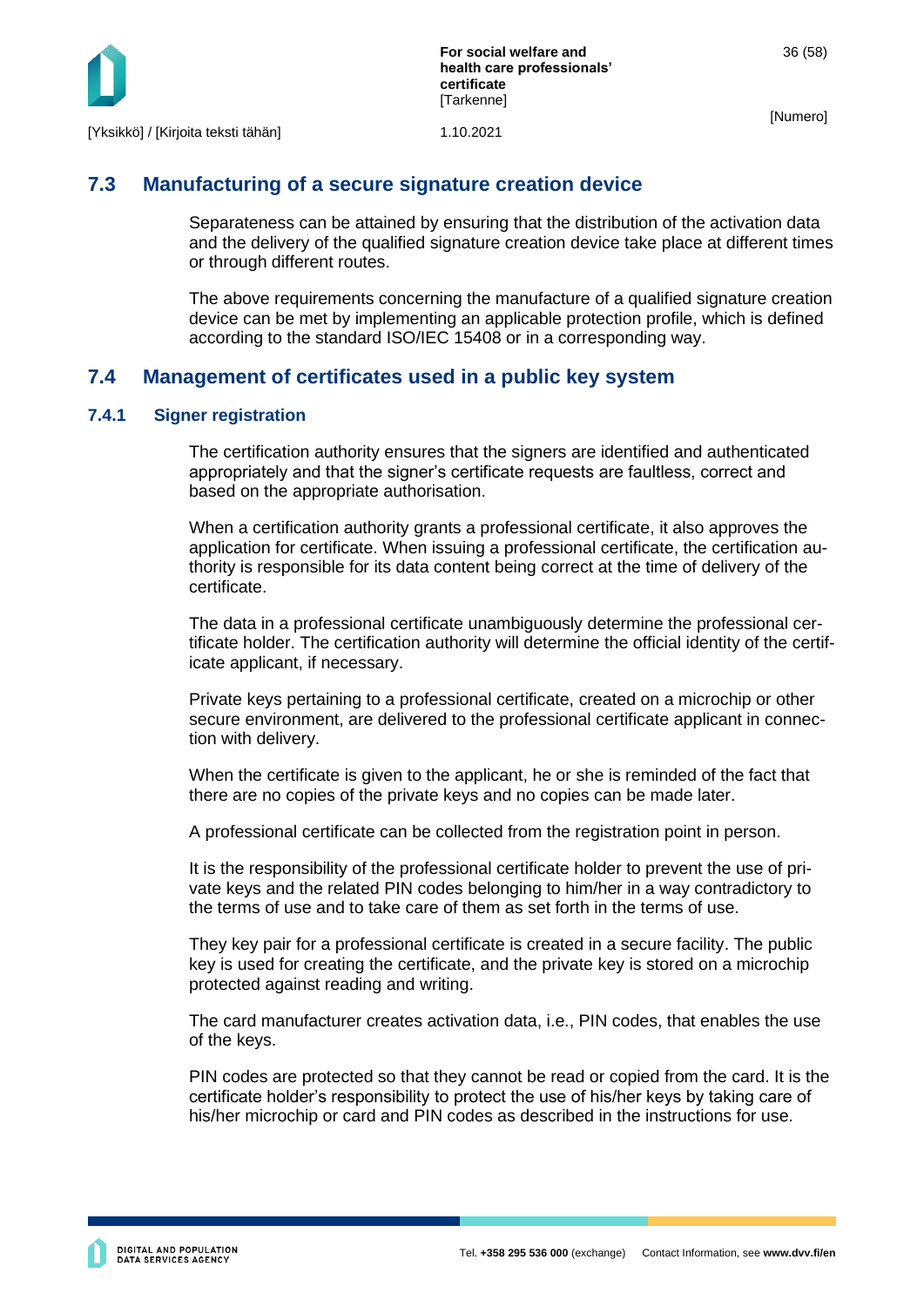

To guarantee security, the PIN and PUK codes needed for the use of the professional certificate are handled so that they are not in the same place at the same time before or during delivery to the certificate applicant.

The professional certificate holder may download the card reader software from the Digital and Population Data Services Agency website to use the professional certificate in electronic services.

It is explained to the holder of a professional certificate that he/she has the possibility to change the original PIN codes to new ones. The program for changing the codes is available free of charge for cardholders at www.fineid.fi.

The rights and obligations of a certificate applicant are specified in the contract document and general terms and conditions, which comprise an agreement concluded with the certificate applicant.

The application document and terms and conditions of use clearly state that the applicant for professional certificate, with his/her signature, confirms the correctness of the information provided and approves the creation of the professional certificate and its publication according to agreement with the client organisation or in a public directory. At the same time, the applicant accepts the rules and terms pertaining to the use of the professional certificate and sees to the storage of professional certificates and PIN codes and the reporting of any misuse or lost card.

The professional certificate applicant is responsible for the correctness of all material data that the applicant has given the certification authority or registration authority. The professional certificate holder must use the professional certificate only for its intended uses.

It is the responsibility of the professional certificate holder to prevent the use of private keys and the related PIN codes belonging to him/her in a way contradictory to the terms of use and to take care of them as set forth in the terms of use.

The certificate holder must immediately notify the revocation service if he/she suspects that his/her professional certificate may have been used in breach of the terms and conditions.

Data pertaining to the certificate holder unambiguously identify the certificate holder. The certification authority will determine the official identity of the certificate holder, if necessary.

Private keys pertaining to a professional certificate, created on a microchip or other secure environment, are delivered to the certificate holder in connection with delivery. No copy of private signature keys created on a microchip exists or can be made afterwards.

The practices and procedures which are in place to identify and authenticate persons in the certificate order process are described in this section.

The naming of social welfare and healthcare professionals in the authentication certificate and signature certificate is described in the specification: THPKI - T2 - Digital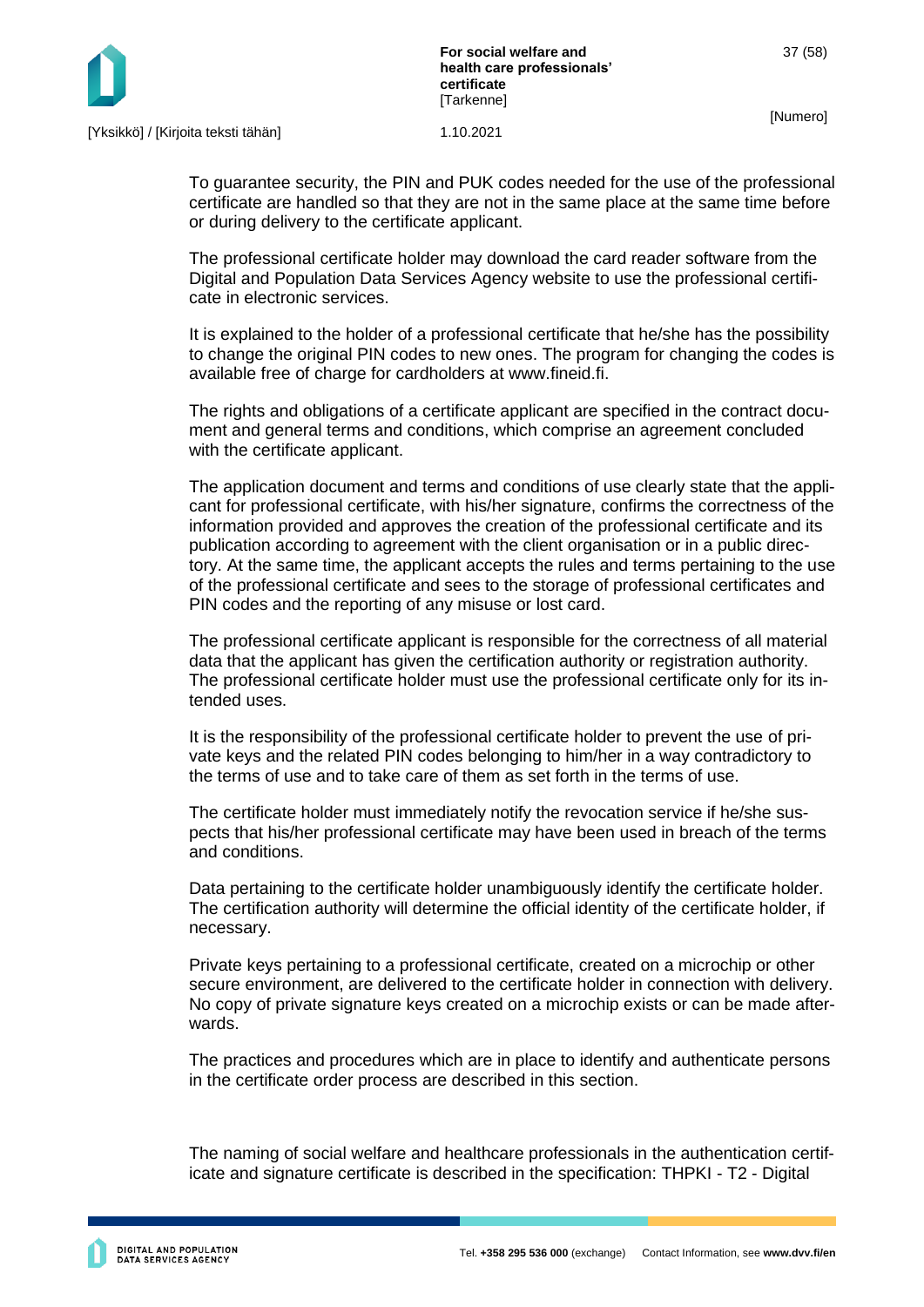

and Population Data Services Agency's CA model and the data content of certificates in social welfare and healthcare.

Healthcare certificate holders are named using the given names and surnames of natural persons recorded in the Terhikki register.

The set of attributes that forms the name record in the certificate is unique and identifies the social welfare and healthcare professional in question. The registration number is issued by Valvira, the administrator of the Terhikki register. All health and social care professionals must use their own names.

The certification authority does not grant anonymous certificates.

A defined name record uniquely identifies a social welfare and healthcare professional. The personal identifier is unique to the health and social care professional in question.

The private keys of health and social care professionals are always created in the microchip of the ID card. The professional card containing the private keys is handed over to the social welfare and healthcare worker once his/her identity has been reliably verified and the certificate has been registered and created.

Authentication of the organisation is not required for health and social care professionals. Health and social care professionals may work in several health and social care units simultaneously, and the ID certificate and card are therefore not specific to any one organisation.

The applicant's identity is verified from a valid identity document issued by the police, which can be an identity card, a passport, or a driving licence issued after 1 October 1990. Other acceptable forms of identity are: a valid passport or identity card issued by an official government agency of an EEA member state, Switzerland or San Marino, a valid driving licence issued by an official government agency of an EEA member state after 1 October 1990, or a valid passport issued by an official government agency of another state. If the applicant does not hold any of these documents, the police will verify his/her identity by other methods.

A social welfare worker's professional practice right is always verified according to Valvira's valid instructions. Once the social welfare professionals' central register is nationally in place, the validity of social welfare practice right is verified in this register.

The validity of a health and social care professional's practice rights is checked from the central register of health care professionals maintained by Valvira (Terhikki). Only one professional practice right, selected by the applicant, will be indicated in the healthcare professional certificate and professional card if the applicant has several valid rights. If the applicant does not have valid professional practice rights according to the register, the certificate will not be issued.

If the professional is not registered in Terhikki, he/she needs to contact Valvira in order to have his/her practice rights registered.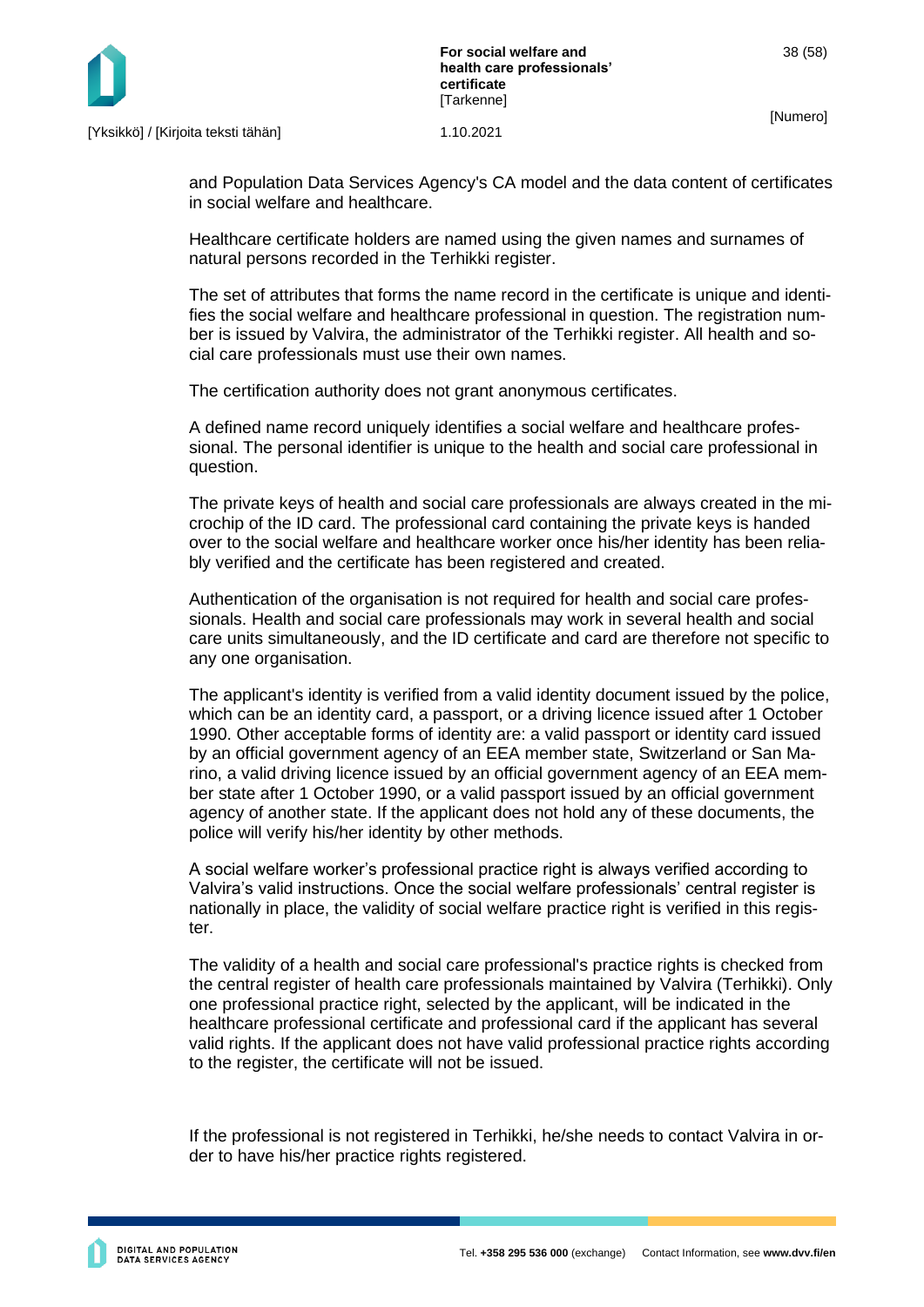

All personal information needed for a health care professional's certificate application is based on the Terhikki register.

Only regulated health care professionals registered by Valvira can apply for a healthcare professional certificate. The certificate applicant must have valid healthcare practice rights in order to be granted the certificate. Possible limitations of the practice rights do not have an effect on whether the certificate can be issued.

The prerequisites and requirements on cooperation between certification authorities are defined in the root CA policy.

The renewal of certificates adheres to the same procedures as when applying for the certificate for the first time.

The issuance of a new certificate adheres to the same procedures as when applying for the certificate for the first time.

Applications for health and social care professional's certificates are primarily made in person with the organisation acting as the registration authority.

The application is filed in the certification authority's certificate information system.

An applicant for a health and social care professional's certificate must:

- prove his/her identity by a method specified in chapter 3
- present his/her personal information as described in section 3.2.3
- sign the application form.

The registration authority will inform the applicant of the method used to deliver the ID card and PIN envelope.

Certificate applications can be made by regulated health care professionals registered by Valvira. A social welfare professional can file an application according to Valvira's instructions valid at any time until the social welfare professional's central register is ready and in use.

The information of the issued certificate and the associated ID card are registered using a system that ensures the integrity of the data.

Connections between the certification authority's information systems are encrypted. Persons using the certificate information system are identified with certificate cards issued by the certification authority. The data contents of the certificate are based on the information provided in the application form.

After the registration authority and the applicant have checked and signed the certificate application, the registration authority issues the certificate.

Based on the application information, the certification authority sends to the applicant:

• an ID card which contains the card holder's personal key pairs and certificates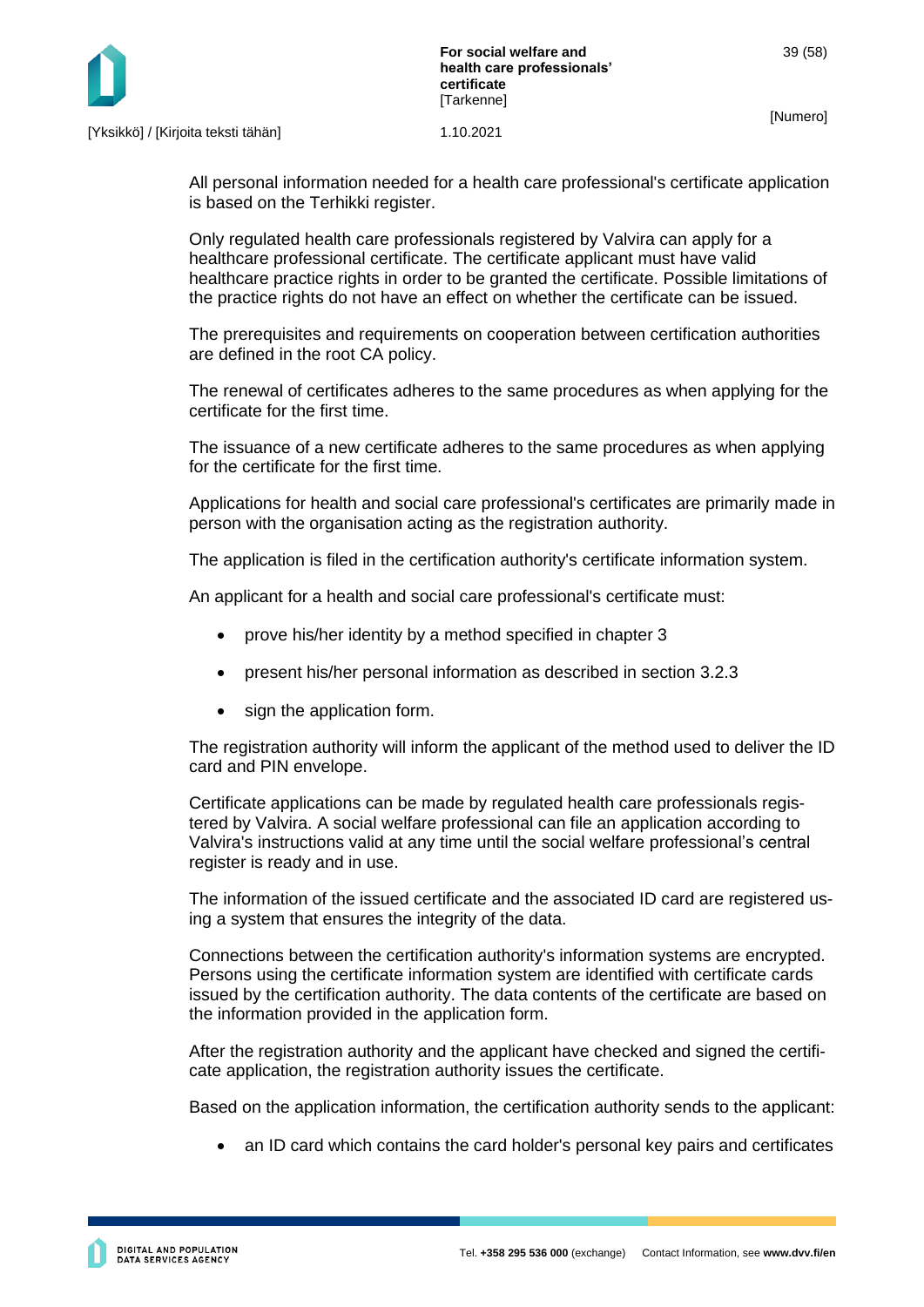• a PIN envelope which contains the personal PIN and PUK codes for the ID card.

In addition, the certification authority sends the instructions for the use of the card.

The registration authority's responsibilities in connection with certificate issuance are described in section 1.3.2.

The certificate application will be processed by the registration point without undue delay.

The registration authority files the certificate order information in the CA's certificate information system.

The registration authority identifies the certificate holder in accordance with section 3 and checks that the person is registered and has valid practice rights in the Terhikki register. The information for the application form is retrieved from the Terhikki register and the Population Information System. The preferred given name specified by the applicant and his/her practice rights registered in Terhikki are stated in the application. In addition, the registration authority completes the form with information needed to produce and deliver the certificate, and the type of document used to identify the applicant.

The certificate application is approved by granting the certificate. If any of the prerequisites for issuing the certificate to the applicant are missing, the certificate is not issued and the application is rejected. The applicant is notified of the decision immediately, and he/she can appeal the decision in writing with the certification authority.

Certificate applications are processed without undue delay during the opening hours of the registration point. No separate notification is made when the health and social care certificate is issued.

The certificate issuance process is initiated by a registration point officer. Access to the certificate system requires strong identification of the officer. The officer's actions are recorded in the log files of the certification authority's information systems.

The certificate holder must check the accuracy of the information stored in the card and certificate. The certificate is then approved without further action by the certificate holder. If there are any problems, the certificate holder should contact the registration point or the support helpline.

The certification authority publishes issued authentication certificates in a certificate directory in a public data network. Signature certificates are not published in a directory.

#### **7.4.2 Renewing a certificate, changing the key pair and updating a certificate**

<span id="page-40-0"></span>The certification authority ensures that requests pertaining to certificates granted to a previously registered signer are complete, accurate and appropriately authorised. These include the renewal of the certificate, exchange of key pair after revocation or before expiration, and updating because of the changed attributes of the signer.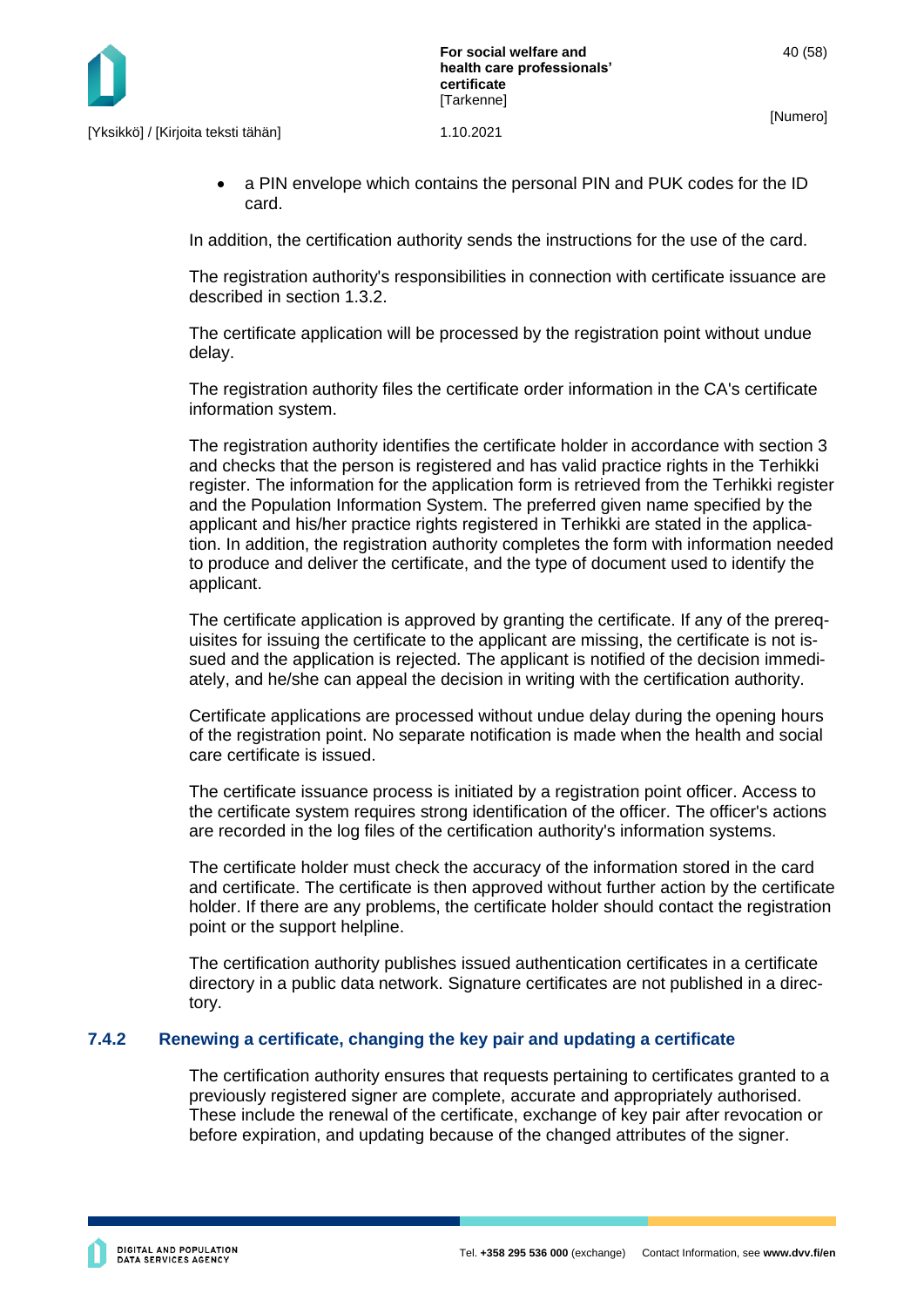

A health and social care professional's certificate can be renewed when the previous certificate expires if the prerequisites for issuance are still met.

In addition, a certificate can be renewed if the certificate holder's practice rights or other details change (insofar as it affects the data content of the certificate) or the card becomes damaged. In this case, the certificate holder must contact the registration point and apply for a new ID card.

The certificate renewal application can be made by the certificate holder only.

The renewal of certificates, approval method and publishing of the certificate adhere to the same procedures as when applying for the certificate for the first time.

No separate notification is made when the health and social care certificate is renewed.

#### <span id="page-41-0"></span>**7.4.3 Creation of certificates**

The certification authority ensures that it grants certificates securely in order to retain its authenticity.

The private keys of professional certificate holders are created securely in a way that meets the requirements for a signature certificate. Key pairs generated by the certificate holder are not accepted. No copies are made of the private keys during creation and they cannot be transferred or copied from the microchip. The certification authority and the card manufacturer do not have access to the private keys of the certificate holders.

When the keys are generated, they have not been allocated to any person.

The certification authority's private keys and their backups are stored with strong encryption in devices that meet the requirements of critical information security.

No copies exist of the private keys of the certificate holder.

The certification authority's private keys are stored in hardware security modules administered by the certification authority.

The certification authority's private signature keys are protected with physical and logical security measures of high reliability. They are used only in a system placed in a secure environment.

#### <span id="page-41-1"></span>**7.4.4 Distribution of terms of use**

The certification authority ensures that the terms of use and instructions are made available to the subscribers and the parties trusting certificates.

A signature certificate granted in conformance with this certificate policy meets the requirements of the Regulation.

The data can be delivered as part of an agreement with a certificate applicant or a party trusting a certificate. The terms of use can be included in the certification practice statement so that the reader can easily detect and identify them.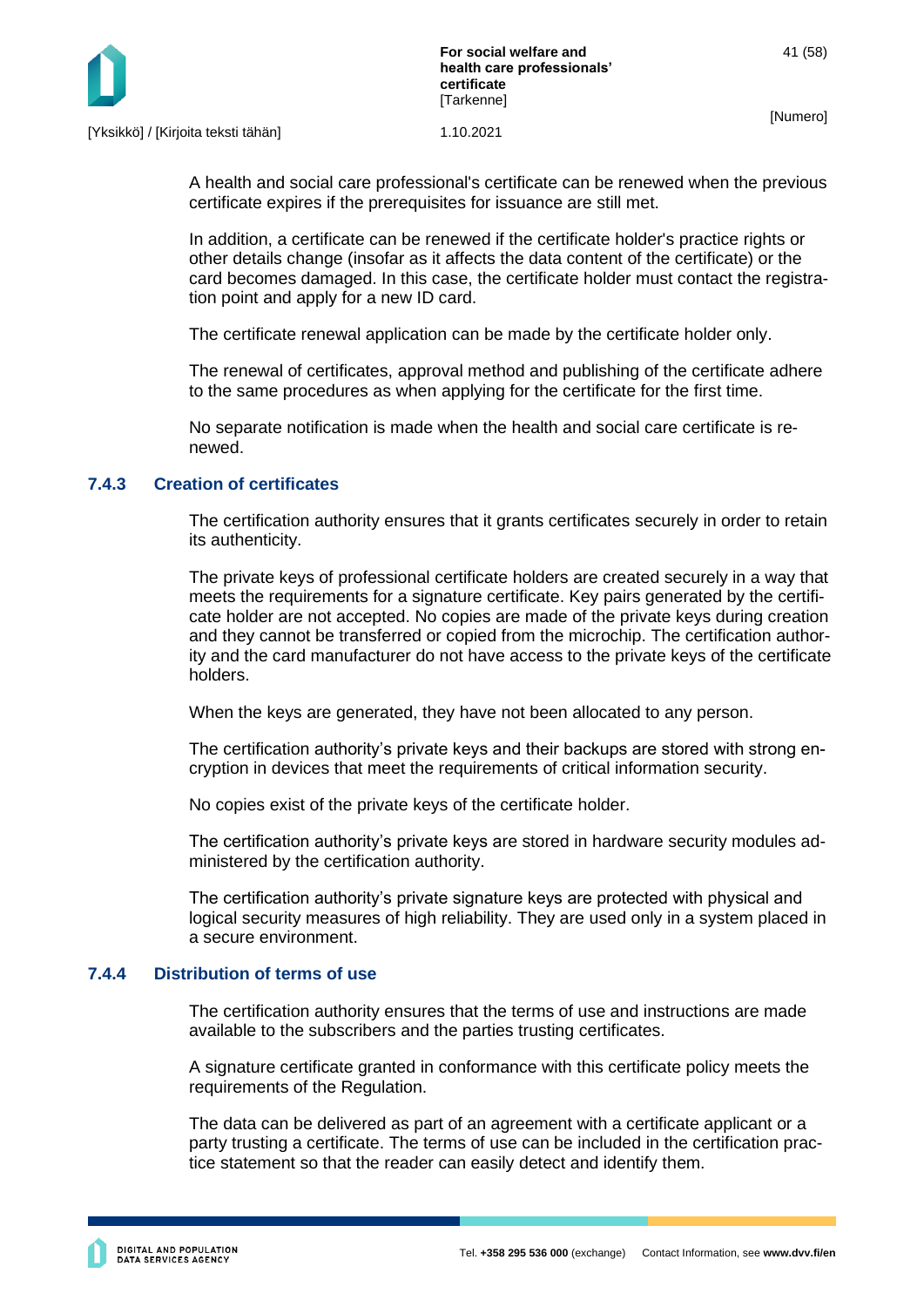

With respect to terms of agreement pertaining to certificates granted to the public, the requirements of consumer legislation, including the directive on unreasonable terms in consumer agreements, 93/13/EEC, are taken into account.

The professional certificate holder may download the card reader software from the Digital and Population Data Services Agency website to use the professional certificate in electronic services.

Professional certificates are applied for according to the description of the certification practice statement.

The prices of professional certificates stored on other microchips are determined according to DPDSA's current list prices for commercial services.

The certification authority does not separately charge the professional certificate holder for the use of the professional certificate, the revocation service or a public directory. Individual online service providers may charge for the use of their services. The use of a professional certificate does not require a specific announcement or permit from the certification authority.

Reporting a certificate to a revocation list is free of charge. Retrieving revocation lists from the directory and checking the validity of professional certificates against the revocation list are also free of charge.

The use of advisory services is subject to a separate fee according to the then-valid price list.

If the service provider wishes to arrange for information maintenance service between the unique identifier of the professional certificates and the identifiers of its own background system or between other updated data, the service provider may apply for information disclosure permission in the information service from Digital and Population Data Services Agency. This service will be priced according to the then-valid Act on Criteria for Charges Payable to the State and the Decree of the Ministry of Finance on the payment of Digital and Population Data Services Agency fees.

Instructions and terms of use for using a professional certificate are provided for certificate applicants to read before an agreement on the certificate is concluded or the decision to issue one is made. The information is available at both the point of registration and at Digital and Population Data Services Agency's website.

#### <span id="page-42-0"></span>**7.4.5 Distribution of certificates**

The certification authority ensures that certificates are appropriately made available to the subscribers, signers and the parties trusting certificates.

The data content of the root certificate, certification authority certificate and certificate holder's certificates is described in the document FINEID S2. The document is available at the certification authority's website at [www.fineid.fi.](http://www.fineid.fi/)

The certification authority publishes the certification authority's professional identification certificates and revocation lists in a non-chargeable, publicly available, public directory. Signature certificates are not published in a public directory. The certification authority publishes the certificate policy, the certification practice statements, the PKI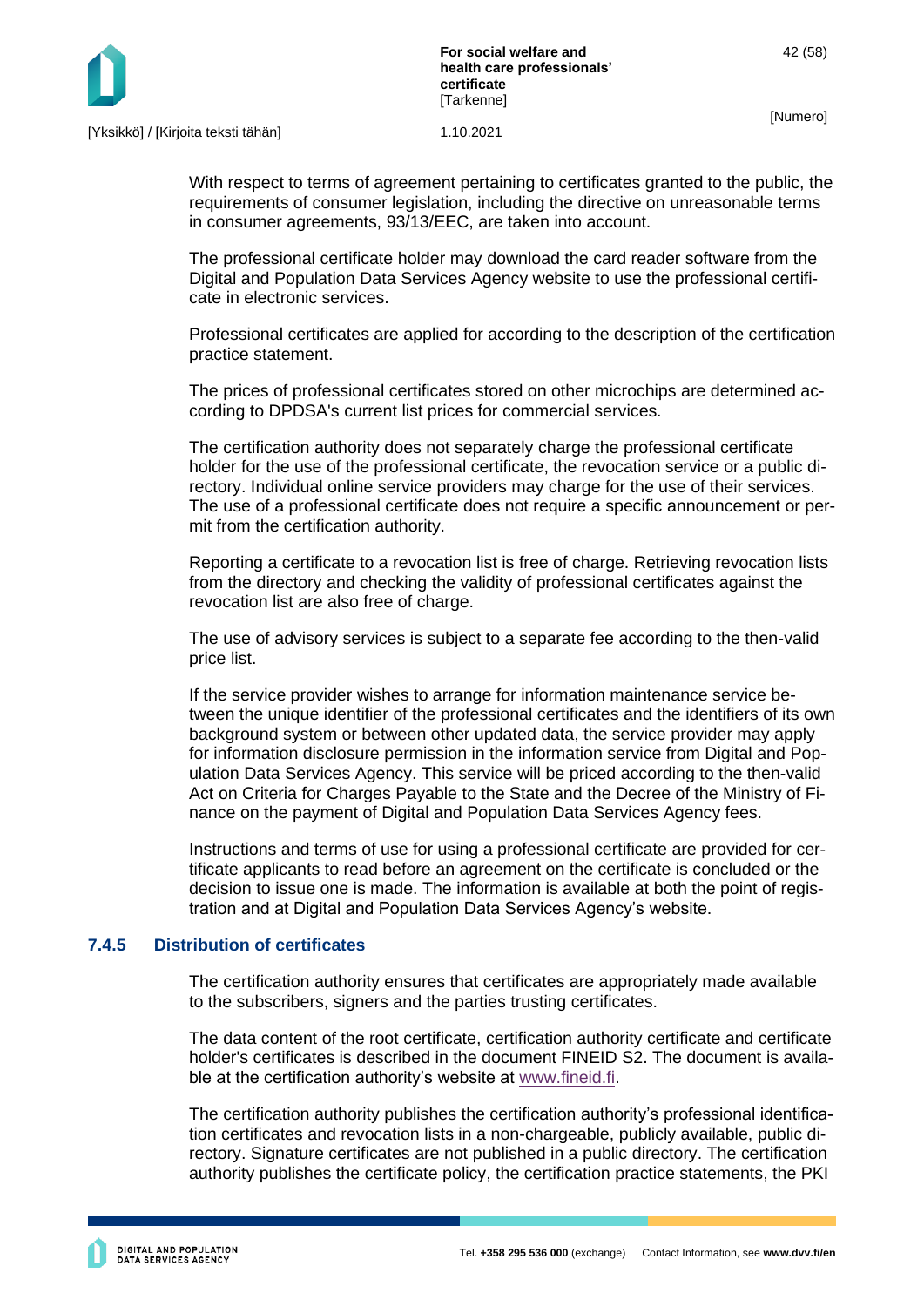

disclosure statement (PDS) and other public documents pertaining to the production of certificate services on its website.

Each professional certificate is delivered as agreed or published in the public directory immediately upon its creation and remains in said directory for as long as it remains valid. The certification authority publishes a revocation list that is valid for two hours from its publication. This revocation list is updated once per hour with a new one.

Directory and revocation list data are publicly available. The FINEID specifications published by the certification authority are available on the certification authority's website. In addition, the certificate policies and certification practice statements are available on the certification authority's website.

#### <span id="page-43-0"></span>**7.4.6 Revoking a certificate and placing it in the suspended state**

The certification authority ensures that certificates are revoked at the right time based on authorised and confirmed certificate revocation requests.

The certification authority may revoke a social welfare and healthcare professional's certificate, if the certificate is used in a way that violates this certificate policy, the act on the electronic processing of client data in social and health care (159/2007) or the act on electronic prescriptions (61/2007) or associated regulations, requirements or guidelines.

No attempt must be made to use the certificate after the revocation request has been made.

A certificate revocation request can be made by:

- the health and social care professional whose certificate it is, or his/her legal representative;
- the certification authority, if the conditions specified in section 4.9.1 are met.

The certificate holder contacts the revocation service or the certification authority to make a revocation request. The request can be made:

- 1) by telephone
- 2) by contacting the certification authority in writing.

The certification authority's duties include the revocation of certificates:

- upon the revocation of a certificate holder's practice rights, or
- upon the death of the certificate holder.

When revoking the certificate, the following information is recorded:

- the certificate holder's personal information, as available
- given names and surname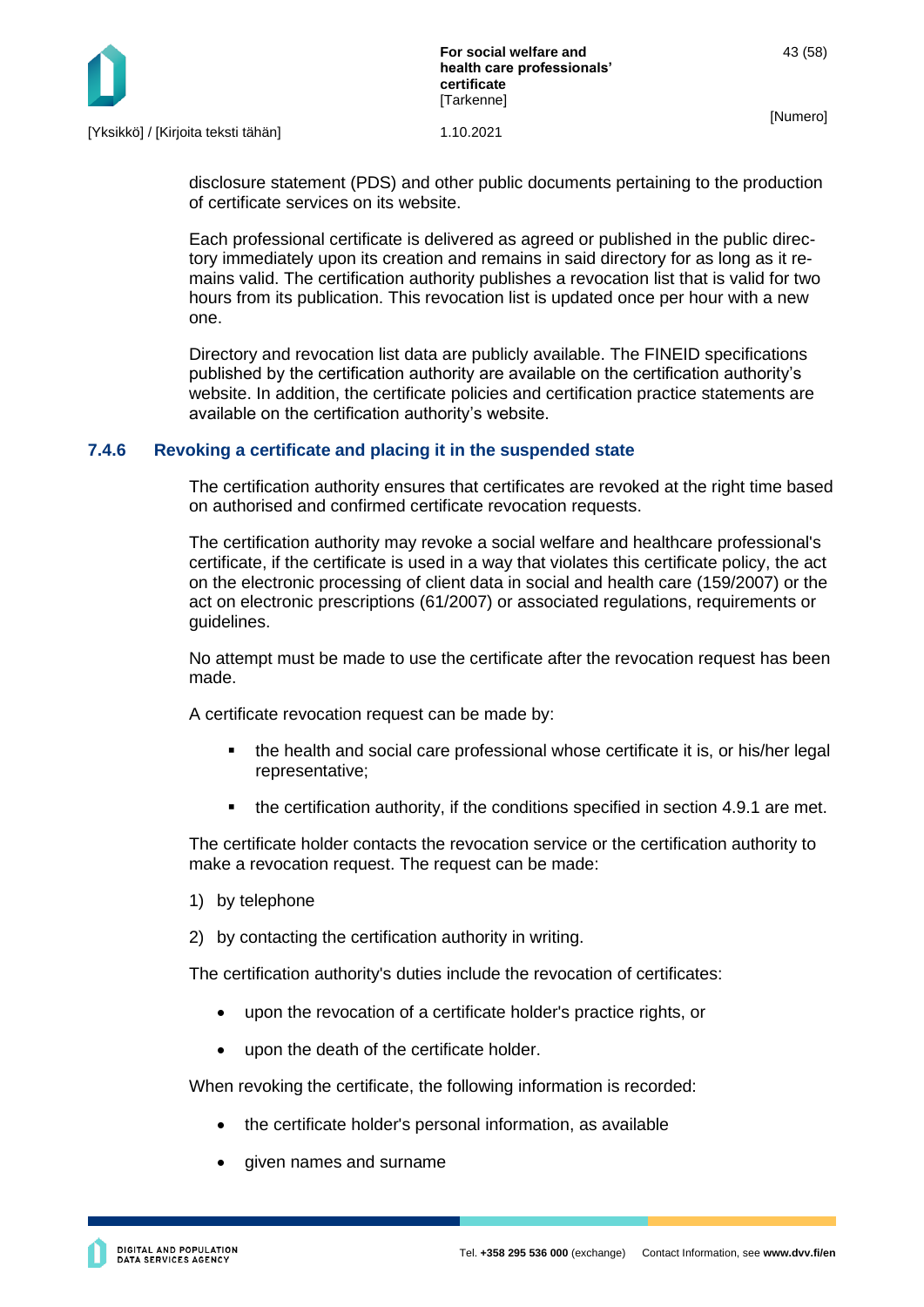- registration number, personal ID
- details of the person requesting revocation (if other than certificate holder)
- method of identifying the requester
- the date and time of the request
- details of the person receiving the revocation request
- other additional information provided by the certificate holder
- date of the loss of the ID card, the date of death of the certificate holder, etc.
- details of the person executing the revocation
- the date of revocation

Digital and Population Data Services Agency does not offer a certificate suspension status service.

Certificate revocation requests can be made by phoning the revocation service or by contacting the certification authority in writing.

When a revocation request is made by phone or in writing, the details of the requester and the certificate holder are recorded in the certificate information system.

If the requester cannot be identified in a sufficiently reliable manner and there is a risk that the certificate could be misused, the certification authority will prioritise the revocation of the certificate.

The reason for revocation is recorded if the request is made by another person; the certificate holder does not need to give a reason.

The certification authority will not notify the holder of a revoked certificate unless the certificate has been revoked due to the revocation of the certificate holder's practice rights. The certificate is revoked via the certificate system, and the revocation data are held for 5 years.

The certificate holder must request revocation of his/her certificate immediately by contacting the revocation service, if the conditions for revoking the certificate are met.

The revocation service processes certificate revocation requests immediately.

The trusting party is responsible for verifying that the certificate is valid and it has not been revoked before accepting the certificate.

The trusting party is responsible for verifying the validity of the certificate. The certificate should not be trusted before the trusting party has checked the revocation list or validity with the OCSP service.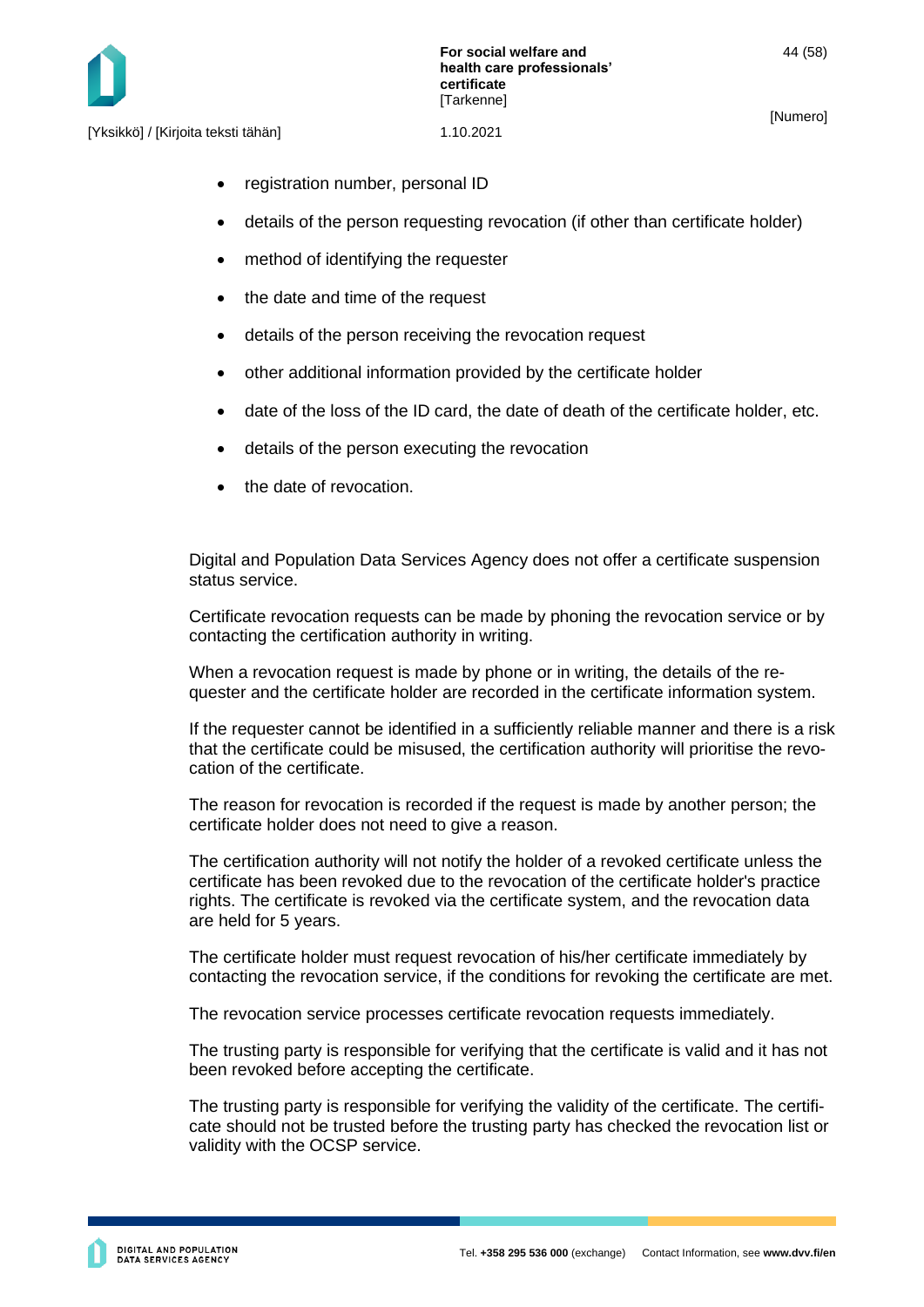

The updated revocation list is published every hour.

It includes the scheduled publication time of the next revocation list. The next list may be published before the scheduled time.

Each updated revocation list is valid for max. 72 hours. Each list specifies the end time of its validity.

If a certificate needs to be revoked due to a compromised private key, the regular revocation process applies.

Certificates cannot be temporarily suspended.

Real-time certificate status check is in use.

Certificate status checks are done using the OCSP service or the revocation list. The trusting party must also verify that the validity period has not expired.

A certificate is valid for the general validity period, a period specific to the certificate in question, or until its revocation when the conditions for revocation are met.

The certification authority does not store professionals' encryption keys outside of the card. Therefore certificates cannot be used without the certificate holder's consent, and private keys cannot be recovered if the card is lost or damaged.

The revocation request for a professional certificate is primarily made by its holder. If the caller is not the holder of the certificate being revoked, both the caller and the certificate holder must be identified.

Revocation requests can also be made by the certification authority, card manufacturer or registration authority. The method of identifying the person requesting the revocation is recorded.

The reasons for revocation, the date and time, and the request handler's details are recorded.

#### **Publishing frequency of the revocation list**

Information of the inclusion of a certificate on a revocation list will be publicly available within an hour of the revocation request having been deemed valid and approved. The revocation list is valid for two hours.

The revocation list contains the time of publication of the next revocation list.

The new revocation list will be published by the expiration of the validity of the valid revocation list.

In case of system updates and other exceptional situations, DPDSA may publish revocation lists at a different frequency and extended validity periods.

The certification authority provides an online certificate status check service that implements OCSP. The certification authority publishes a revocation list of revoked certificates.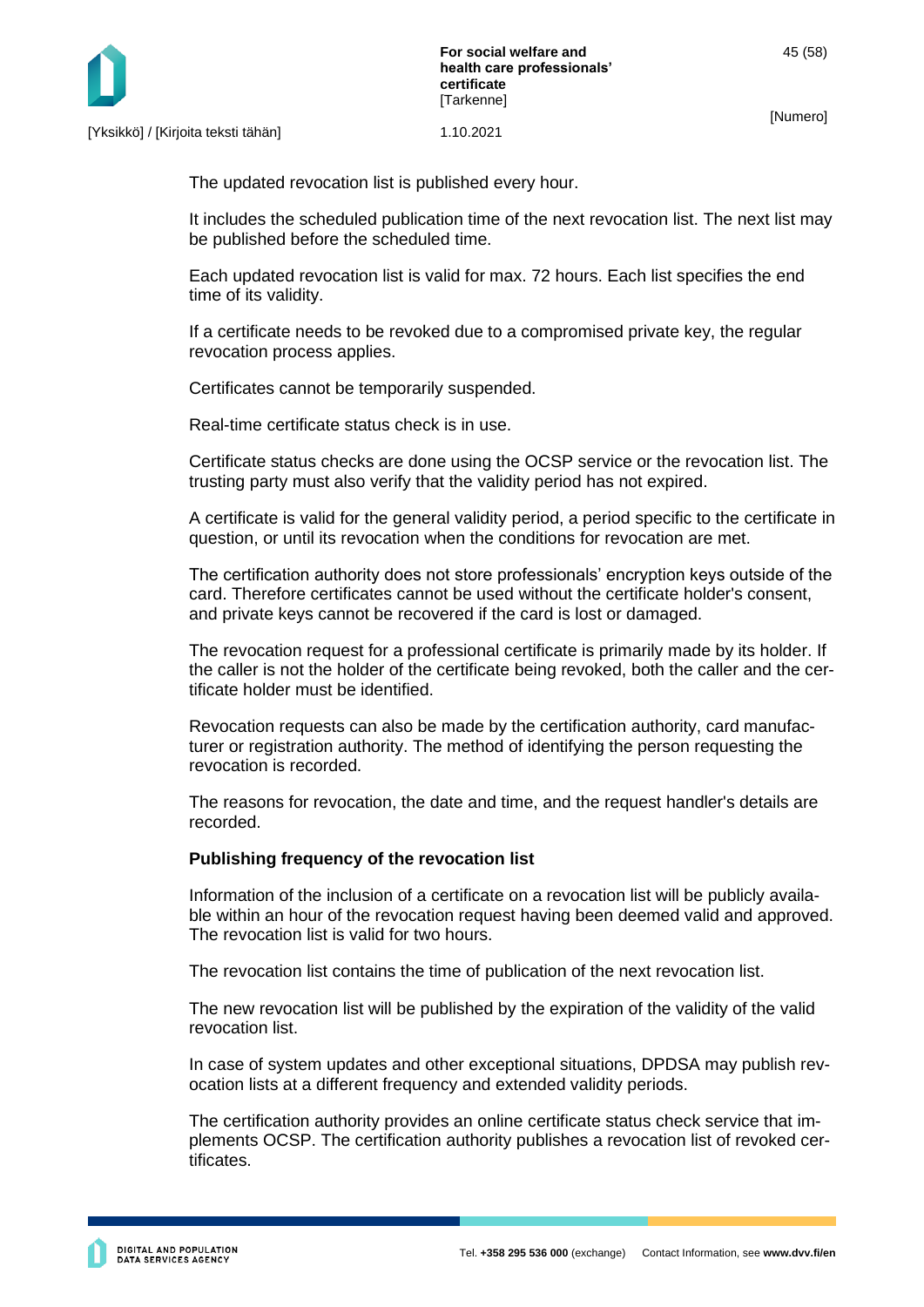#### **Closing certificates at the request of Digital and Population Data Services Agency**

Digital and Population Data Services Agency will always revoke certificates when it has received information of the death of the certificate holder. Digital and Population Data Services Agency will notify the beneficiary of the deceased certificate holder of the revocation.

The Digital and Population Data Services Agency will revoke a certificate issued by it if an error is found in its data content.

Digital and Population Data Services Agency may revoke certificates signed with its private key if there is reason to believe that Digital and Population Data Services Agency's private keys have become disclosed or accessed by unauthorised parties.

All certificates that are valid and have been granted with the exposed key must be closed on one or several revocation lists whose validity period does not expire until the validity of the last revoked certificate has expired.

If the private key used by the Digital and Population Data Services Agency in certificate creation or another technical method has become exposed or otherwise unusable, the Digital and Population Data Services Agency must duly notify all cardholders and the Finnish Transport and Communications Agency of the event.

Digital and Population Data Services Agency may also revoke a certificate for other special reasons.

Certificates are revoked immediately in connection with a revocation request.

#### **Renewing a key pair after inclusion on revocation list**

The public keys in professional certificates and the private keys in the microchip cannot be renewed. Revoked professional certificates cannot be reinstated.

The creation of new key pairs requires applying for a new professional certificate.

The renewal of professional certificates adheres to the same procedures as when applying for the certificate for the first time.

A professional certificate cannot be temporarily suspended unless such a procedure has been specifically agreed upon between Digital and Population Data Services Agency and the client organisation.

The data content of the revocation lists published by the certification authority is described in the document FINEID S2. The document is available at the certification authority's website at [www.fineid.fi.](http://www.fineid.fi/)

It is the certificate holder's responsibility to protect the use of their private keys by taking care of their microchip or card and PIN codes as described in the instructions for use. The certificate holder must immediately notify the revocation service if he/she suspects that his/her certificate(s) may have been used in breach of the terms and conditions.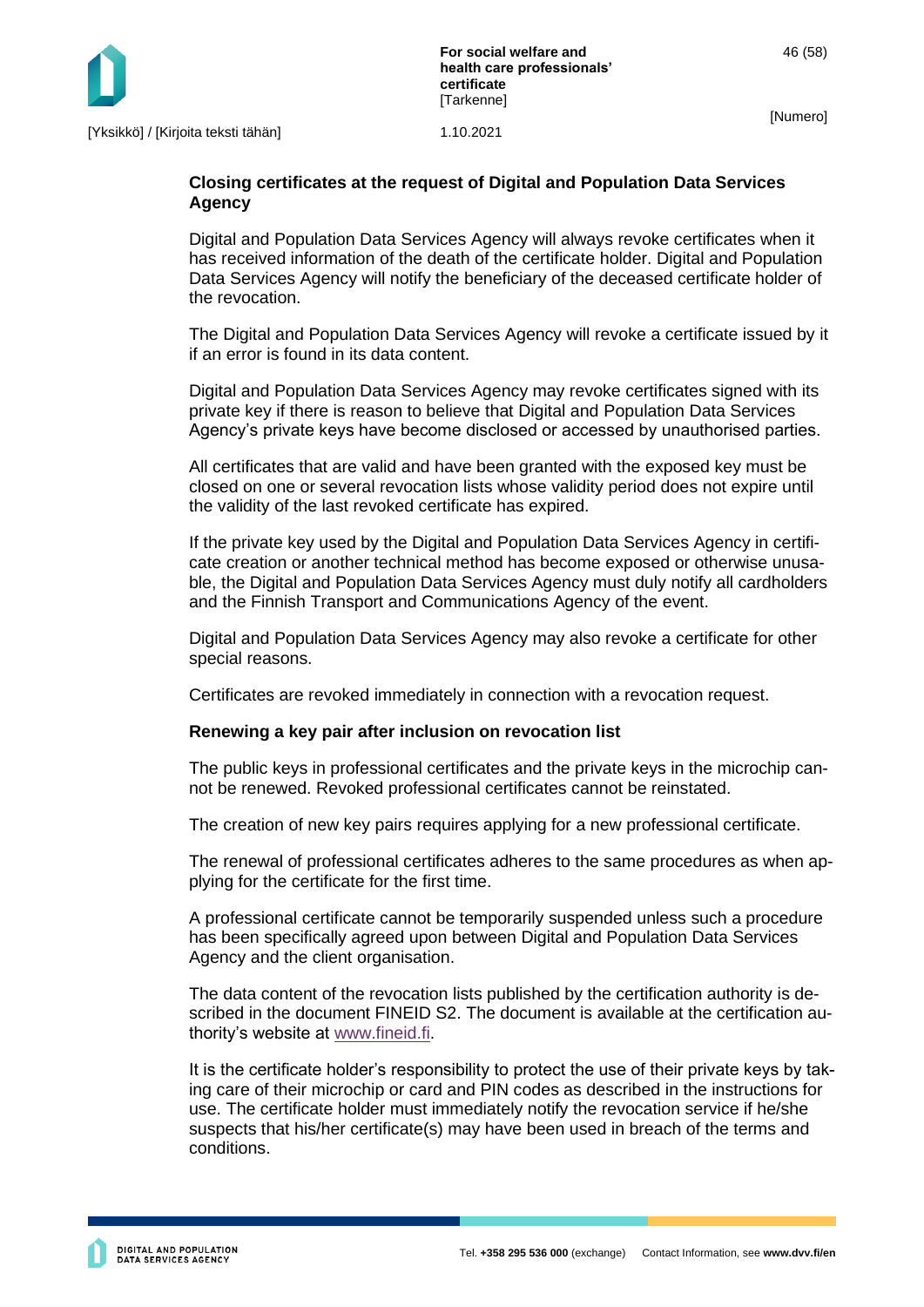

## <span id="page-47-0"></span>**7.5 The certification authority's management and operating procedures**

#### <span id="page-47-1"></span>**7.5.1 Security management**

The certification authority ensures that it adheres to appropriate administrative and business management practice, conformant to recognised standards.

The said documents (system information security descriptions) itemise all appropriate items pertaining to the offered services, potential threats and protection measures that aim at avoiding the realisation of the said threats or limit the impact of the realisation of the threats. The documents describe the rules, instructions and procedures with which itemised services and their security level will be implemented and specify the procedures in case of information security breaches or emergencies.

The certification authority ensures that information security is retained if the certification authority obtains services from another organisation or entity.

#### <span id="page-47-2"></span>**7.5.2 Repository classification and management**

The certification authority ensures that the protection level of its repositories and data is appropriate.

The information published by Digital and Population Data Services Agency is available on the certification authority's website. Confidential data used in the certificate system are stored in the CA's own confidential repository. The certification authority's data are archived according to the valid archiving rules. Special attention is paid to the handling of personal information, and DPDSA has published a specific set of procedures for the provision of certificate services in accordance with the Personal Data Act. The certification authority has also prepared the certificate system's register description conformant to the Personal Data Act with respect to the processing of personal data.

The data in the certificate system are confidential unless they are based on the regulations on information disclosure set forth in the Personal Data Act, the Act on the Openness of Government Activities, the Act on the Population Information System and the Certificate Services of the Digital and Population Data Services Agency and the Act on Strong Electronic Identification and Trust Services or for purposes set forth in the certificate policy or certification practice statement.

The data of the public directory and the revocation list are public, as are the certification practice statements and the data specified in the certificate policy and the published FINEID specifications.

The validity period of a professional certificate is indicated in the professional certificate. Professional certificates revoked during their validity period are published on a publicly available revocation list*.*

The data disclosed to authorities are specified according to the valid legislation.

The data of the certificate system are not disclosed for purposes other than those listed above in this document.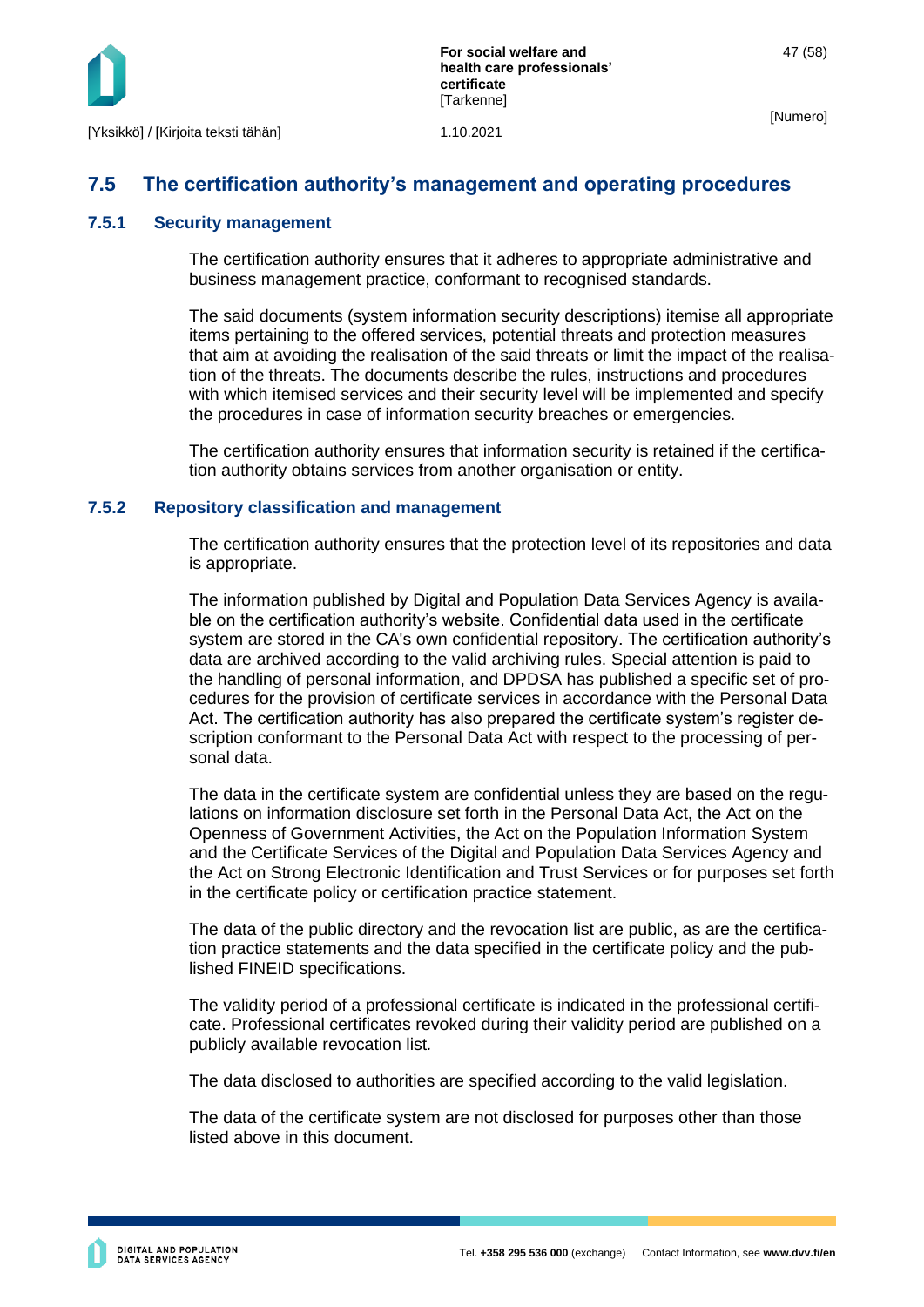

The holder of a certificate has the right to receive information pertaining to him/her, for example personal data, in accordance with the applicable legislation.

It is material for the reliability of the certification authority that Digital and Population Data Services Agency take all measures to see to the secrecy of confidential material it obtains in connection with the certificate activities and to the good administration of data unless otherwise required by legislation pertaining to the right of authorities to obtain information on the operation of the certificate system.

Digital and Population Data Services Agency conforms to the Personal Data Act and specific legislation in the processing of personal data. Digital and Population Data Services Agency has prepared the policy rules for the processing of personal data in connection with information disclosure and with the certificate activities. Special care must be taken when processing personal data.

The certificate services produced by Digital and Population Data Services Agency are covered by a financial administration system and supervision as has separately been set forth. The implementation of the certification authority's financial administration is described in detail in the certification practice statement.

The detailed requirements are described in the ISO/IEC 17799 standard.

#### <span id="page-48-0"></span>**7.5.3 Staff and information security**

The certification authority ensures that the staff and recruitment policies promote and support the reliability of the certification authority's operations.

Digital and Population Data Services Agency serves as the certification authority that is responsible for certificate activities. The selection of technical service providers is based on a bidding procedure related to public procurements, and the providers work at Digital and Population Data Services Agency's responsibility and on behalf of it.

Digital and Population Data Services Agency pays particular attention to the reliability of both its own staff and the technical service vendors and registration authorities and to their skills needed for the execution of the tasks.

Digital and Population Data Services Agency has a basic security clearance done for its staff and the persons of the technical vendors who work with the certificate environment.

The staff's work experience is surveyed when starting the employment. A security clearance is carried out for the person based on the information he/she has provided on a fixed-form form.

The training of Digital and Population Data Services Agency's staff is planned and implemented so that duties can be carried out in the best possible way. Digital and Population Data Services Agency has a training plan whose implementation is the responsibility of Digital and Population Data Services Agency's Administration and Management Support unit.

When task rotation is planned for the certification authority's tasks, they are organised in such a way that the person can see to his/her new duties in the best possible way. The implementation of task rotation must also take into account the retention of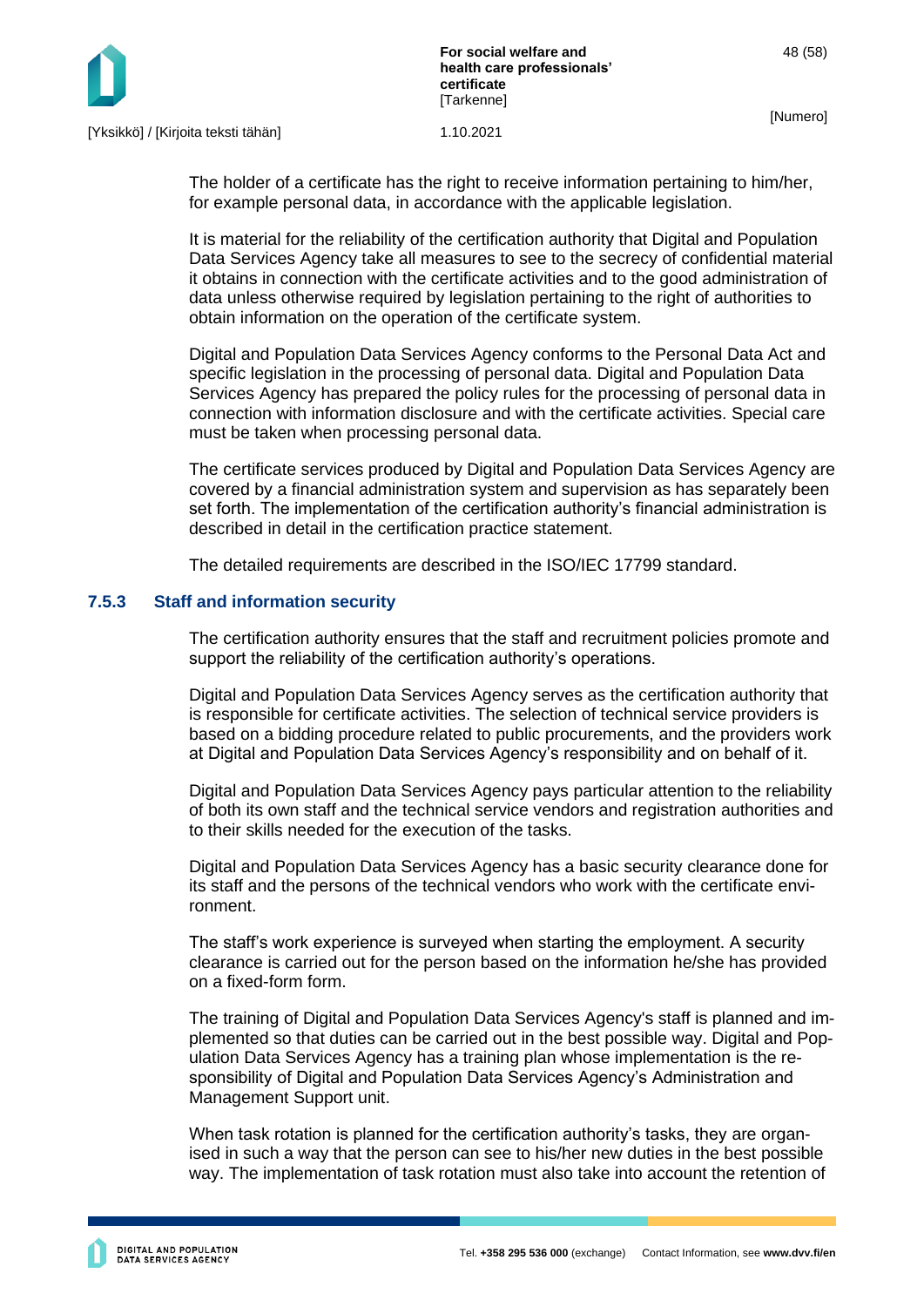

good information administration practice and the maintenance of sufficient task-specific skill levels.

Task rotation also adheres to Digital and Population Data Services Agency's information security policy and information security plan as well as Digital and Population Data Services Agency's other general instructions.

Digital and Population Data Services Agency's staff work subject to official liability and in accordance with the internal instructions of Digital and Population Data Services Agency. The position of a public official is set forth in the State Officials Act (750/1994).

When recruiting staff, it must be seen to that the staff's skills correspond to the requirements of the task and that there is nothing detected in the person's background check that would put the person's interests at odds with the production of certificate services.

The staff always has access to Digital and Population Data Services Agency's quality and security documents.

#### <span id="page-49-0"></span>**7.5.4 Physical and environment security**

The certification authority must ensure that physical access to critical services is monitored and that physical risks pertaining to the repositories are minimised.

An information security certificate has been granted to Digital and Population Data Services Agency, affirming that DPDSA's information security meets the requirements of the ISO/IEC 27001 standard. Digital and Population Data Services Agency uses technical service vendors for carrying out the information technology tasks of the certificate service. DPDSA is responsible, as the certification authority, for the safety and operation of certificate production in an appropriate way in all of its subareas.

The certification authority's systems are located in high-security data centres and meet the instructions and orders imposed on data centres regarding security.

Facility safety has been implemented in such a way that access to the facilities by unauthorised parties is prevented.

Facilities where production duties for the certificate system are carried out have controlled physical access. The access control system detects authorised and unauthorised entry. Access to data centre facilities requires the identification of the person, whereby the person is identified and the access right is verified and the transactions are registered. Data centre facilities are guarded at all times of the day.

The hardware solutions have been implemented according to good information administration practice in such a way that in the event of system failure, a backup system can be used without compromising the confidentiality, integrity or availability of the data contained in the system.

The supply and maintenance of spare parts for devices critical for operations has been ensured.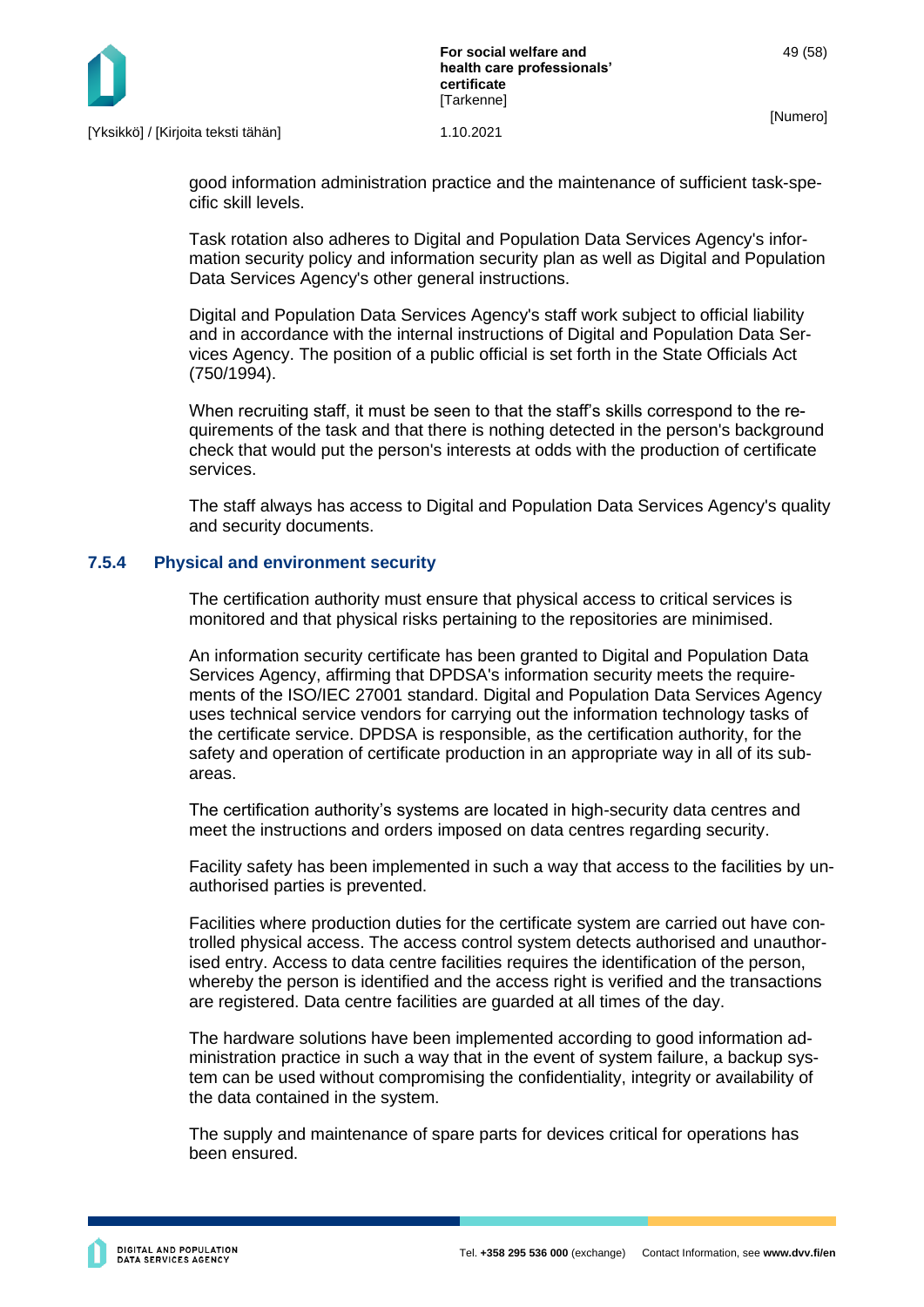

The creation, activation, backup and recovery of the certification authority's private key are carried out under supervision when two persons authorised to carry out maintenance on the system are present.

The revocation of the certification authority's private key is possible only under the supervision of two authorised persons.

At least two persons authorised to carry out maintenance on the system are present when the certification authority's private key's hardware security module is initialised.

The use of the system requires the presence of at least one person authorised to do so.

The registration of a professional certificate and identification of the applicant requires the presence of one person.

The identification of the registration administrator for professional certificates, certificate system administrator and certificate system user and task descriptions are described in detail in the certification practice statement.

#### <span id="page-50-0"></span>**7.5.5 Operations management**

The certification authority must ensure that the certification authority's systems are safe and used appropriately, minimising risk for operational anomalies.

Digital and Population Data Services Agency uses technical service vendors for the registration and information technology duties of certificate production. Digital and Population Data Services Agency serves as the certification authority that is responsible for certificate activities.

The duties of the certification authority are divided into areas of responsibility by duty, described in detail in the certification practice statement.

The party responsible for the certification authority's security manages these areas of responsibility but, in practical operations, the operating staff implements the appropriate security procedure under supervision and in accordance with documents that define roles and responsibilities.

Digital and Population Data Services Agency audits the facilities, devices and operations of its technical suppliers in an appropriate fashion.

Digital and Population Data Services Agency's information security audit is carried out by Digital and Population Data Services Agency's Head of Information Management or an external auditor specialised in auditing technical vendors pertaining to certificate services.

An information security certificate has been granted to Digital and Population Data Services Agency, affirming that DPDSA's information security meets the requirements of the ISO/IEC 27001 standard.

The objects of the audit are determined by the Act on Strong Electronic Identification and Trust Services or, if Digital and Population Data Services Agency is carrying out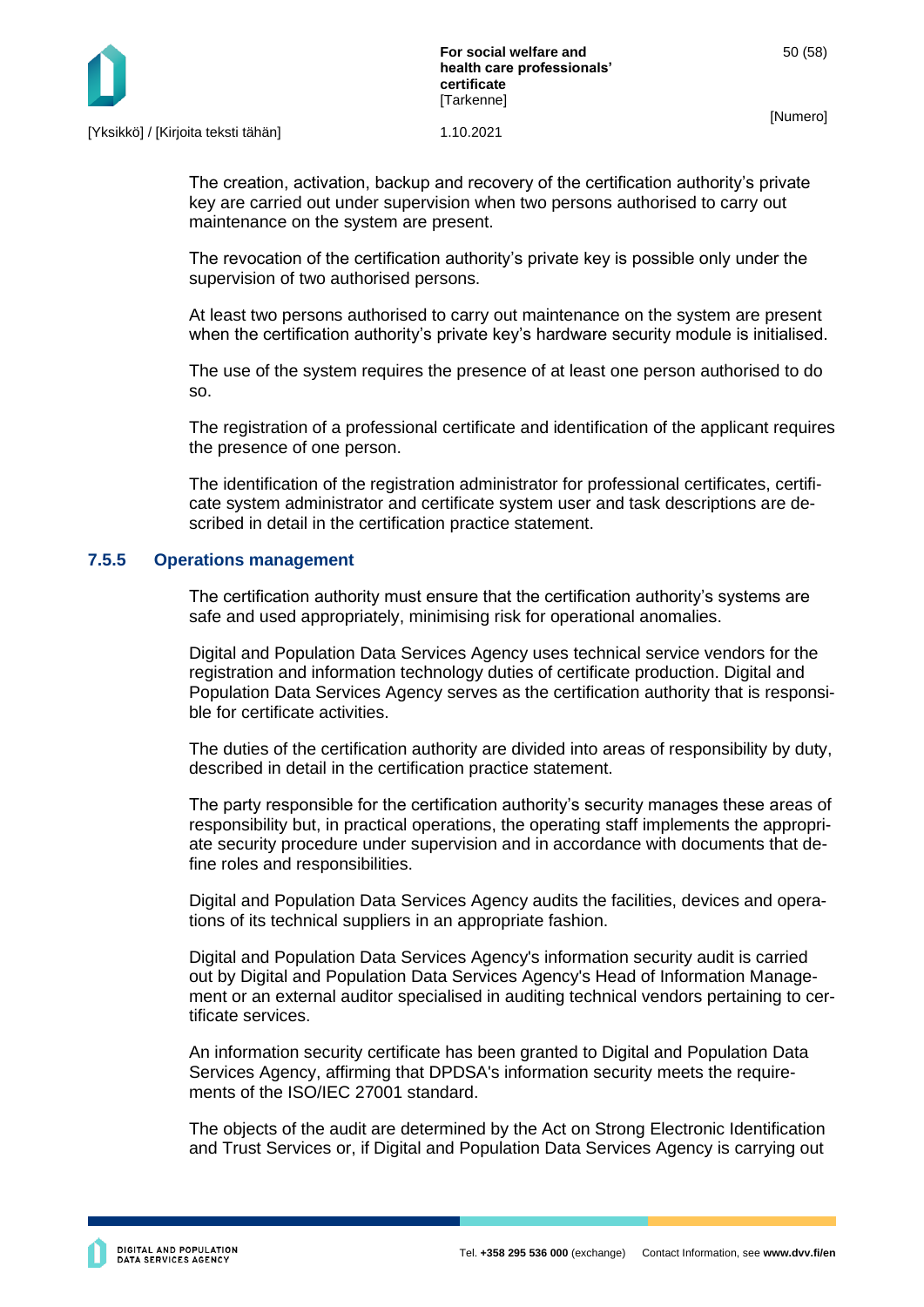

the audit, the information security standard ISO/IEC 27001, Digital and Population Data Services Agency's information security policy or the technical terms of delivery.

The audit is carried out considering the implementation of the eight areas of information security. Audited information security properties include confidentiality, integrity and availability.

The audit compares the policy, certification practice statement and application instructions to the operation of the entire certificate organisation and system. Digital and Population Data Services Agency ensures that the application instructions are consistent with the certificate policy.

The audits will consider administrative information security and also service providers.

Observed deviations are recorded in the audit report and reacted to in accordance with legislation, the information security standard ISO/IEC 27001 and the valid terms of delivery.

The results of an audit are communicated according to the law, the information security standard ISO/IEC 27001, Digital and Population Data Services Agency's information security policy and the valid terms of delivery. A detailed, fixed-form audit result intended for internal use is confidential and will not be disclosed to the public. Fixed-form reports are prepared separately for use outside of the organisation.

The DPDSA communicates the audit results to Traficom in accordance with the Act on Strong Electronic Identification and Electronic Services and Traficom's regulations and recommendations.

Finnish Transport and Communications Agency (Traficom), which supervises signature certification authorities, may audit the operation of a certification authority under the prerequisites set forth in the Act on Strong Electronic Identification and Trust Services.

The audit covers Traficom regulations on the information security of the certification authority's operations.

#### <span id="page-51-0"></span>**7.5.6 Management of access to systems**

The certification authority ensures that only appropriately authorised people have access to the certification authority's system.

Digital and Population Data Services Agency maintains a classification of importance on certificate service objects and systems, their backups, priorities and minimum maintenance levels.

Only equipment suitable for their intended use is used in the certificate system.

The development and testing of the system are done in a separate test environment. Only tested, functional and approved solutions are transferred to the production system.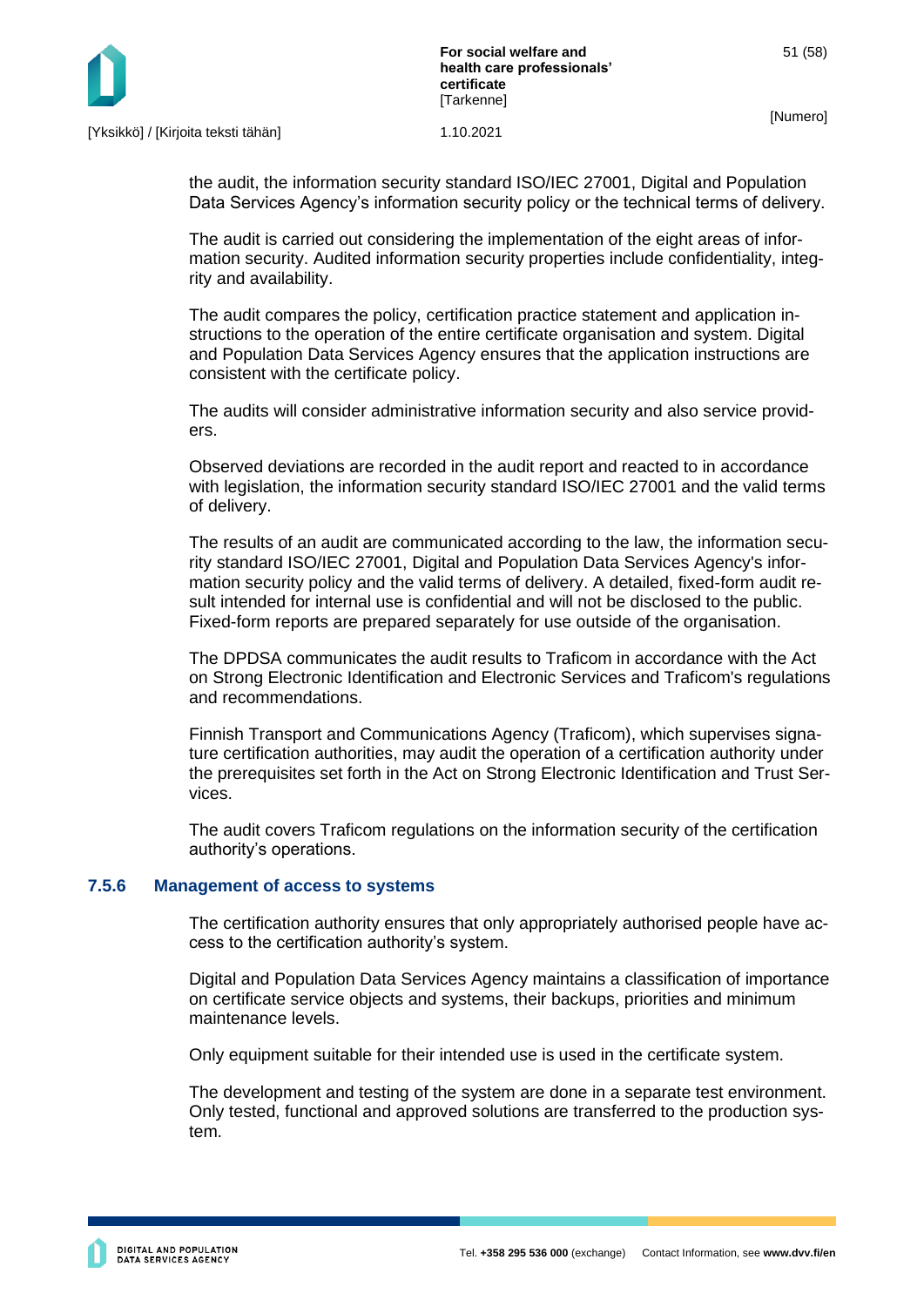

Digital and Population Data Services Agency's information security is managed according to Digital and Population Data Services Agency's information security policy and the standard ISO/IEC 27001.

The security of telecommunication is implemented in such a way that the certificate system's telecommunication network is a consistent whole isolated from other telecommunication networks and has doubled critical components.

#### <span id="page-52-0"></span>**7.5.7 Commissioning and maintenance of systems to be trusted**

The certification authority shall use reliable systems and products protected against changes.

In each certification practice statement, the certification authority states the measures that the certificate holders, parties trusting the certificate and registration administrators and the certification authority's staff must take if the certification authority's private key has become disclosed or otherwise unusable.

Digital and Population Data Services Agency has a continuity and preparedness plan for states of emergency that enables the continuity of the operations of Digital and Population Data Services Agency.

Digital and Population Data Services Agency's security policy takes into account the measures necessitated by the compromising of external security. Digital and Population Data Services Agency is ISO 27001

certified with respect to information security, setting the requirements for Digital and Population Data Services Agency's operations also after the occurrence of a catastrophe.

#### <span id="page-52-1"></span>**7.5.8 End of the certification authority's operations**

The certification authority ensures that any disturbance caused to the subscribers and parties trusting a certificate by the discontinuation of services subject to the certificate policy is minimised and that data are maintained constantly with which proof concerning the certification can be presented in legal proceedings.

#### <span id="page-52-2"></span>**7.5.9 Compliance with regulations based on legislation**

The certification authority must ensure that requirements based on legislation are adhered to.

With respect to terms of agreement pertaining to certificates granted to the public, the requirements of consumer legislation, including the directive on unreasonable terms in consumer agreements, 93/13/EEC, are taken into account.

A signature certificate granted in conformance with this certificate policy meets the requirements of the Regulation.

Provisions on strong electronic identification and digital signatures made using a signature certificate are set out in the Act on Strong Electronic Identification and Trust Services (617/2009) Provisions on the certificates issued by the Digital and Population Data Services Agency are contained in the Act on the Population Information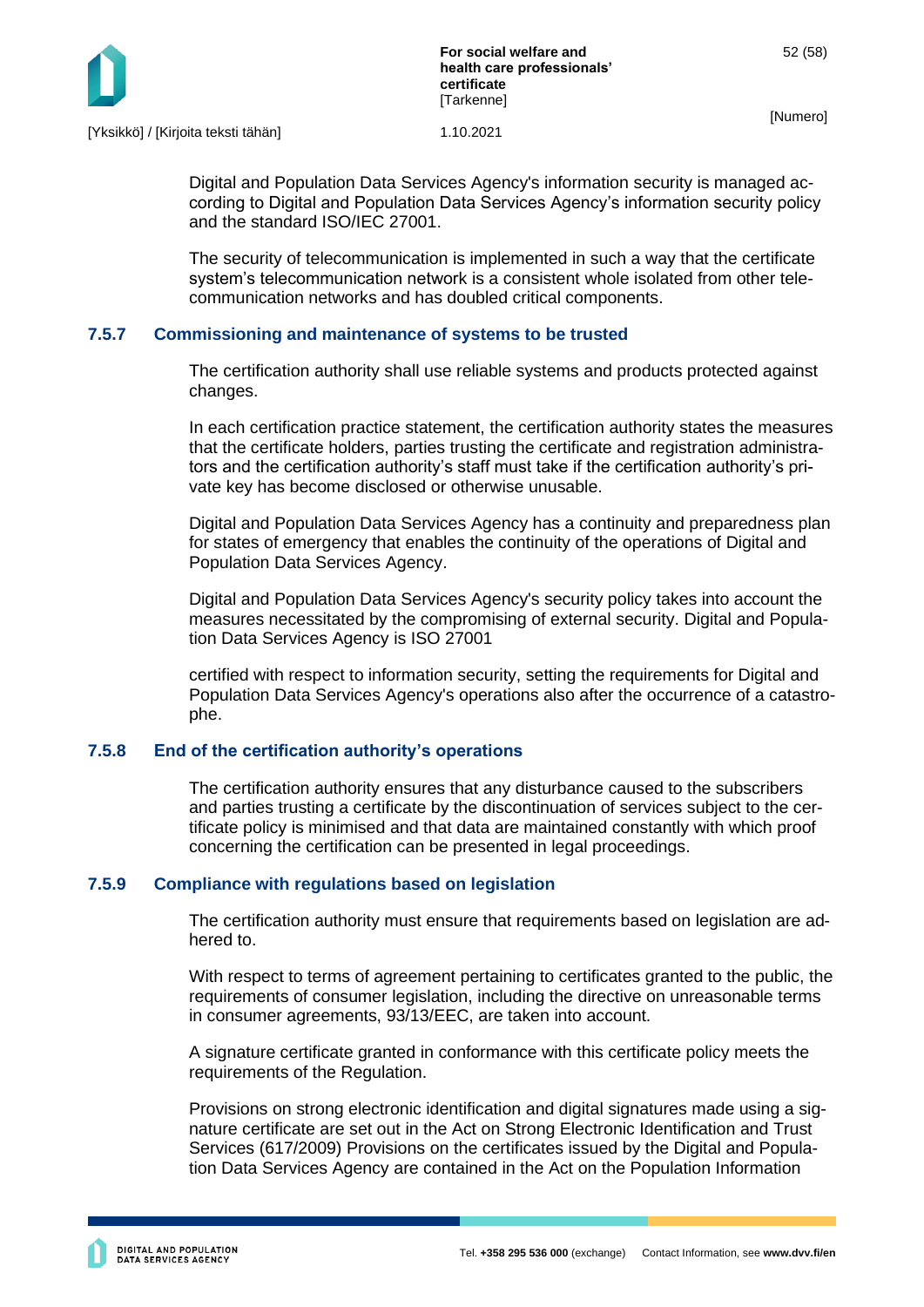



System and the Certificate Services of the Digital and Population Data Services Agency (661/2009).

Digital and Population Data Services Agency's liability for damages related to the production of certificate services is determined according to the service agreement concluded with the certificate applicant. Digital and Population Data Services Agency is bound by the certification authority's liability for damages conformant to the Act on Strong Electronic Identification and Trust Services and the Act on Electronic Services and Communication in the Public Sector. Where applicable, the Tort Liability Act (412/1974) and Act on Electronic Services and Communication in the Public Sector (13/2003) are applied.

In accordance with the Act on Electronic Services and Communication in the Public Sector, signature certificates can be used in all communication with public administration offered as electronic services.

Digital and Population Data Services Agency conforms to the principles of good personal data processing set forth in the Personal Data Act (523/1999) and to the good information management practices of the Act on the Openness of Government Activities (621/1999). Digital and Population Data Services Agency also secures information security with continuous training. Digital and Population Data Services Agency has also prepared policy rules for information services and certificate services.

Digital and Population Data Services Agency procures the duties pertaining to registration and personal identification under a separate, private-law contract pertaining to registration measures. Digital and Population Data Services Agency may obtain a service, for example, by adhering to the regulations set forth in the act on the government's joint services (2007/223).

The position of Digital and Population Data Services Agency is prescribed in the act on the Digital and Population Data Services Agency (304/2019). In Finland, signature certificate authorities are supervised by the Finnish Transport and Communications Agency.

Applicable legislation is adhered to in settling appeals and disputes, in administrative supervision and implementation of law. When issuing a certificate for a social and healthcare regulated worker, the Act on Strong Electronic Identification and Trust Services and the supervision and appeals procedure described therein must, in particular, be taken into account.

When granting certificates, Digital and Population Data Services Agency is responsible for the professional certificate for a social and healthcare regulated worker meeting the requirements set in this certificate policy. Any disputes shall be settled according to Finnish law in the District Court of Helsinki.

#### <span id="page-53-0"></span>**7.5.10 Retention of information pertaining to signature certificates**

The certification authority ensures that all data pertaining to signature certificates are stored for an appropriate time, in particular so that it can present proof pertaining to certification in legal proceedings.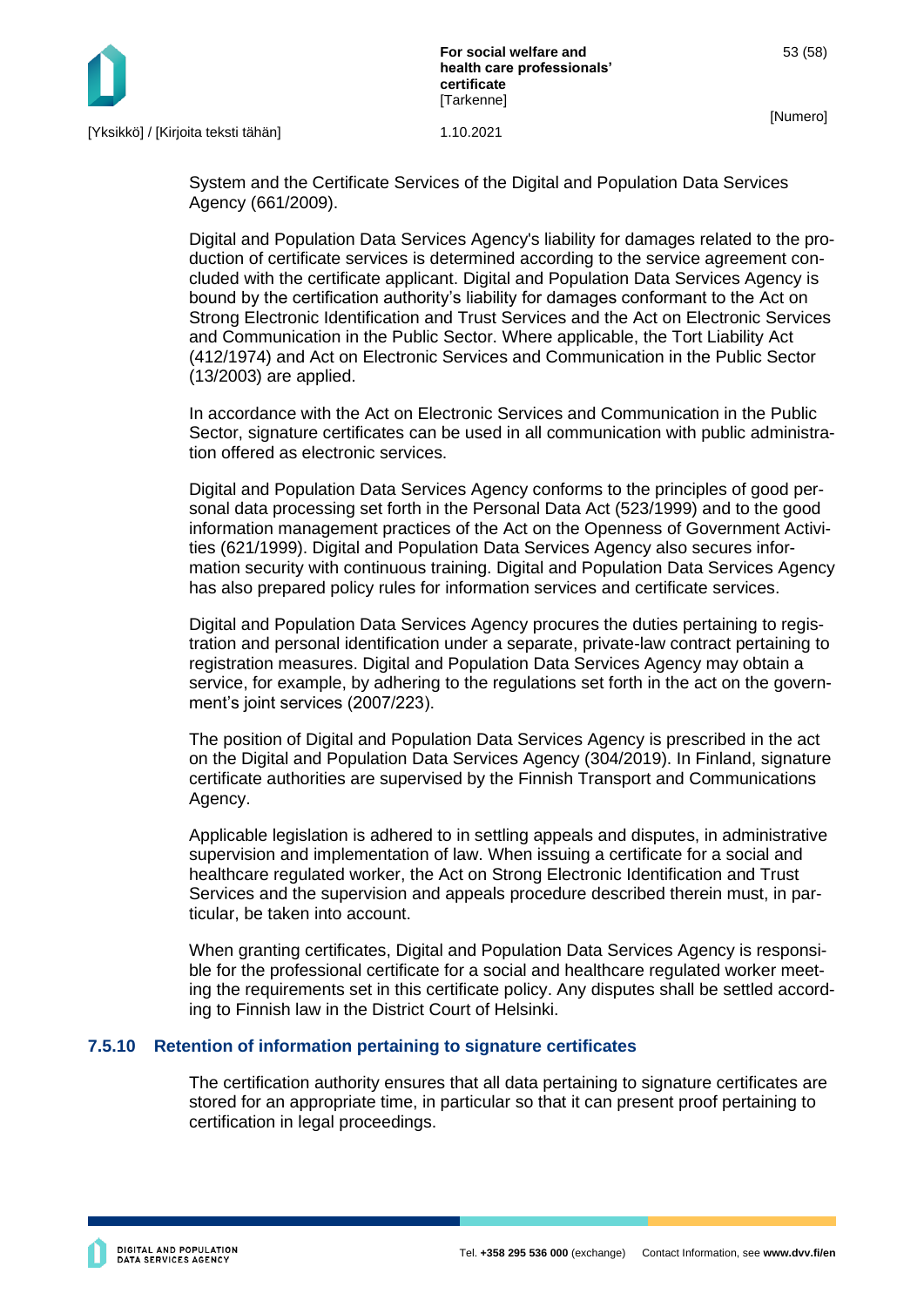

The provisions of the Archive Act (831/1994) are applied as the general law for archiving professional certificates. The right to obtain information is determined according to the Act on the Openness of Government Activities (621/1999). With respect to the archiving of certificates, the provisions pertaining to archiving in electronic services legislation are also applied. Certificate register data are held for at least 5 years after expiry of the certificate.

The data archived by the certification authority are described in detail in the certification practice statement.

The archive data are stored in accordance with regulations pertaining to the certification authority in question.

Archived data are stored on high-security premises with access control.

Backups are stored in a place physically separate from the original data.

The certification authority ensures the availability and readability of the archives even in the event that the certification authority's operations are interrupted or terminated*.*

### <span id="page-54-0"></span>**7.6 Organisation requirements**

The certification authority must ensure that its organisation is reliable.

Digital and Population Data Services Agency is the certificate issuer conformant to this certificate policy. The position of Digital and Population Data Services Agency is prescribed in the register administration act (166/1996) and decree (248/1996).

A signature certificate granted in conformance with this certificate policy meets the requirements of the Regulation.

Digital and Population Data Services Agency conforms to the principles of good personal data processing set forth in the Personal Data Act (523/1999) and to the good information management practices of the Act on the Openness of Government Activities. Digital and Population Data Services Agency also secures information security with continuous training. Digital and Population Data Services Agency has also prepared policy rules for information services and certificate services.

Digital and Population Data Services Agency procures the duties pertaining to registration and personal identification under a separate, private-law contract pertaining to registration measures. Digital and Population Data Services Agency may obtain a service, for example, by adhering to the regulations set forth in the act on the government's joint services (2007/223).

Digital and Population Data Services Agency is responsible for the professional certificates having been created with adherence to the procedures prescribed in the Act on the Population Information System and the Certificate Services of the Digital and Population Data Services Agency, the Act on Strong Electronic Identification and Trust Services, the Act on Electronic Services and Communication in the Public Sector and the certificate policy and according to the data provided by the applicant of the certificate.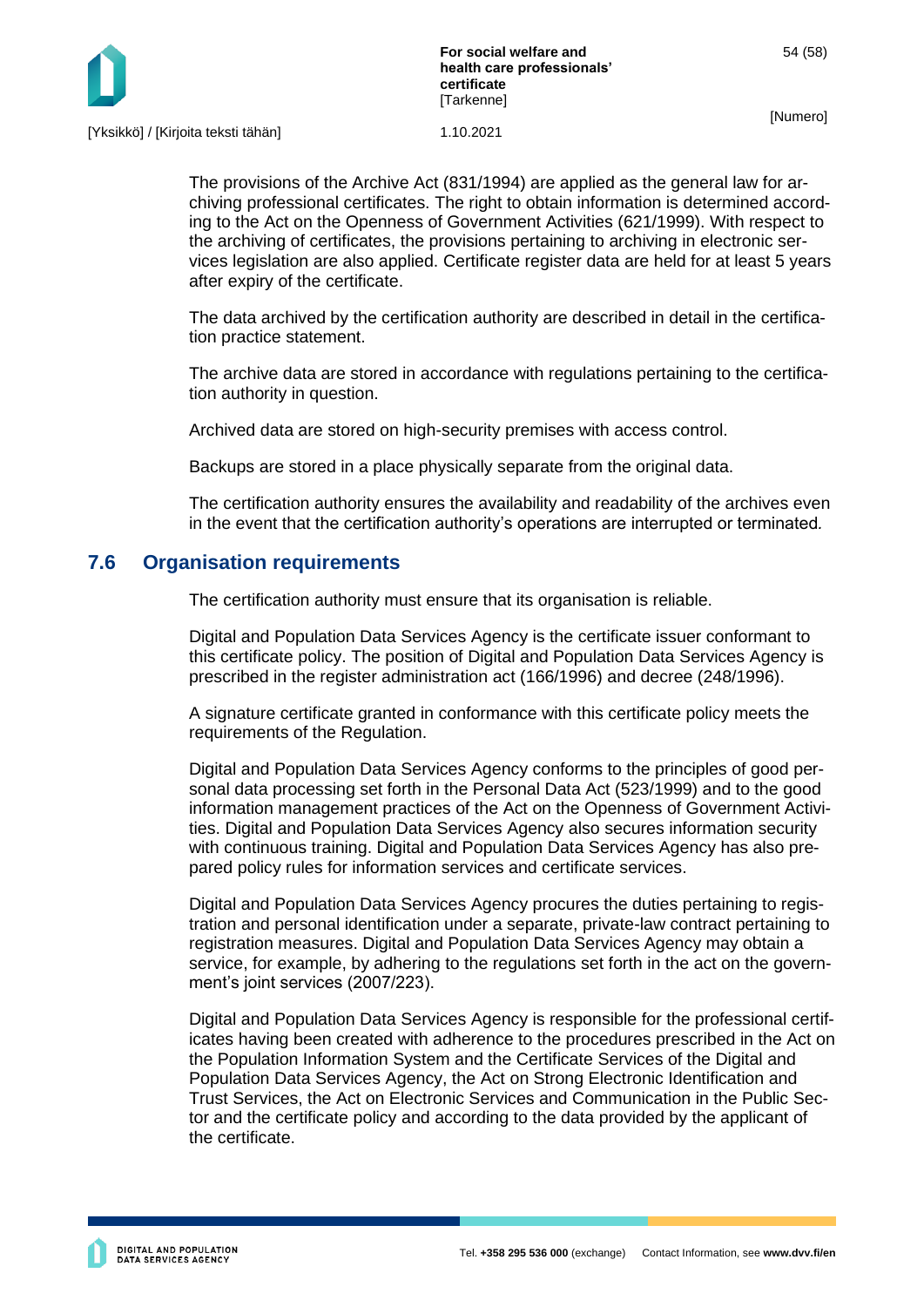

**For social welfare and health care professionals' certificate [Tarkenne]** 

55 (58)

[Numero]

With respect to the processing of personal data, Digital and Population Data Services Agency conforms to the Personal Data Act. Digital and Population Data Services Agency works in constant collaboration with the Office of the Data Protection Ombudsman with respect to the processing of personal data.

Applicable legislation is adhered to in settling appeals and disputes, in administrative supervision and implementation of law. In the provision of professional certificates, the Act on Strong Electronic Identification and Trust Services and the supervision and appeals procedure described therein must, in particular, be taken into account.

When granting professional certificates, Digital and Population Data Services Agency is responsible for the certificates meeting the requirements set in this certificate policy for professional certificates. Any disputes shall be settled according to Finnish law.

Professional certificates are priced according to Digital and Population Data Services Agency's price list pertaining to commercial services.

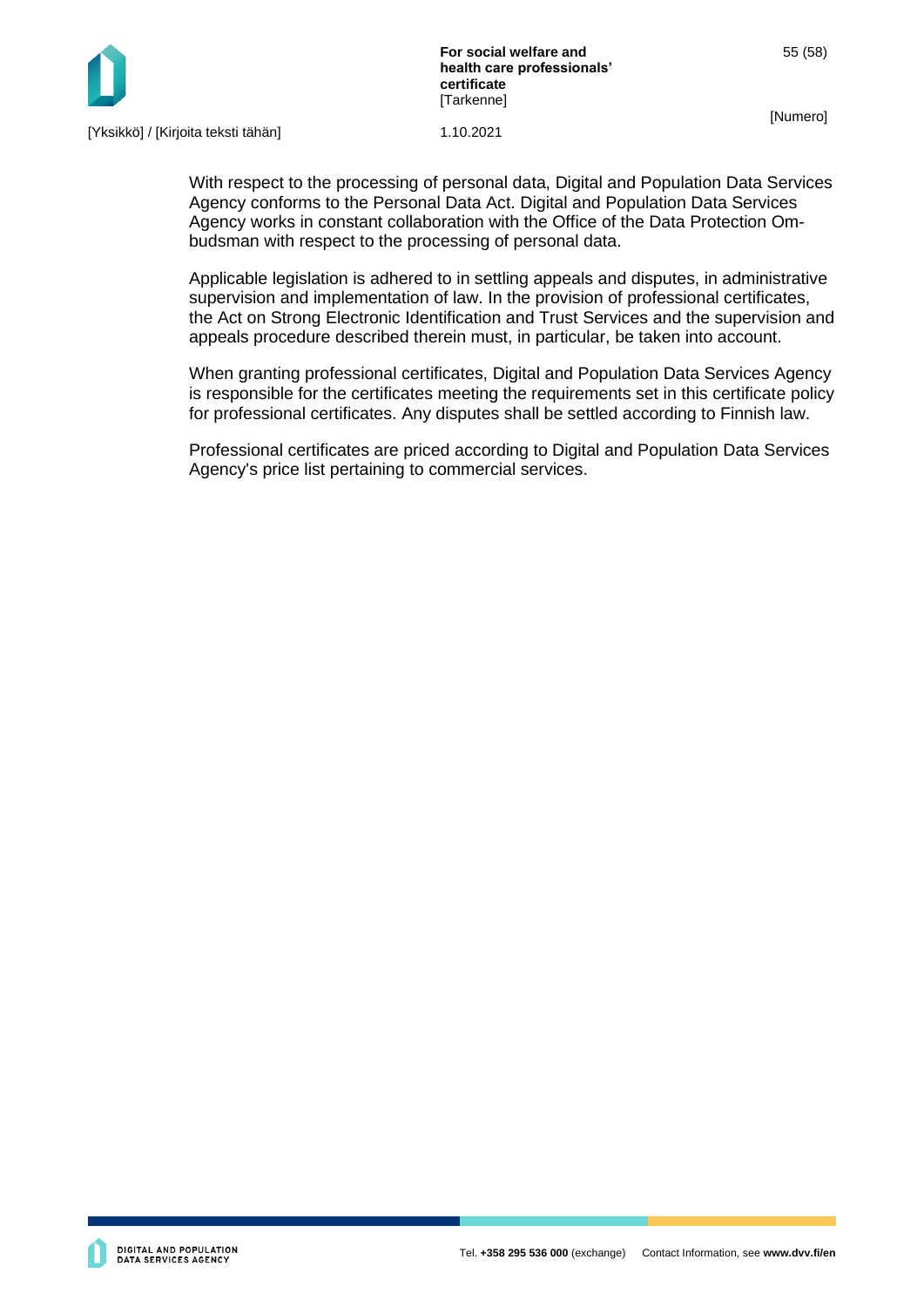

## <span id="page-56-0"></span>**8 Specification framework for other signature policies**

#### **Specification document management**

This section specifies the general framework for other certificate policies of certification authorities issuing signature certificates.

Digital and Population Data Services Agency's professional certificates are signature certificates, which means that this section is not applied with respect to the provision of this professional certificate.

#### <span id="page-56-1"></span>**8.1 Management of the signature certificate policy**

The certification authority ensures that its certificate policy is up to date.

Digital and Population Data Services Agency may change the specifications because of legislation or functional requirements. Changes to the specifications are recorded in the certificate policy and certification practice statement documents as described here.

Digital and Population Data Services Agency publishes a certificate policy and a certification practice statement, available at the website www.fineid.fi.

Digital and Population Data Services Agency's public specifications pertaining to the production of certificates can be obtained from the same website.

Agreements concluded with information technology vendors on the delivery of certificates and production system descriptions and product-related specifications are confidential.

Digital and Population Data Services Agency approves the certificate policy and certification practice statement pertaining to professional certificates. The documents may be amended according to Digital and Population Data Services Agency's internal change policy.

Digital and Population Data Services Agency will communicate the changes to Traficom and on its own website well in advance of their entry into force.

Digital and Population Data Services Agency maintains version management of the documents and archives all certificate policy and certification practice statement documents. Typographic corrections and changes of contact details are possible with immediate effect.

- 1. All items of the certificate policy and certification practice statement can be amended by communicating the main upcoming changes 30 days before their entry into force.
- 2. Items that Digital and Population Data Services Agency does not deem to have significant effect on certificate holders and trusting parties may be amended with communication 14 days in advance.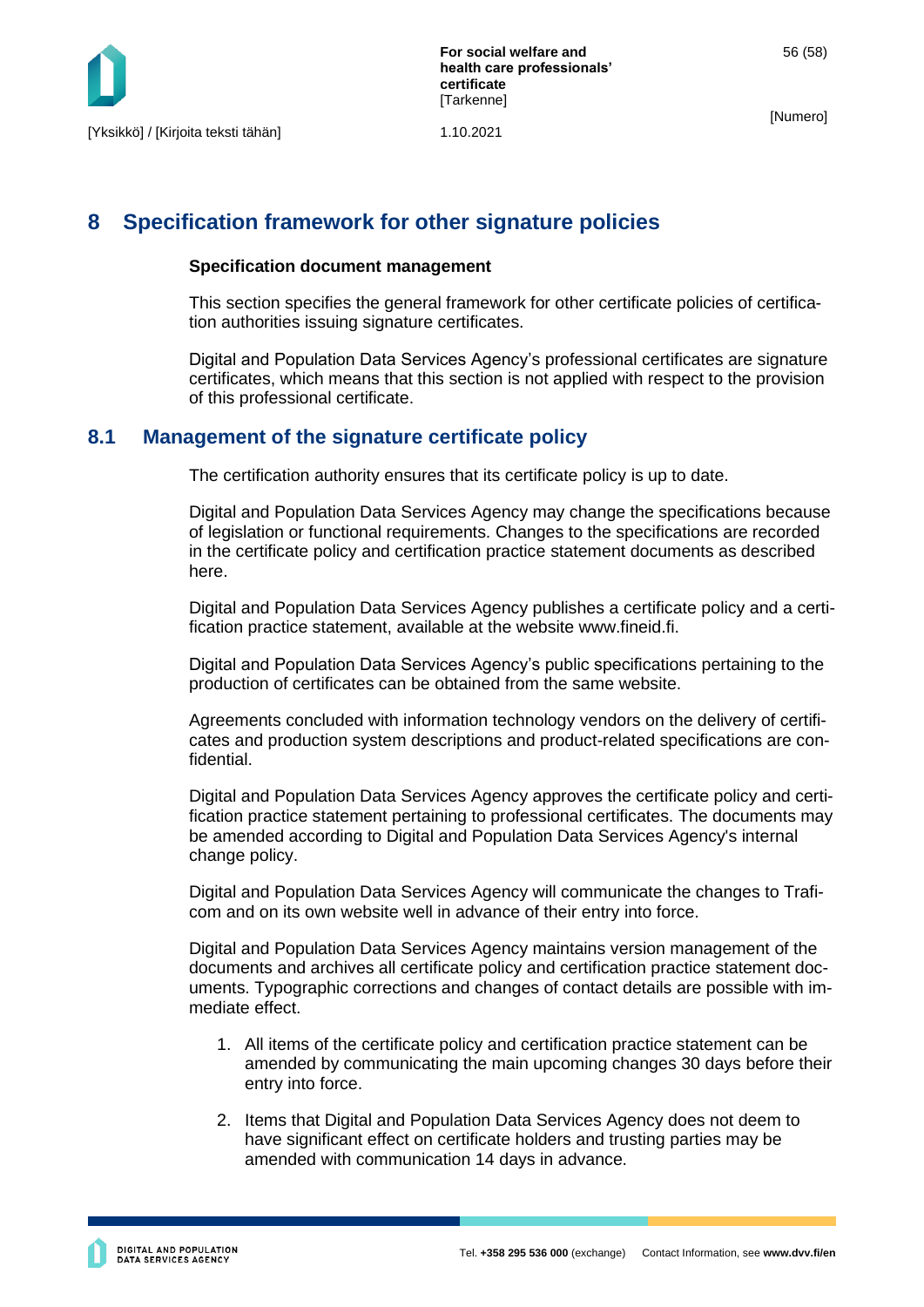

## <span id="page-57-0"></span>**8.2 Exceptions to signature certificate policies that apply to signature certificates granted to parties other than the general public**

If certificates are issued to others than members of the general public, the signature certificate policy for the said issuing does not need to adhere to the following procedure requirements for signature requirements:

Digital and Population Data Services Agency's professional certificates include a signature certificate and a means of strong electronic identification offered to the general public. Thus, this section is not applied with respect to the provision of this professional certificate.

## <span id="page-57-1"></span>**8.3 Additional requirements**

The subscribers and parties trusting a certificate must be notified

- a) whether the certificate policy does not apply to public use
- b) whether the certificate policy in question includes requirements on the use of a secure signature creation device
- c) how the policy in question increases or tightens the requirements of the signature certificate policy specified in this document.

### <span id="page-57-2"></span>**8.4 Compliance**

The certification authority may state it works according to this document and the applicable signature certificate policy only

a) if the certification authority indicates it adheres to the itemised signature certificate policy and, upon request, makes an account of compliance available to the subscriber and parties trusting the certificate.

Such an account may be an auditor's report that confirms that the certification authority conforms to the requirements of a specific signature certificate policy. This may be an auditor internal to the certification authority's organisation but must not have a hierarchical relationship with the certification authority's unit implementing the operations.

b) if a qualified and independent party has recently assessed the present state of adherence to the requirements of a uniquely identified signature certificate policy by the certification authority. Upon request, the assessment results must be made available to the subscribers and parties trusting the certificate.